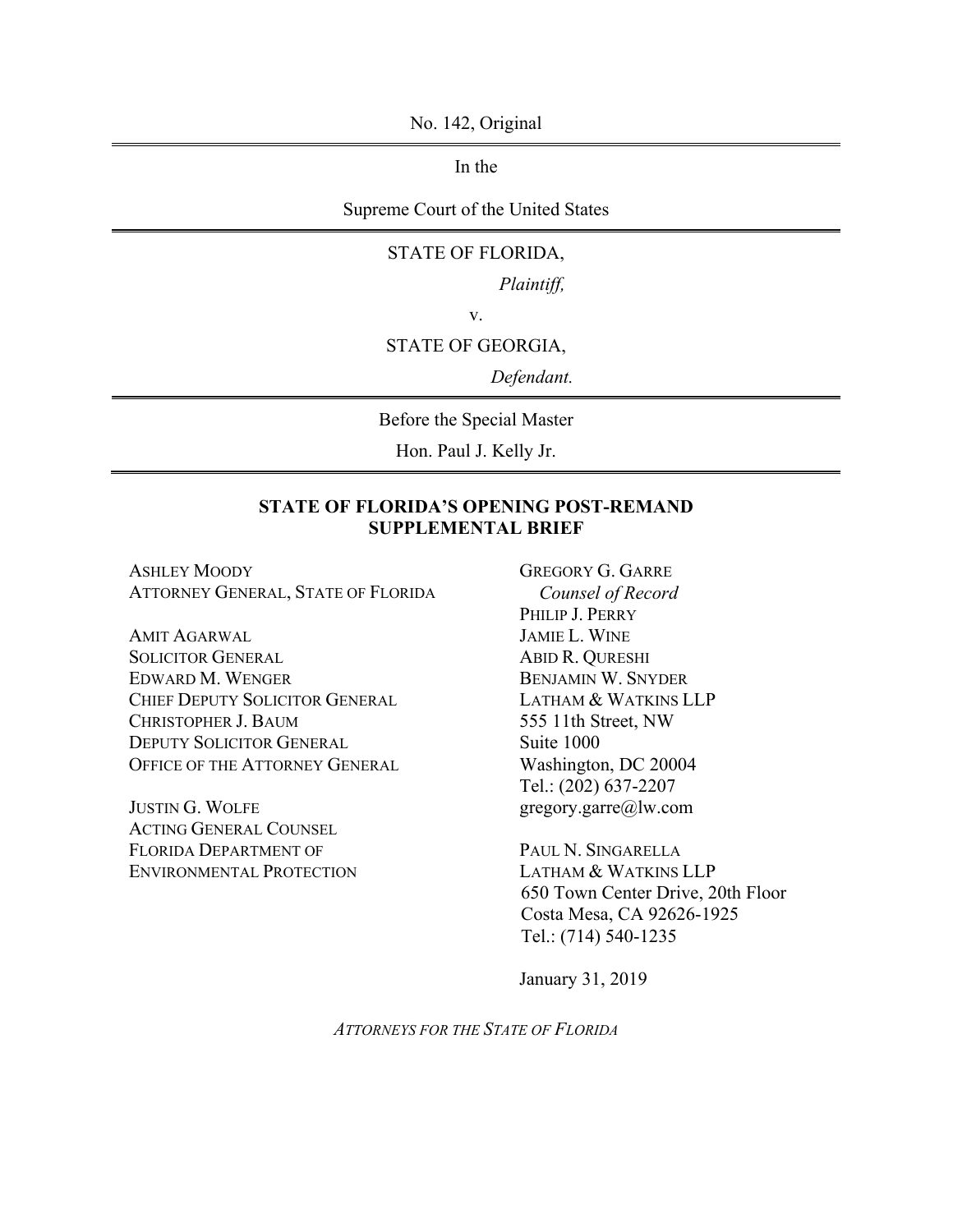## **TABLE OF CONTENTS**

| I. |                                                                       | The Supreme Court's Decision Establishes The Equitable Framework For                                                               |                |                                                                                                                                                             |  |  |  |
|----|-----------------------------------------------------------------------|------------------------------------------------------------------------------------------------------------------------------------|----------------|-------------------------------------------------------------------------------------------------------------------------------------------------------------|--|--|--|
| Π. | Florida Is Entitled To A Decree Under The Framework The Supreme Court |                                                                                                                                    |                |                                                                                                                                                             |  |  |  |
|    | A.                                                                    | Florida Has Suffered A Substantial Invasion Of Rights Of A Serious<br>Magnitude Resulting From Decreased Flows In The Apalachicola |                |                                                                                                                                                             |  |  |  |
|    |                                                                       | 1.                                                                                                                                 |                | Georgia's Increases In Water Consumption Have Stifled                                                                                                       |  |  |  |
|    |                                                                       | 2.                                                                                                                                 |                | Reduced Flows During Key Periods Have Devastated The                                                                                                        |  |  |  |
|    |                                                                       | 3.                                                                                                                                 |                | Georgia's Attempts To Downplay Its Own Consumption,<br>And To Blame The Devastation In The Apalachicola Region                                              |  |  |  |
|    |                                                                       |                                                                                                                                    | a.             | Georgia Grossly Underestimates Its Own Consumption 15                                                                                                       |  |  |  |
|    |                                                                       |                                                                                                                                    | $\mathbf b$ .  | The Dramatic Fall In Flows Cannot Be Attributed To                                                                                                          |  |  |  |
|    |                                                                       |                                                                                                                                    | $\mathbf{c}$ . | Florida's Injuries Are Not Caused By Sikes Cut,                                                                                                             |  |  |  |
|    |                                                                       |                                                                                                                                    | d.             | Georgia's Own Experts Have Acknowledged That The<br>Real Blame For The Region's Ecological Devastation<br>Lies On Georgia's Unwillingness To Regulate Water |  |  |  |
|    | Β.                                                                    | Georgia's Increased Water Consumption Is Unreasonable And                                                                          |                |                                                                                                                                                             |  |  |  |
|    | C.                                                                    |                                                                                                                                    |                | The Water Saved From Georgia's Wasteful Practices By An<br>Equitable Decree Would Flow Into Florida (Questions 3 and 4) 27                                  |  |  |  |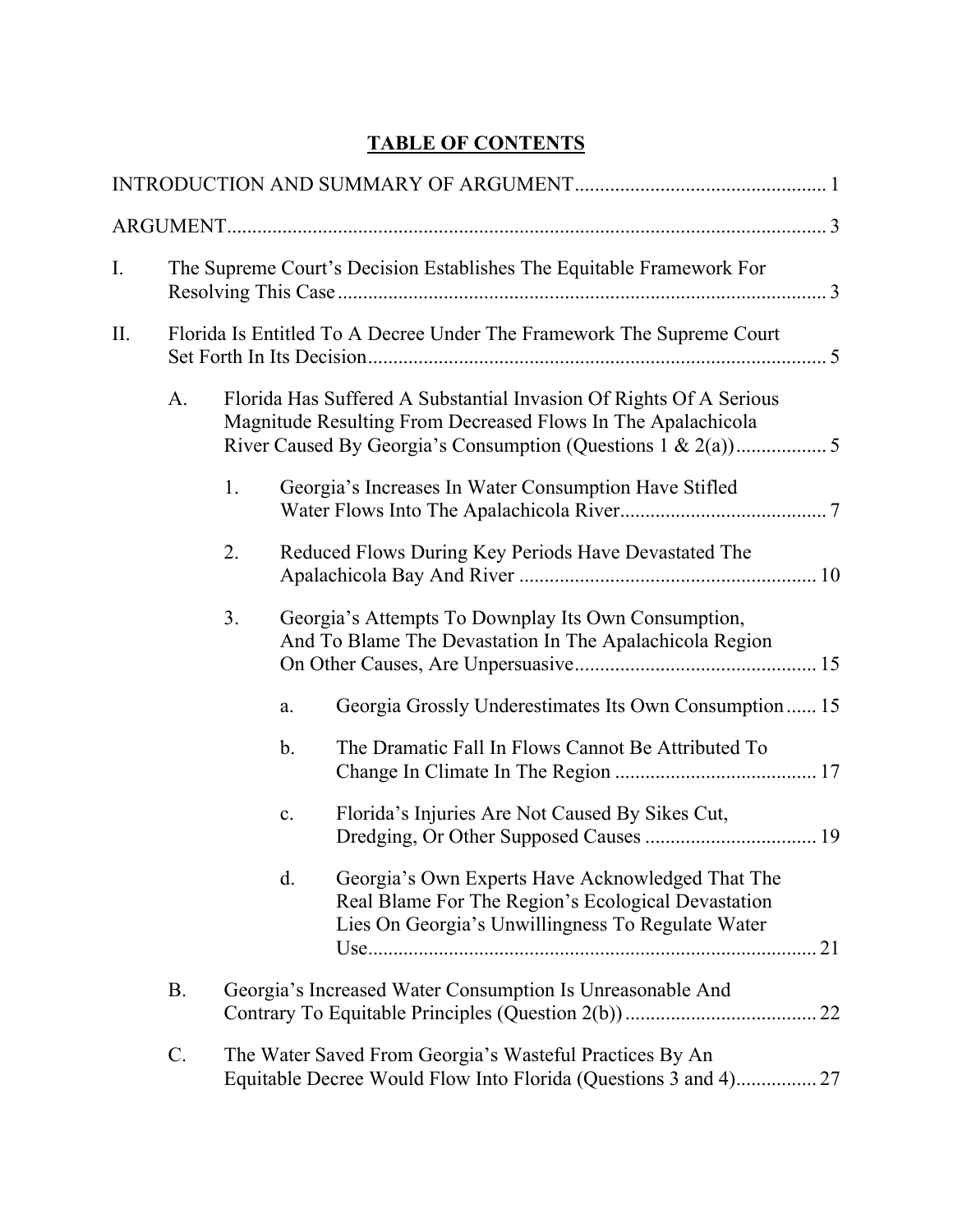|      | D.                                                                | The Benefits Of A Decree Would Substantially Outweigh The Costs |                                                           |  |  |  |
|------|-------------------------------------------------------------------|-----------------------------------------------------------------|-----------------------------------------------------------|--|--|--|
|      |                                                                   |                                                                 | A Decree Would Result In Critical Benefits To Florida And |  |  |  |
|      |                                                                   | 2.                                                              | The Costs Of A Decree To Georgia Would Be Reasonable33    |  |  |  |
| III. | The Special Master Has Flexibility In Determining The Form That A |                                                                 |                                                           |  |  |  |
|      |                                                                   |                                                                 |                                                           |  |  |  |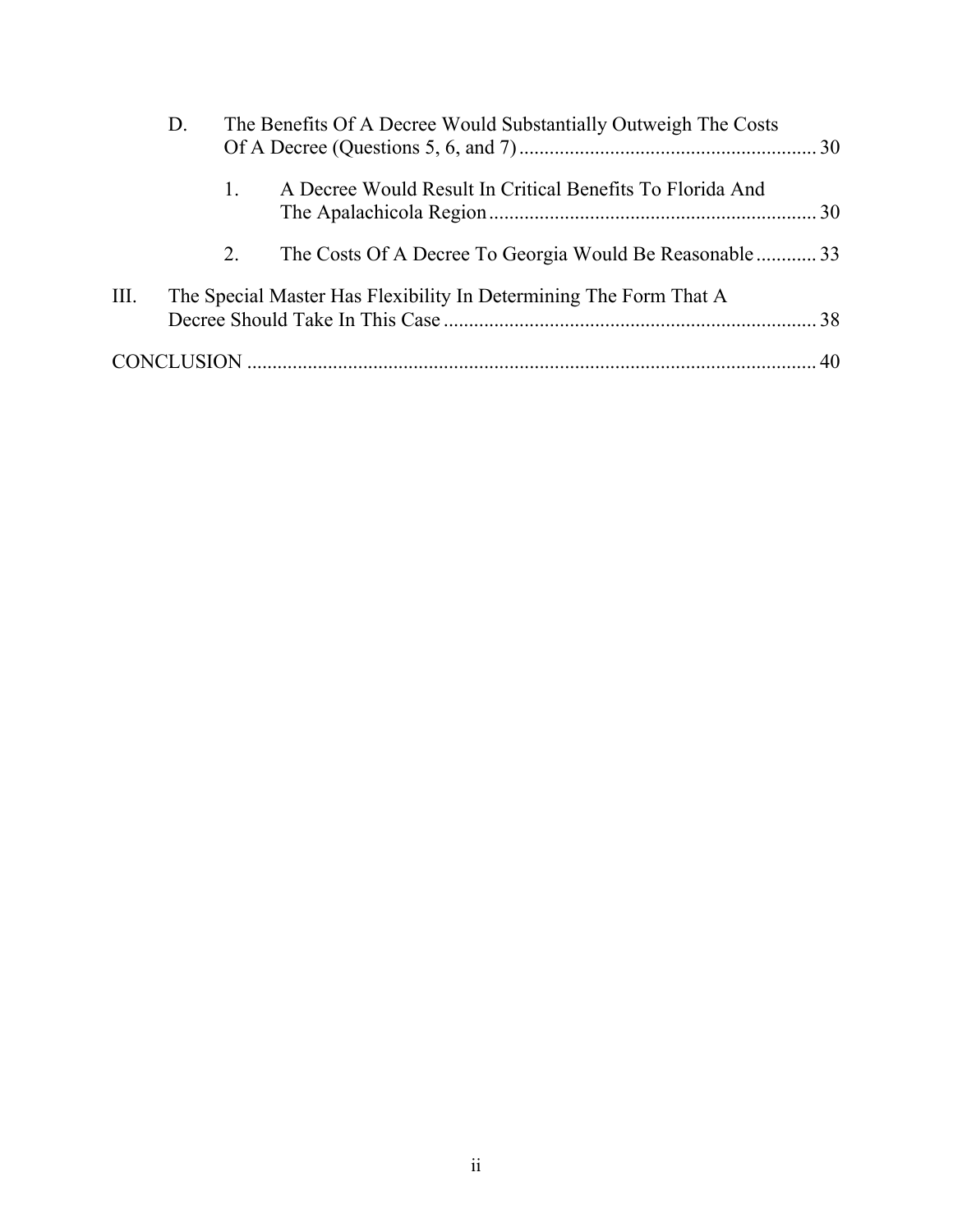# **TABLE OF AUTHORITIES**

# **Page(s)**

## **CASES**

| Colorado v. New Mexico,        |  |
|--------------------------------|--|
| Idaho ex rel. Evans v. Oregon, |  |
| Florida v. Georgia,            |  |
| Kansas v. Colorado,            |  |
| New Jersey v. New York,        |  |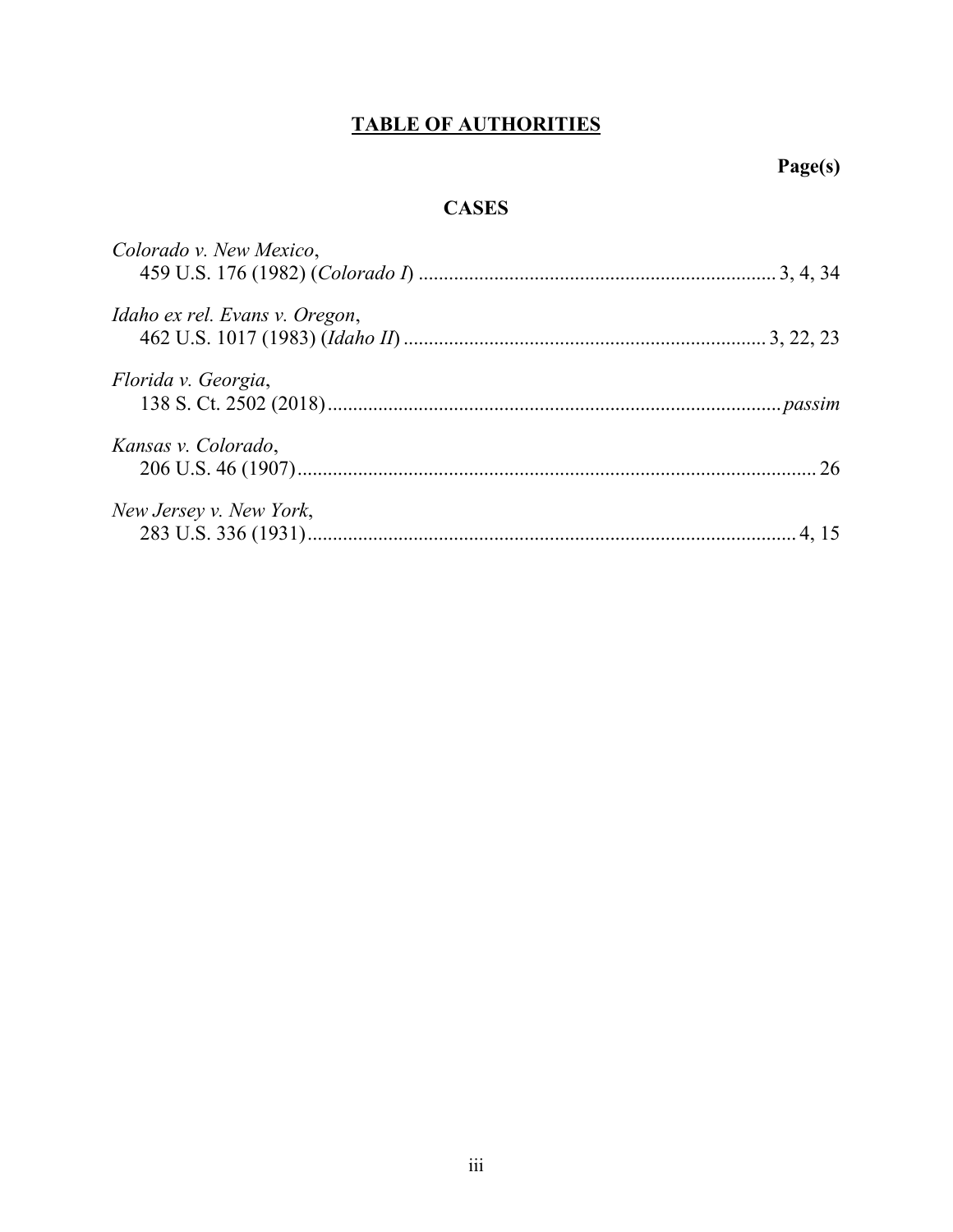#### **INTRODUCTION AND SUMMARY OF ARGUMENT**

At its core, Florida's case is straightforward. The Apalachicola Region is one of the nation's most unique, diverse, and irreplaceable environmental resources, and, until recently, home to one of its most iconic oyster fisheries. As Georgia has drastically increased its consumption of upstream waters, especially along the Flint River for agricultural purposes, the amount of water flowing into the Apalachicola has shrunk dramatically. This has had the predictable effect: the Apalachicola has suffered and its oyster fisheries, in particular, have collapsed. The question now is whether Georgia's wasteful practices should be allowed to continue—and worsen—while the Apalachicola, its natural resources, and the communities that depend on them are decimated.

The extensive work done by Special Master Lancaster and the decision by the Supreme Court last June provide the framework for answering that question. After a fiveweek trial, Special Master Lancaster had no difficulty concluding that Georgia's "upstream water use" has been and continues to be "unreasonable," and that the Apalachicola Region has sustained "real harm" as a result of the decreased flow of water into Florida. Report of the Special Master (Lancaster Report) 30-34 (Feb. 14, 2017), Dkt. No. 636 (citing live trial witness testimony, Georgia documentary admissions, and other evidence). Underscoring the inequitable nature of Georgia's conduct, he also found that "Georgia's position practically, politically, and legally—can be summarized as follows: Georgia's agricultural water use should be subject to no limitations, regardless of the long-term consequences for the Basin." *Id.* at 34. As explained below, there is no basis for second-guessing Special Master Lancaster on any of these critical factual points.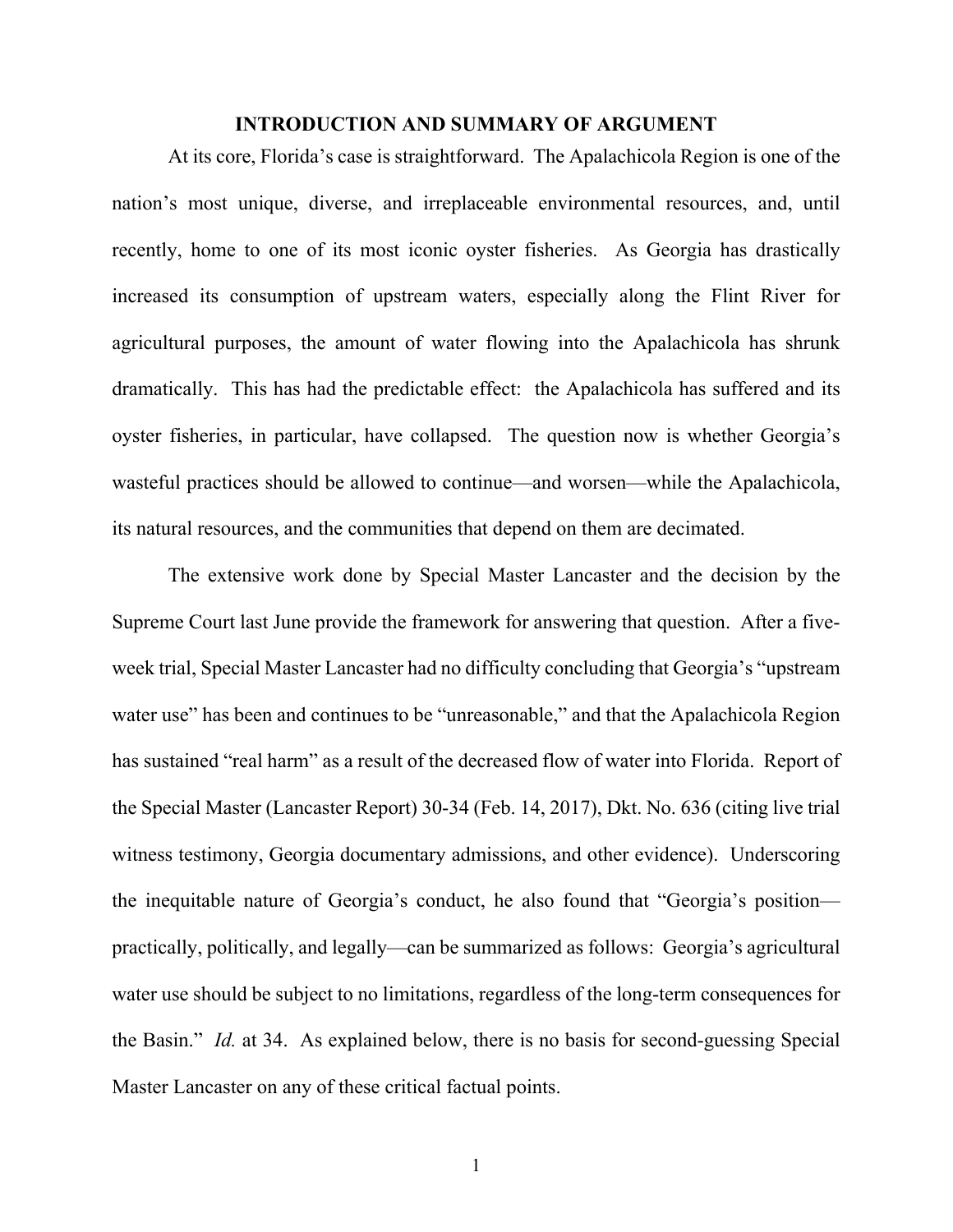Nevertheless, on the novel question of whether the Army Corps of Engineers' (Corps') absence from this case prevents the Court from righting this wrong, Special Master Lancaster ultimately concluded that the Court was powerless to enter a decree because there was "no guarantee" that the Corps would not offset its effects. *Id.* at 69-70. On that single issue, the Supreme Court concluded, he was mistaken. The Court clarified that "'[u]ncertainties about the future' do not 'provide a basis for declining to fashion a decree.'" *Florida v. Georgia*, 138 S. Ct. 2502, 2526 (2018) (citation omitted). Instead, given the importance of "protect[ing] the equitable rights of a State," the equitable apportionment inquiry must rely on "[a]pproximation and reasonable estimates" to determine what relief is appropriate. *Id.* at 2527.Moreover, the Court added, "[t]he United States has made clear that the Corps will work to accommodate any determinations or obligations the Court sets forth [in any] final decree." *Id.* at 2526.Thus, Florida is entitled to relief if, under "reasonable predictions of future conditions," *id.* at 2514 (citation omitted), the benefits of a decree would substantially outweigh its costs.

The evidence overwhelmingly establishes that this balance favors Florida. On the benefits side, a decree capping Georgia's consumption would significantly increase the flow of water into the Apalachicola and restore the conditions in which the region survived and thrived for centuries. And on the costs side, much of this reduction in consumption could be accomplished simply by halting wasteful irrigation practices and sensibly limiting future irrigation in ways Georgia officials have themselves proposed and other States (including Florida) have long implemented. The profound impacts of destroying a treasured ecosystem and natural resources that Florida, the federal government, and others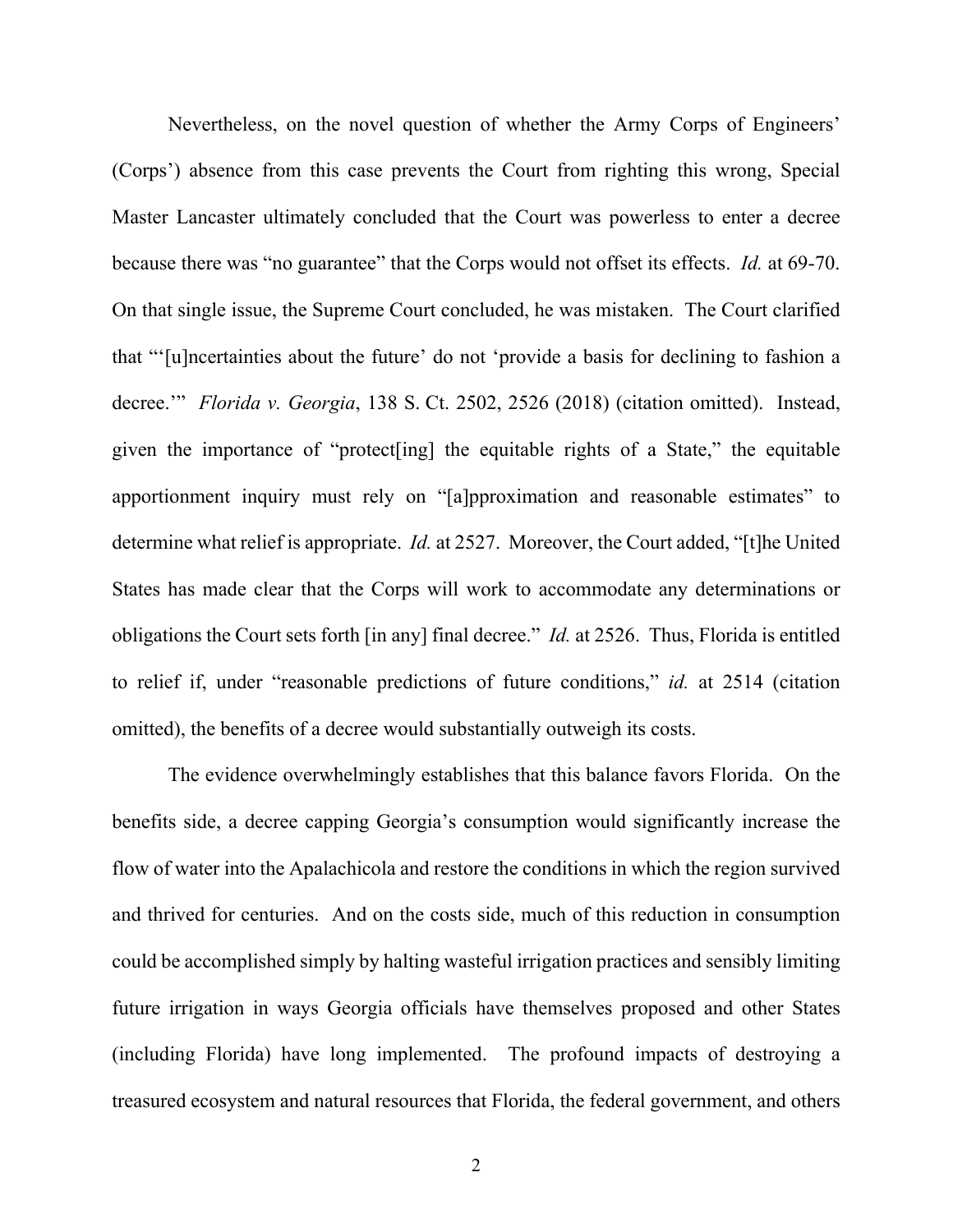have long sought to protect, and permanently altering the lives and livelihoods of the communities who rely upon these resources, clearly outweigh such costs.

The Apalachicola Region as it has been known for centuries is being destroyed by Georgia's ever-increasing consumption of waters to which it (just like Florida) has only a right to reasonable, not absolute, use. The Supreme Court's original jurisdiction exists so that the Court can equitably resolve, and thereby diffuse, exactly the sort of inter-State conflict that has precipitated this action. Under the principles established by the Supreme Court's decision in this very case, Florida has clearly shown that it is entitled to a decree that stems Georgia's wasteful practices.

#### **ARGUMENT**

## **I. THE SUPREME COURT'S DECISION ESTABLISHES THE EQUITABLE FRAMEWORK FOR RESOLVING THIS CASE**

In its decision in this case, the Supreme Court went out of its way to distill and clarify the framework that applies in equitable apportionment actions. That framework governs the Special Master's consideration of this case on remand.

At the outset, the Supreme Court stressed that Georgia, like all States, has an "affirmative duty . . . to take reasonable steps to conserve and even to augment the natural resources within [its] borders for the benefit of other States," including Florida. *Florida v. Georgia*, 138 S. Ct. at 2513 (quoting *Idaho ex rel. Evans v. Oregon*, 462 U.S. 1017, 1025 (1983) (*Idaho II*)); *see also Colorado v. New Mexico*, 459 U.S. 176, 185 (1982) (*Colorado I*). The Court further recognized that, "[g]iven the laws of the States, both Georgia and Florida possess 'an equal right' to make a *reasonable use* of the waters [at issue]." *Florida v. Georgia*, 138 S. Ct. at 2513 (citation and some internal quotation marks omitted).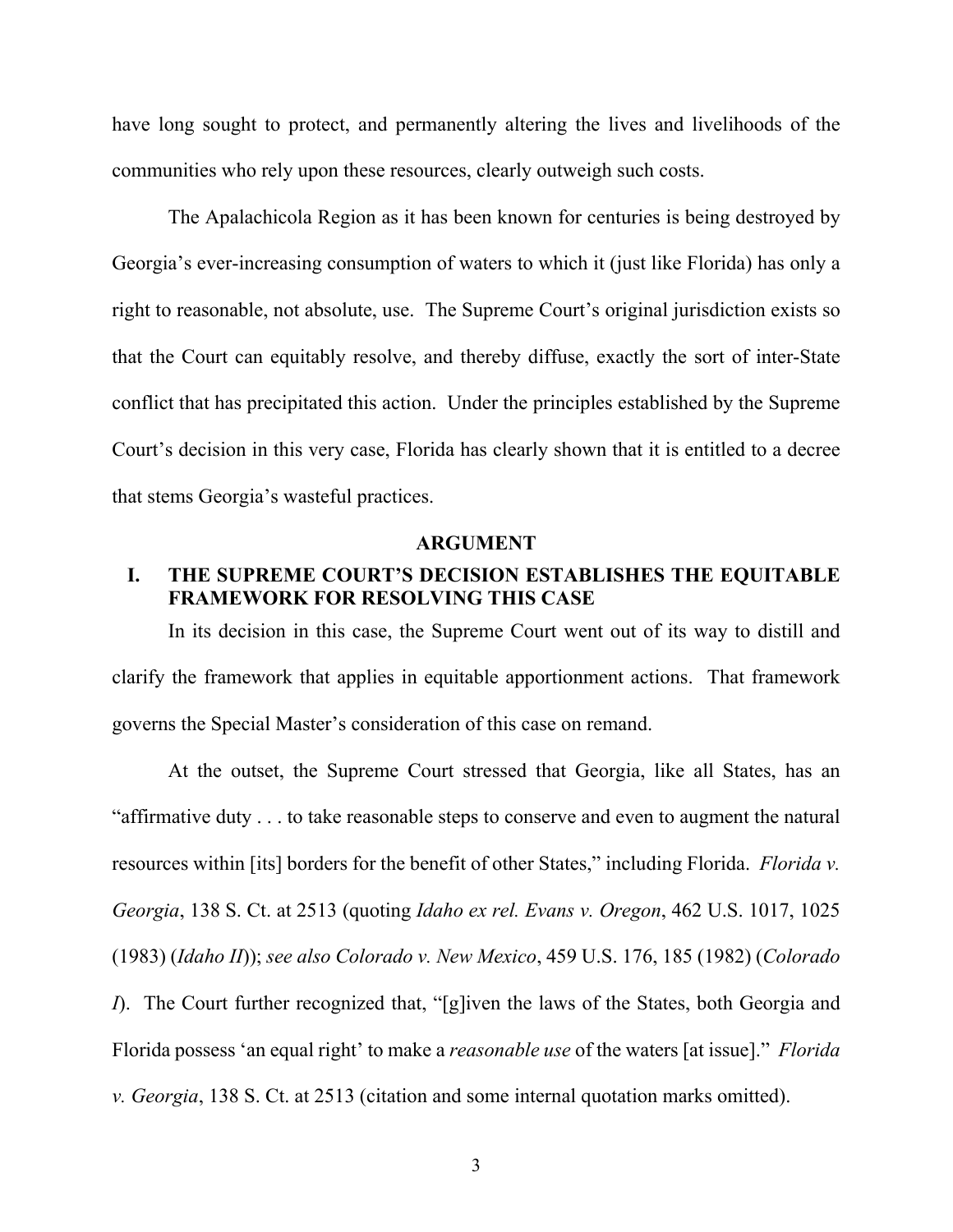Under the doctrine of equitable apportionment, Florida is required to make, through the use of "clear and convincing evidence," "an initial showing of 'invasion of rights' and 'substantial injury.'" *Id.* at 2517; *see New Jersey v. New York*, 283 U.S. 336, 345 (1931). Once Florida makes that initial showing, the inquiry turns to an evaluation of the benefits a decree is likely to produce and any resulting harms from a decree. A decree is warranted wherever "the benefits of the [remedial decree] substantially outweigh the harm that might result." *Florida v. Georgia,* 138 S. Ct. at 2527 (quoting *Colorado I*, 459 U.S. at 187).

As the Supreme Court explained, "our cases, while referring to the use of a 'clear and convincing' evidentiary standard in respect to an initial showing of 'invasion of rights' and 'substantial injury,' have never referred to that standard in respect to a showing of 'remedy' or 'redressability.'" *Florida v. Georgia*, 138 S. Ct. at 2517 (citation omitted). Instead, the Court emphasized, when it comes to determining whether the future benefits of a remedy are worth their future costs, "[a]pproximation and reasonable estimates may prove 'necessary to protect the equitable rights of a State." *Id.* at 2527 (citation omitted).<sup>1</sup>

But even if the "clear and convincing" standard applied to all remaining aspects of the case, the result would be the same: The evidence here overwhelmingly shows that the

<sup>&</sup>lt;sup>1</sup> In arguing otherwise, Georgia has relied on dictum in *Colorado I* involving an "example" in which "equities supporting a diversion for future use in one state may justify the detriment to existing users in another state." 459 U.S. at 187; *see, e.g.*, Ga. Exceptions Resp. 3, 36. But *Colorado I'*s "example" by no means establishes that the "clear and convincing" standard must be met in the very different case here, where the party seeking relief is the party seeking to *prevent* diversions rather than the party seeking to make them. And to the extent that *Colorado I* left any uncertainty on the point, the Supreme Court's decision *in this case* has definitively clarified that the heightened showing is not required at this stage. *See Florida v. Georgia*, 138 S. Ct. at 2517 (stating that "our cases . . . have never referred to that standard in respect to a showing of 'remedy' or 'redressability'").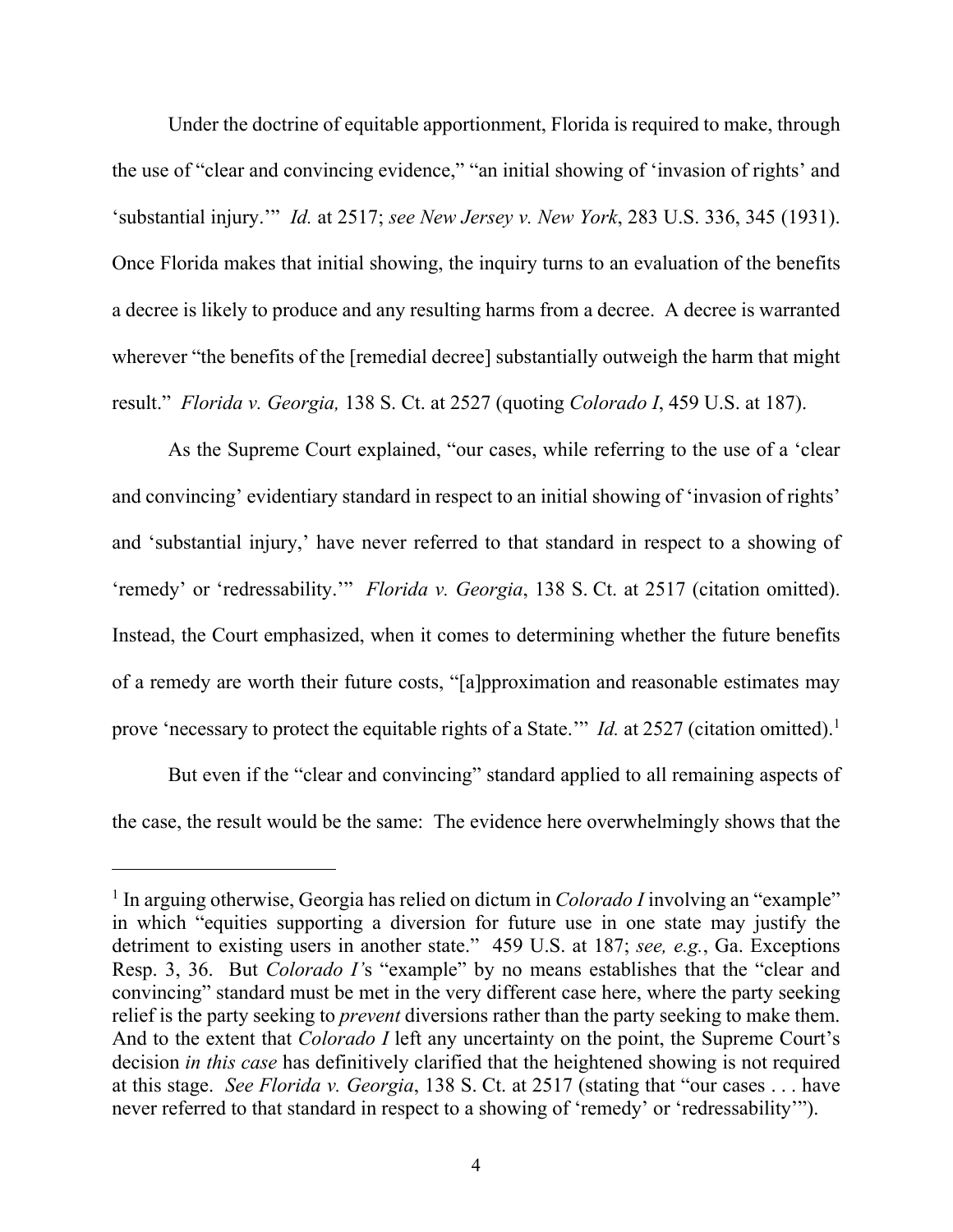benefits of a decree would substantially outweigh any costs that the decree would entail, and that Florida is therefore entitled to an equitable apportionment.

#### **II. FLORIDA IS ENTITLED TO A DECREE UNDER THE FRAMEWORK THE SUPREME COURT SET FORTH IN ITS DECISION**

Case Management Order No. 25, as amended, set forth seven questions (with subparts) that the Special Master would like to answer. Florida addresses each of those questions below under the framework set forth in the Supreme Court's opinion.

## **A. Florida Has Suffered A Substantial Invasion Of Rights Of A Serious Magnitude Resulting From Decreased Flows In The Apalachicola River Caused By Georgia's Consumption (Questions 1 & 2(a))**

The Apalachicola Basin—which includes the River and Bay—is home to one of the most diverse and unique river and estuarine ecosystems in the United States. *See* Lancaster Report 8-10; Steverson Pre-Filed Direct Test. (PFD) ¶¶ 9-10; FX-675 (video), https://www.youtube.com/watch?v=E7v1a9BLXW4. As recognized by the United Nations itself in designating the Apalachicola Basin a Biosphere Reserve, the area has historically supported extraordinary animal and plant species diversity and is "home to the highest species density of amphibians and reptiles in all of North America." Lancaster Report 8; *see also* Steverson PFD ¶¶ 9, 31; FX-154. More than that, it also supports a distinct way of life for families that have fished its waters and lived off its bounty for centuries. Lancaster Report 9-10; Steverson PFD ¶ 10.

The Apalachicola River and its associated floodplain—which spreads miles from the River—contains a network of tributaries, swamps, and "sloughs," which are natural channels connected to and fed (in ordinary conditions) by the River. Lancaster Report 7- 8. Among other things, the River and floodplain have been habitat for the threatened Gulf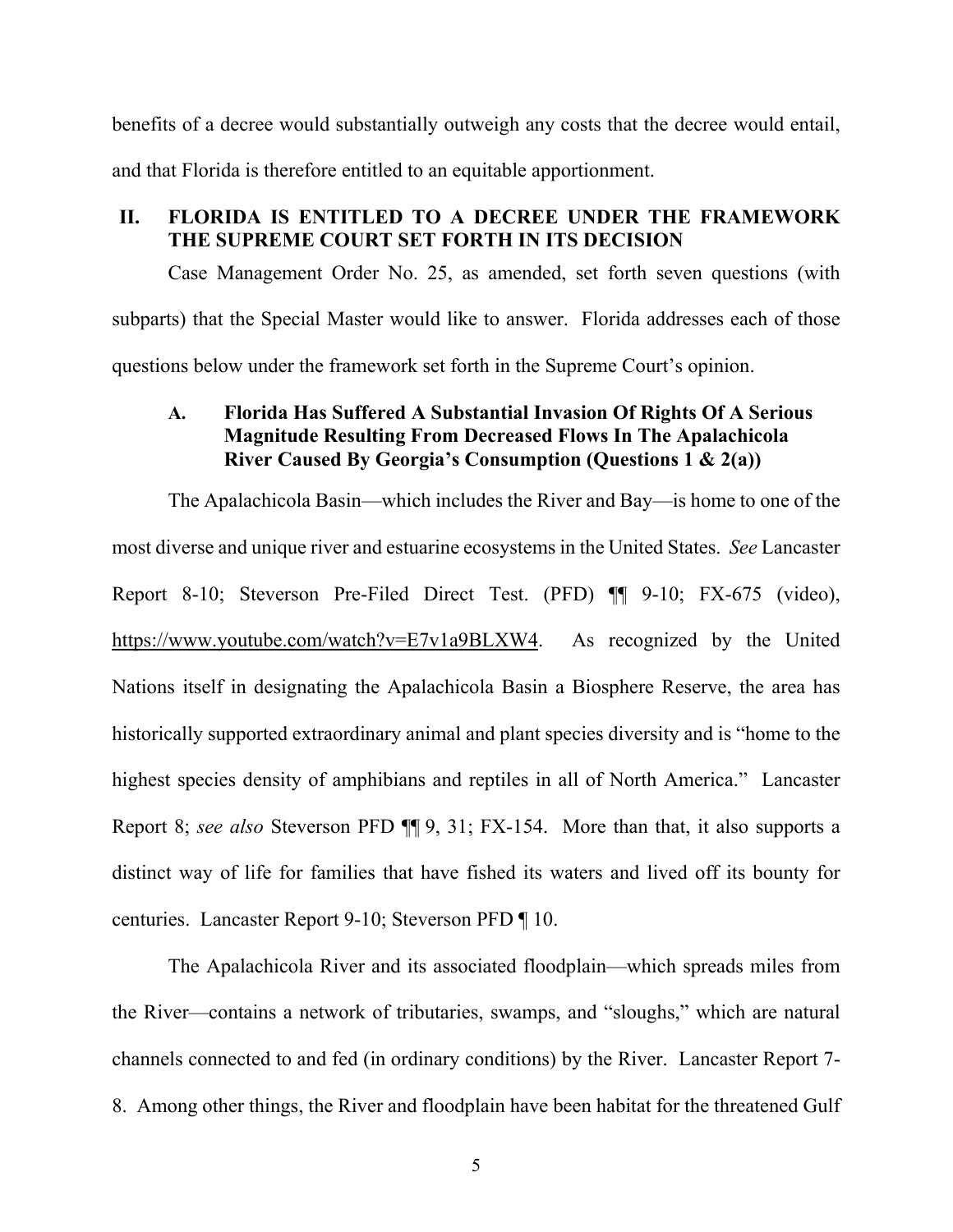sturgeon, as well as 142 freshwater and estuarine fish species; host for 26 species of freshwater mussels; and support one of the largest stands of Ogeechee Tupelo and other swamp tree species in the country. *Id.*; Allan PFD ¶¶ 12-15; Hoehn PFD ¶¶ 22-26, 30-32. The area is also a haven for fishing. *See* Hoehn PFD ¶¶ 34, 36; Allan PFD ¶ 12.

The Apalachicola River delivers its waters and essential nutrients to the Apalachicola Bay, where the mixture of nutrients, fresh water, and salt water forms "one of the most productive estuaries in the northern hemisphere." Lancaster Report 8-9. Historically, the Bay has offered "an 'ideal' place for oysters to thrive, . . . producing ninety percent of Florida's oyster harvest and ten percent of the nation's oyster harvest." *Id.* at 9. Apalachicola oysters are "widely recognized for their quality," and "a distinctive culture and fishery [has been] built around the harvesting of oysters by hand from small boats." *Id.* at 9-10. The Bay is also "a major fishery resource for . . . shrimp<sup>[]</sup> and finfish," and the harvesting of oysters, shrimp, crab, and fish in the Bay "is the primary economy in the Apalachicola Region" and has fostered "a distinctive culture." *Id.* at 8-10; *see also* FX-66 at GA00055244 (discussing productivity of the Bay).

Recognizing that the Apalachicola Basin is a state and national treasure, Florida has strived mightily to protect and preserve it. Since 1965, the State has invested nearly half a billion dollars (in 2014 dollars) to conserve more than 340,000 acres in the Basin by purchasing land parcels in fee simple or acquiring conservation easements. Steverson PFD ¶¶ 16, 19 (map); FX-144 (containing list of purchased land). Non-profits and the federal government have joined in, setting aside more than 500,000 additional acres for conservation. Steverson PFD ¶¶ 18, 19. Florida has also spent considerable sums to restore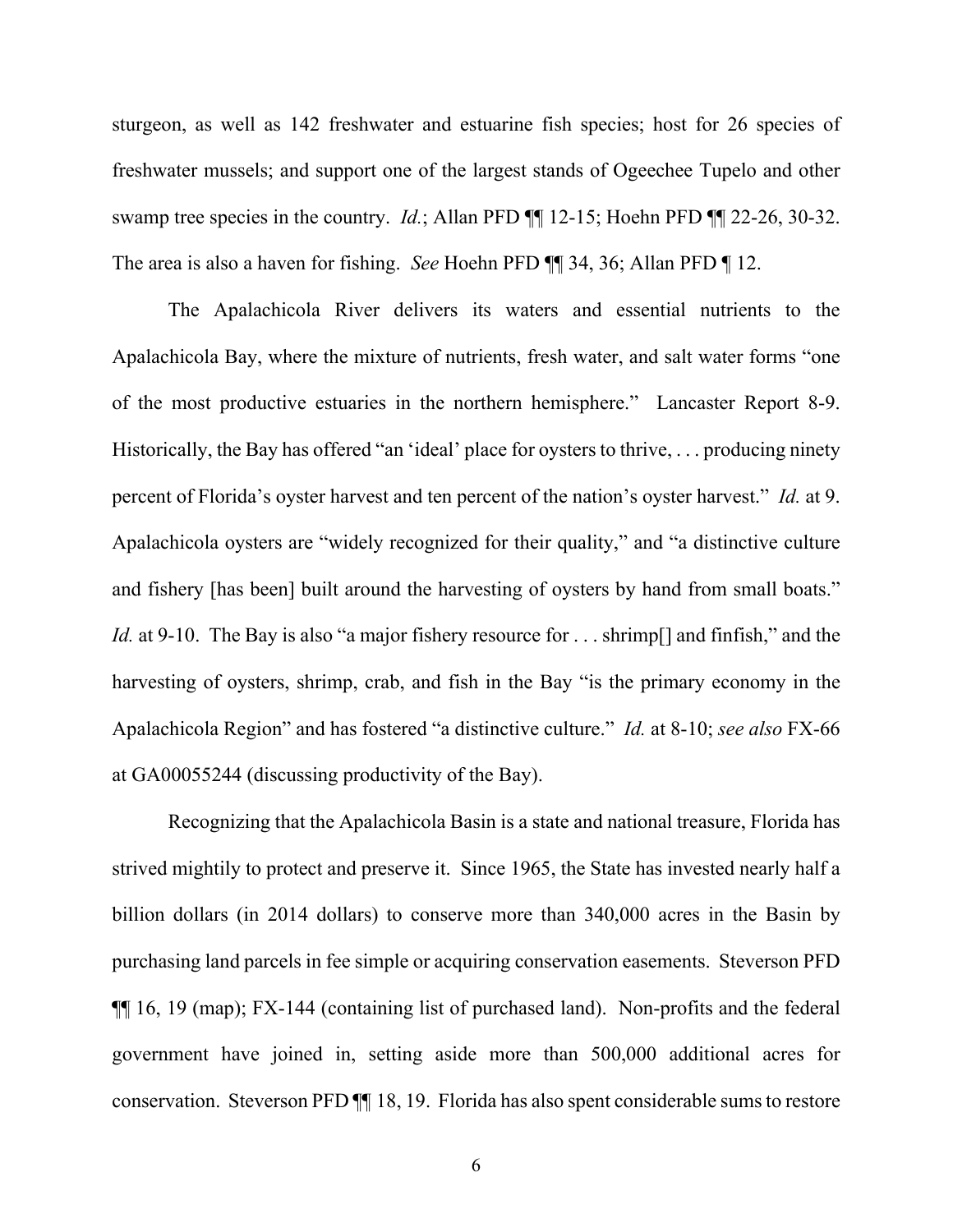related land holdings, such as Tate's Hell State Forest, which contains 202,436 acres of land that drains into Apalachicola Bay. Steverson PFD ¶ 30. And in addition to those massive expenditures, Florida has adopted numerous legal measures to provide the highest protection against degradation of water quality in the region. Steverson PFD ¶ 33; *see also*  Fla.'s Post-Trial Br. 61-65 (Dec. 15, 2016), Dkt. No. 630 (describing additional Florida actions to ensure adequate water flows and quality in the River and Bay).

But while Florida has spent the last half-century actively working to preserve and protect the precious resources and character of the Apalachicola River and Bay, Georgia has taken the opposite course—repeatedly acknowledging the urgent need for a solution preserving natural resources both in Georgia and Florida but nevertheless (at the same time) expanding significantly its destructive consumptive uses of water.

#### **1.** *Georgia's Increases In Water Consumption Have Stifled Water Flows Into The Apalachicola River*

As the following chart illustrates, Georgia's consumptive use of water in the Apalachicola region has skyrocketed since the 1970s, largely due to "[a]gricultural irrigation," especially in the Flint River Basin (Lancaster Report 32):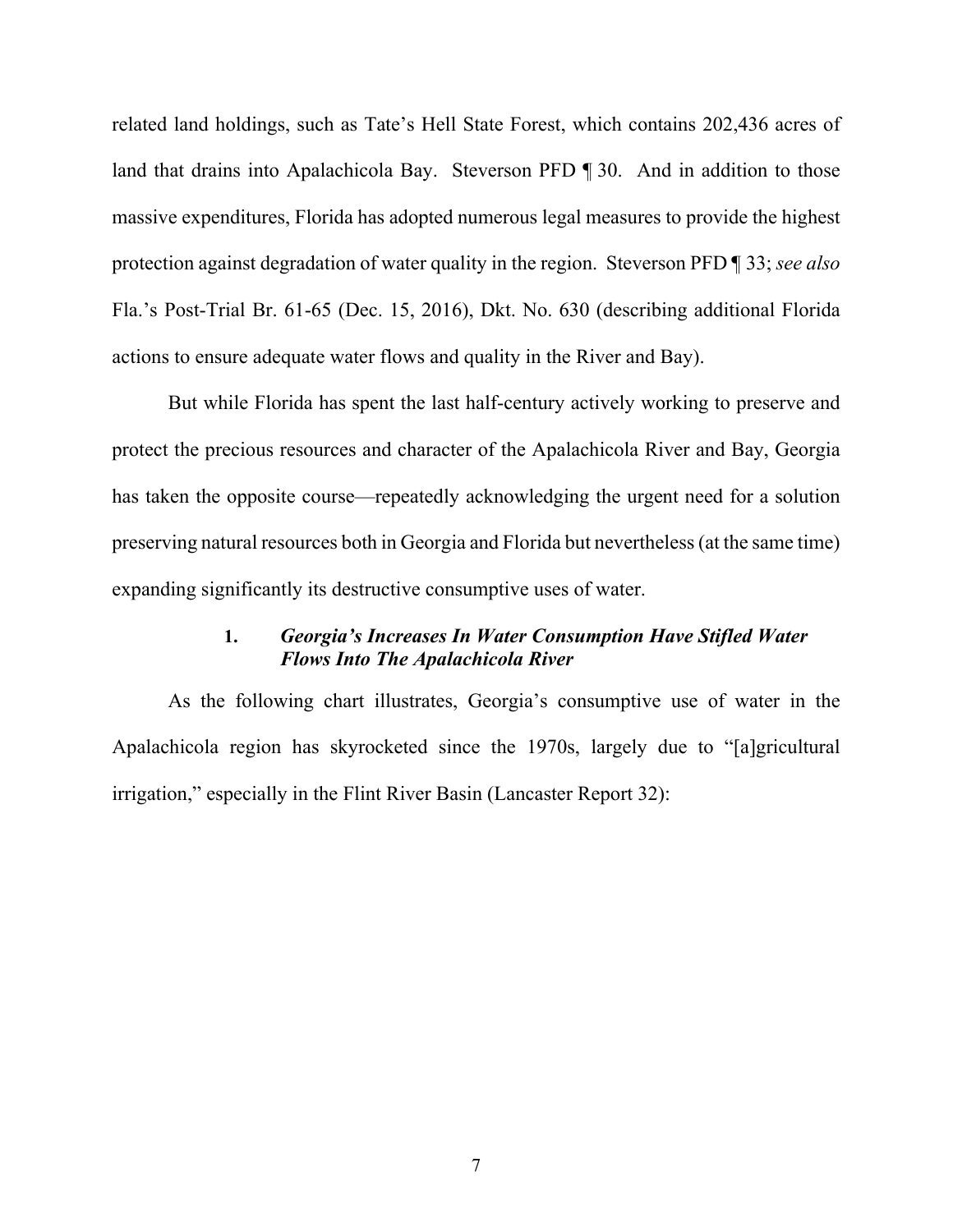

Hornberger PFD at 37, fig. 7; *see also id*. ¶¶ 77, 79, fig. 8.

With Georgia consuming far more water, far less flows to Florida, especially during dry and drought periods. Historical flow gage measurements starkly illustrate this. The "Chattahoochee" gage, which the U.S. Geological Survey (USGS) has used to record flows entering the Apalachicola River from Lake Seminole since 1928, shows an unmistakable pattern. Flows began to fall in the 1970s and 1980s as Georgia increased its irrigation efforts, then plummeted in the 1990s and thereafter. Hornberger PFD ¶¶ 42-65. In the 72 years of recorded data before the year 2000, flow at the Chattahoochee gage very rarely dropped below 6,000 cubic feet per second (cfs), even during the worst drought periods in the history of the Apalachicola-Chattahoochee-Flint River Basin (the "ACF Basin"). FX-D-1 (USGS gage record for Chattahoochee gage, highlighting months with average flows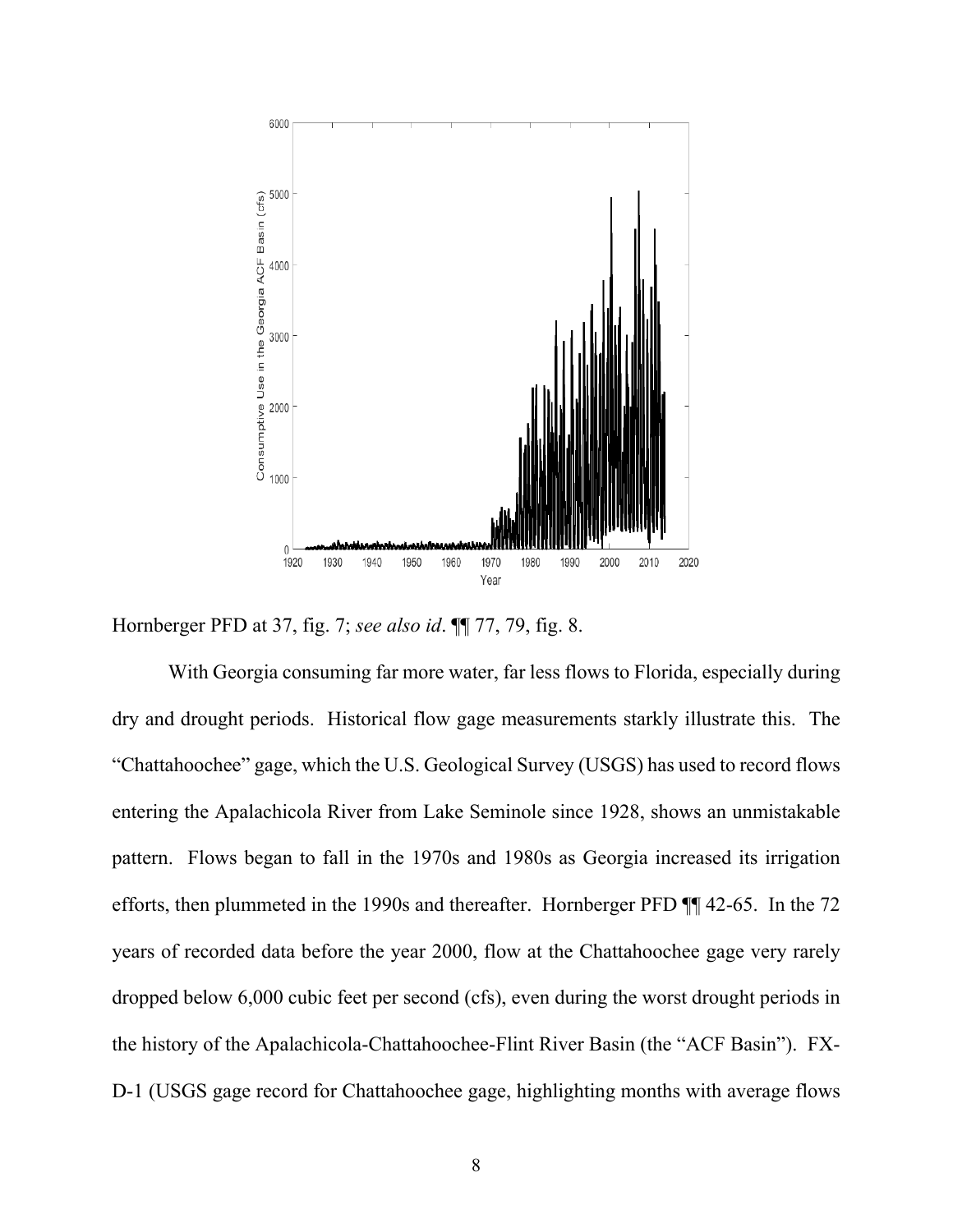below 6,000 cfs). But since 2000, average monthly flows in dry, drought, and even normal precipitation years are substantially lower, falling and remaining below 6,000 cfs on average for weeks or months at a time, year after year, including in moderate, dry, and drought periods in 2000, 2001, 2002, 2006, 2007, 2008, 2010, 2011, and 2012. *Id.*

The following graph—from Georgia's own hydrology expert—starkly depicts this increased frequency of severe low flows, the most destructive periods:



FX-D-17. Flows at the Florida border were persistently below 6,000 cfs for *fourteen* months in 2011 and 2012 (including almost every month from May through December of both years), and for *thirty-four* total months between 1999 and 2012, including even in certain months in years where Georgia did not declare a climatic drought (e.g., 2006 and 2010). FX-D-1; Hornberger PFD ¶ 46; GX-141. In the forty years from 1930 to 1970, by contrast, USGS had recorded only *six* months—total—in which average flow on the Apalachicola near the Georgia border fell below 6,000 cfs. FX-D-1.

Other measures likewise demonstrate the effects Georgia's consumption has had on state-line flows. Florida's hydrology expert, Dr. Hornberger, demonstrated that "basin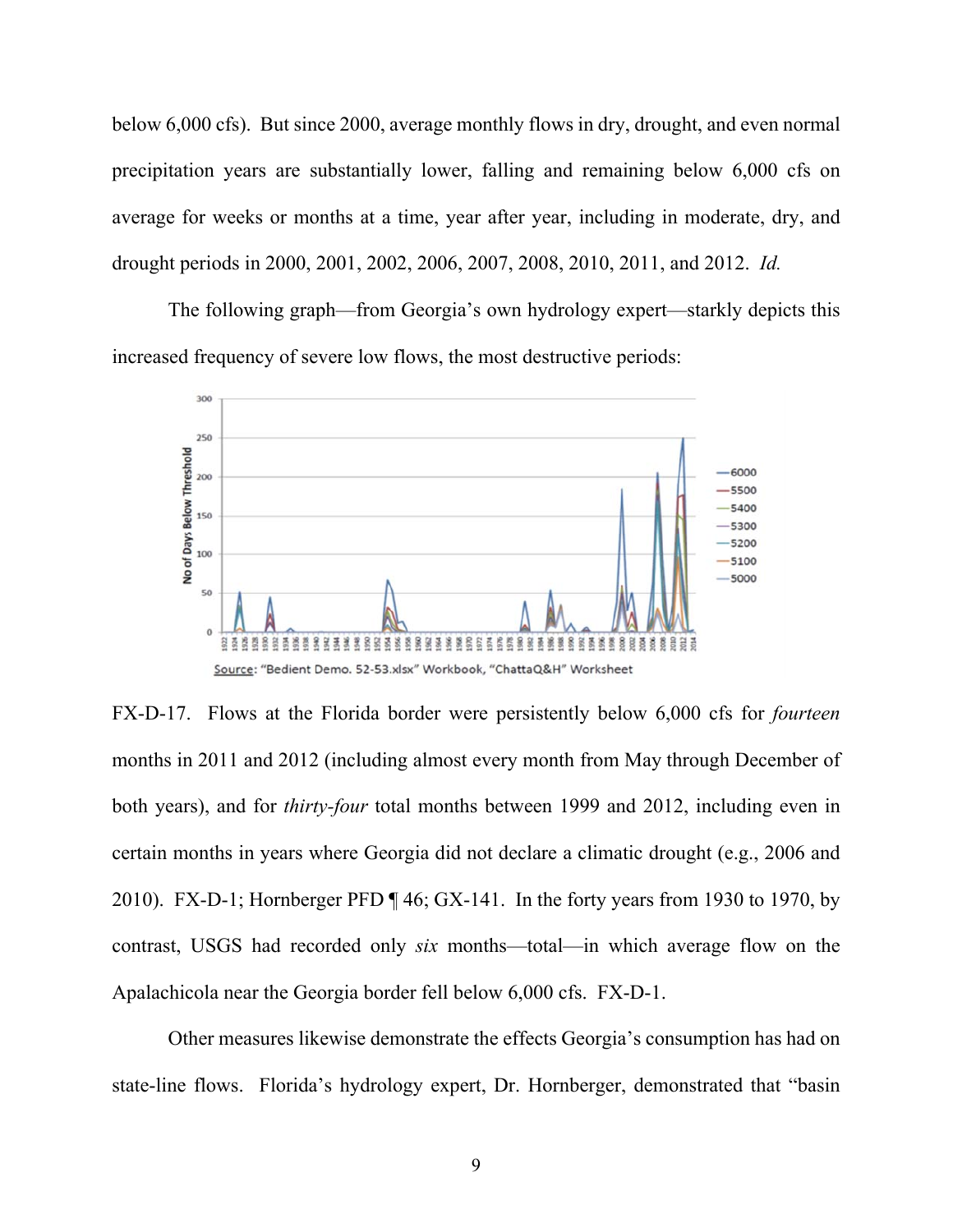yield"2 has fallen substantially in the Georgia portion of the ACF Basin. Hornberger PFD ¶ 64 & table 4. The four years with the lowest basin yield at the state line in recorded history are 2012, 2002, 2000, and 2008. *Id.* ¶ 65, table 5. When Dr. Hornberger translated those reductions into river flow figures, the results were dramatic: between 2003 and 2013 (which included a mix of drought and non-drought years), flow into the Apalachicola River was on average *3,900 cfs lower* than it would have been under pre-1970s basin yields. *Id.* ¶ 64, table 4. The only potential explanation for these losses is increasing consumptive water use in Georgia's portion of the ACF, and related impacts on the Upper Floridan aquifer. *See* Hornberger Tr. Test. (vol. 8) 1970:13-23, 2096:14-21; Hornberger PFD ¶ 3(a).

#### **2.** *Reduced Flows During Key Periods Have Devastated The Apalachicola Bay And River*

Prolonged flow reductions of that magnitude—a single day of 3,900 cfs flows would be enough to cover more than 7,500 acres with a foot of water—inevitably have consequences. As Special Master Lancaster observed, "[t]here is little question that Florida has suffered harm from decreased flows in the River." Lancaster Report 31.

The harm to the oyster fisheries of Apalachicola Bay is especially striking. After centuries of surviving drought, hurricanes, and other severe climatological events, the Bay suffered an "unprecedented collapse of its oyster fishery in 2012." *Id.* at 31-32 (citing Berrigan PFD ¶¶ 26-31; Ward PFD ¶¶ 24-29, 42). "[O]yster mortality reached devastating levels, leaving many previously-productive oyster reefs virtually empty." *Id*. "As

 $2$  "Basin yield" reflects the amount of river flow generated by an inch of rain in the region, allowing hydrologists to isolate the effects of increased consumption from other potential causes of reduced flows (such as reduced precipitation).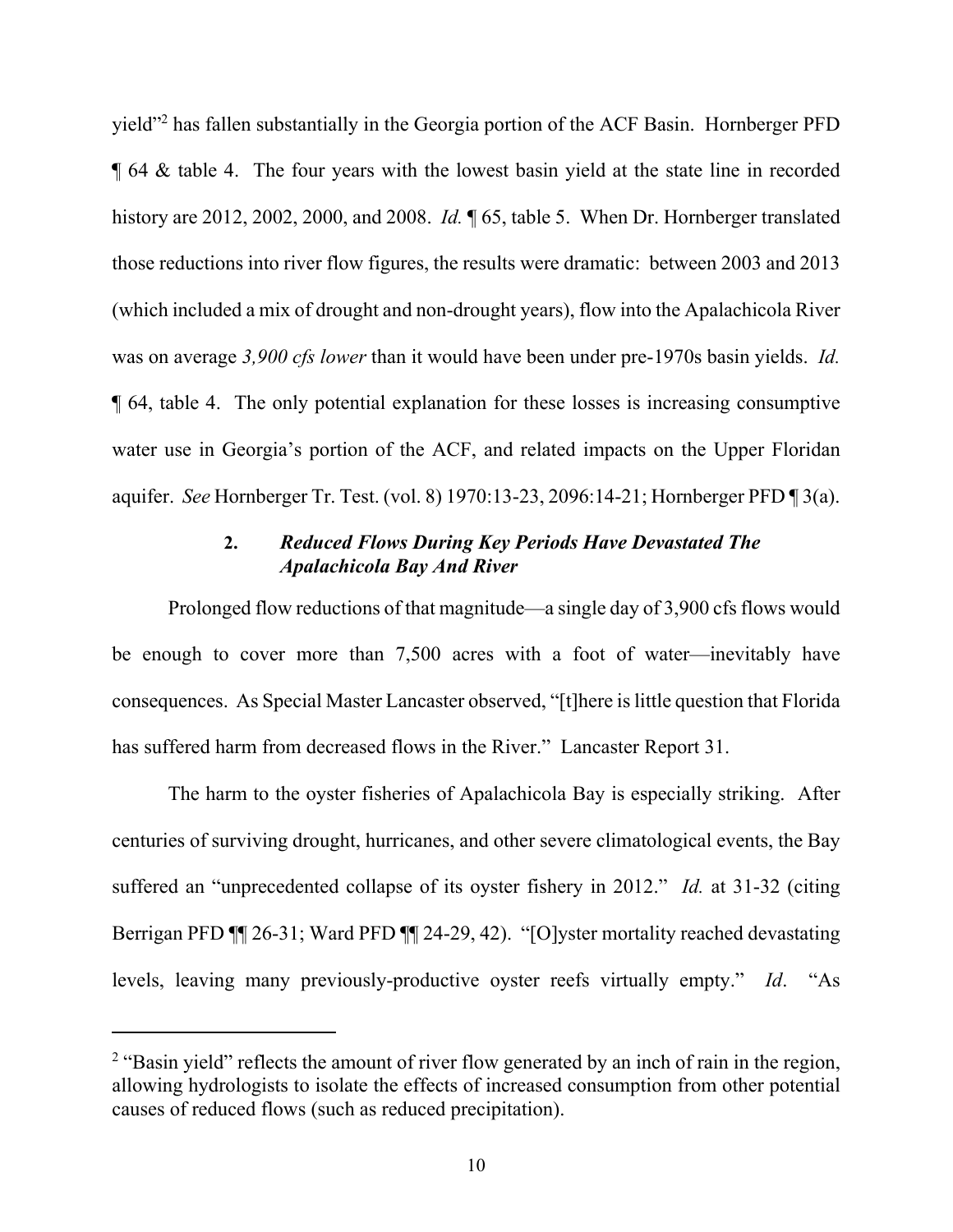explained by Florida's expert, Dr. David Kimbro, and as the National Oceanic and Atmospheric Administration ('NOAA') concluded . . . , the oyster collapse came as a result of increased salinity in the Bay caused by low flows in the River," and not—as Georgia has claimed—overharvesting of oysters. *Id.* at 31-32 (citing Kimbro PFD ¶ 4, 101; Sutton PFD ¶ 48; FX-413 at NOAA-22896-97; FX-412 at NOAA-3818; Berrigan PFD ¶¶ 36-49).

While the collapse of the oyster fisheries was "unprecedented," *id.* at 31, the climatic conditions preceding it were not. Although 2011 and 2012 were drought years, the area had seen comparable (or worse) droughts in the past with no comparable effects on the Bay. *See* Hornberger PFD ¶¶ 50-53. For example, the 1931 drought was more severe in both rainfall and temperature than either 2011 or 2012, but the summer flows on the Apalachicola River in 1931 were approximately 3,600 cfs more than in 2011 and 3,700 cfs more than in 2012. *Id.* ¶ 53 & table 2. The *extended* drought period in 2011-2012 was not unique, either: The drought in 1954-55, for example, was more severe, yet produced nothing like the 2012 oyster crash. *See id.* ¶¶ 50-52 & table 1; Sutton PFD ¶¶ 59, 66; Berrigan Tr. Test. (vol. 4) 1012:24-1013:9; Glibert Tr. Test. (vol. 7) 1863:12-1863:16. Instead, the distinguishing feature of the 2012 crash was the persistent, extreme low flows that preceded it—due to Georgia's upstream consumption (*supra* at 7-10). Lancaster Report 32; FX-413 at NOAA-22895-97; Kimbro PFD ¶¶ 4, 7.

Reducing the fresh water flowing into the Bay increases salinity there, and the evidence shows that even relatively small changes in salinity have the potential to cause significant harm if prolonged over many months or years. Glibert PFD  $\P$  4, 64, 71, 81-83; Glibert Tr. Test. (vol. 7) 1830:17-1831:13, 1867:24-1870:12; Menzie Tr. Test. (vol. 16)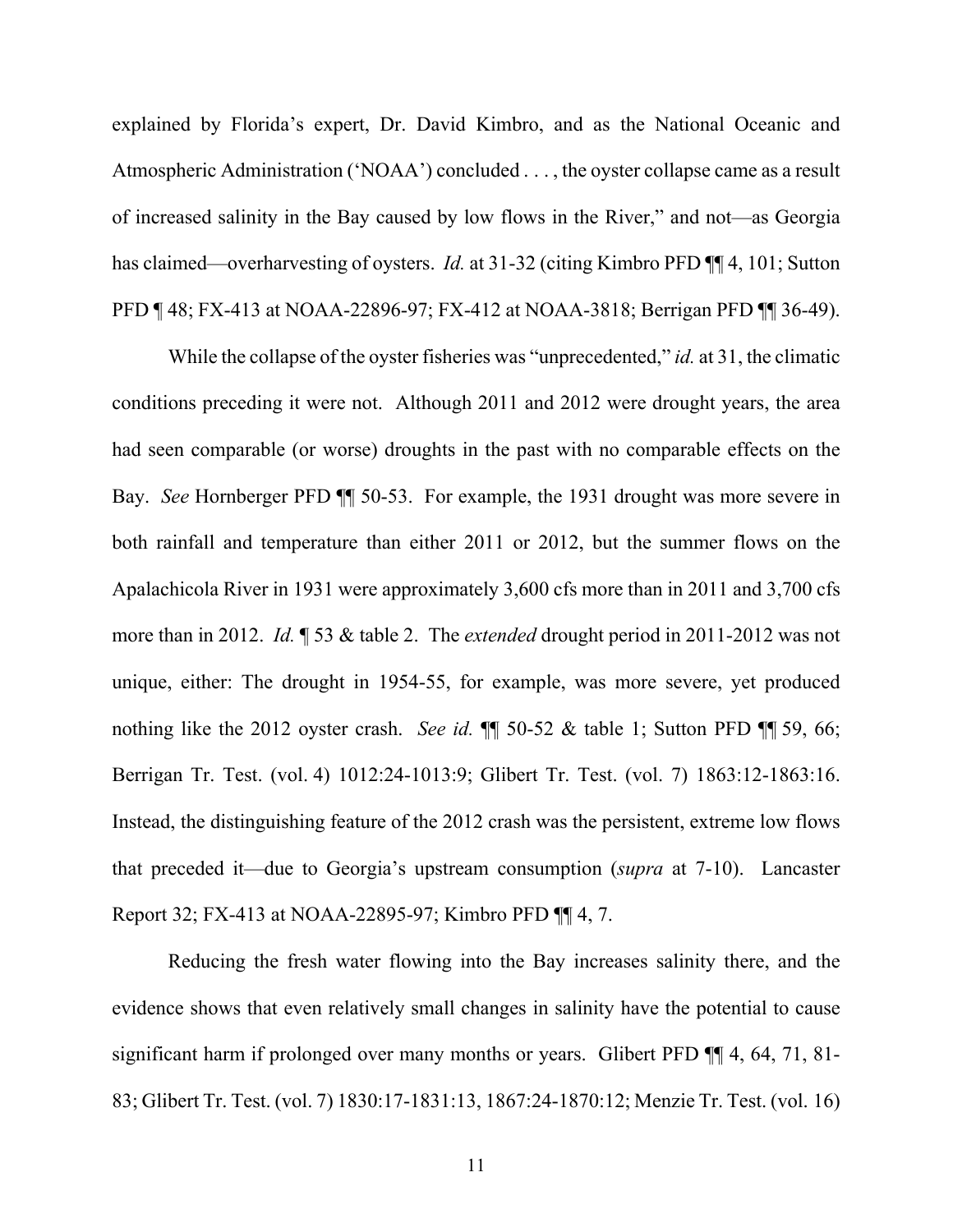4185:20-4186:7, 4187:19-4188:3; FX-379 at 11; FX-789 at 67 (showing significant increasing salinity trend from 2002-2012 at most locations in the Bay). Certain Bay species are highly sensitive to salinities, especially in East Bay, which serves as a nursery and refuge for species and which experienced particularly impactful changes in salinity. JX-122 at 34; FX-379 at 5-6; Glibert PFD ¶¶ 13, 16, 18; Kimbro PFD ¶ 29; FX-797 (Kimbro Expert Report) at 2; Greenblatt PFD ¶ 4; Glibert Tr. Test. (vol. 7) 1867:24-1870:12; Kimbro Tr. Test. (vol. 6) 1570:24-1572:2. As the U.S. Fish and Wildlife Service has found, even a 1 part-per-thousand (ppt) increase in median salinity in East Bay "may exceed salinity thresholds for juvenile Gulf Sturgeon and oysters." JX-122 at 34.

Low flows also reduce the nutrients reaching the Bay from the Apalachicola floodplain, disrupting the food chain—from the plankton at the base to the fish and crabs up the chain—and impacting key food sources, including submersed aquatic vegetation. Glibert PFD ¶¶ 4, 16-18 & fig. 5, 22, 28, 30-31, 39, 57, 64, 68-72, 83; Glibert Tr. Test. (vol. 7) 1826:10-13;1831:8-17; FX-379 at 2, 11, 28-33, 54-55, 65, 74-75. With persistent low flows, the combined nutrient and salinity effects decrease productivity of estuarine species that have traditionally thrived in the Bay. Glibert PFD  $\P$  4-5, 22, 68-72, 81-82.

To make matters worse, increasing the salinity of the Bay created a more marine (saltwater) system in which saltwater predators thrived—and decimated estuarine species. Witnesses described the influx of predators in the Bay (conchs) as something out of a "science fiction movie."3 *See also* Berrigan PFD ¶ 44 ("In all my [30 years of] experience,

<sup>&</sup>lt;sup>3</sup> See Fla. Opening Statement Presentation at 42-43 (citing photographic evidence, quoting Berrigan Dep. 161:13-162:1); Berrigan PFD ¶¶ 26-31, 43-46; Kimbro PFD ¶¶ 4, 99 & fig.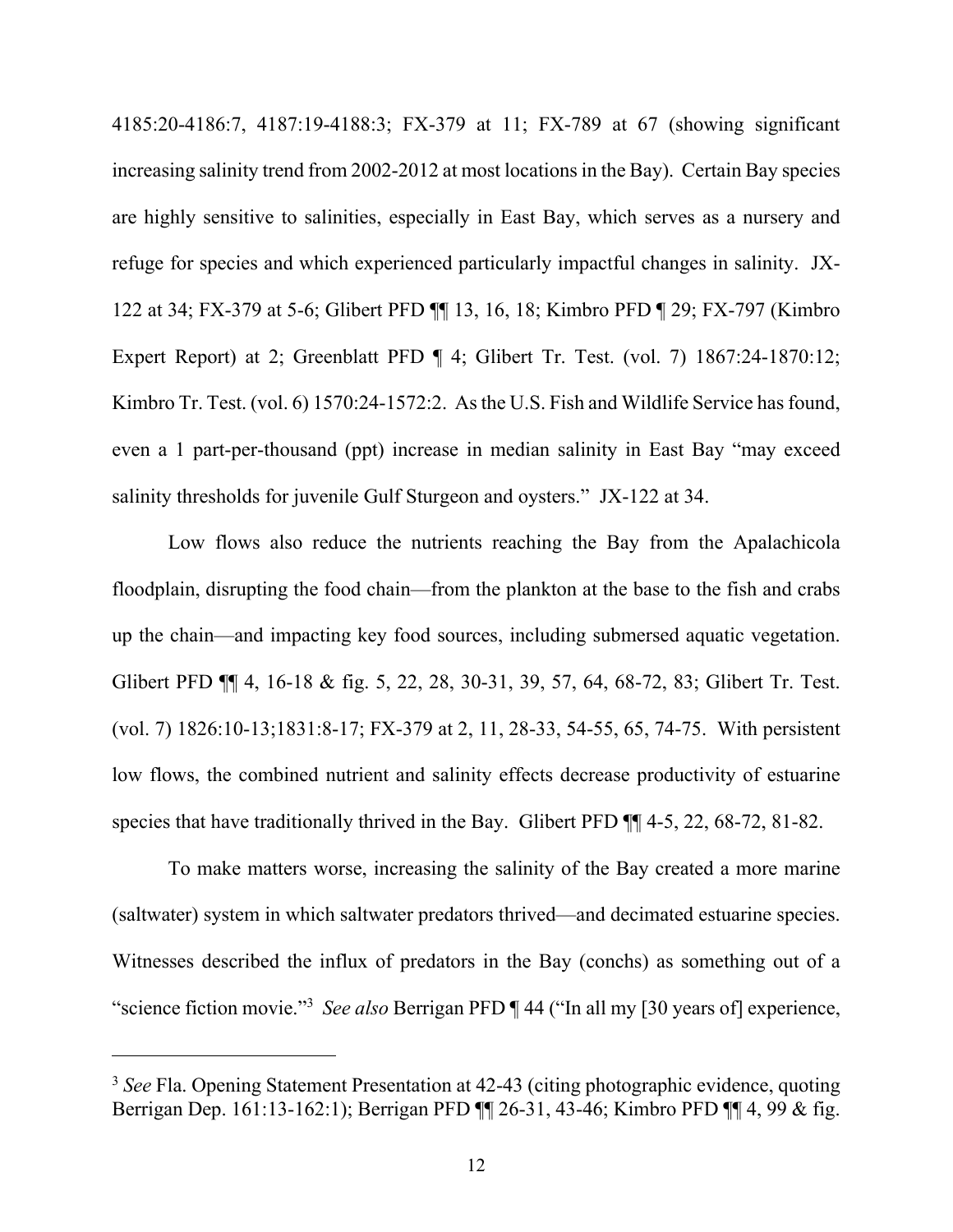I had never encountered such an abundance of [predators] or the devastation they left behind."); *id.* ¶¶ 36-43, 45, 62-63. Tommy Ward, an Apalachicola oyster fisherman and lease-holder for more than 30 years, testified that "[i]t used to be common to harvest hundreds of oysters and maybe find one conch. Now, there's probably 100 conchs for every oyster." Ward PFD ¶ 5; *see also* Ward Tr. Test. (vol. 7) 1808:2-10. Even Georgia's expert, Dr. Lipcius, ultimately acknowledged at trial that saltwater predators were impacting the oyster population. Lipcius Tr. Test. (vol. 17) 4406:19- 4407:8, 4414:8-14.

And it is not just the Bay. The Apalachicola River is likewise highly sensitive to low flows—and has seen disastrous effects from the persistent extreme low flows that Georgia's consumption has caused. When flows on the River are reduced, floodplain ecosystems are cut off, receiving little or no fresh water and causing aquatic life to die if higher flows do not resume quickly. Allan PFD  $\P$  3(a)-(f), 23, 27-30, 39, 43-60, 93-96; JX-168 (2016 BiOp) at 50; Hoehn PFD ¶¶ 37-56; Hoehn Tr. Test. (vol. 2) 278:25-280:16, 293:23-295:1. Florida's expert, Dr. Allan, testified to the "importance of the enormous range of aquatic habitats that occur throughout the network of sloughs and the floodplain surrounding the River" and of "microhabitats in the River (bank margins, pools, submerged wood, locations of different current speeds)," which Dr. Allan testified "are very sensitive to even modest changes in water levels." Allan PFD ¶¶ 11, 20.

<sup>2;</sup> Ward PFD ¶ 5; Glibert PFD ¶¶ 4-5, 27, 81-84; FX-412 at NOAA-3818; JX-50 at 4; FX-413 at NOAA-22897 (NOAA determination that "the physical (high salinity) and biological (increased predation and natural mortality) environmental issues have played a more central role in the declines to the oyster stock in this area").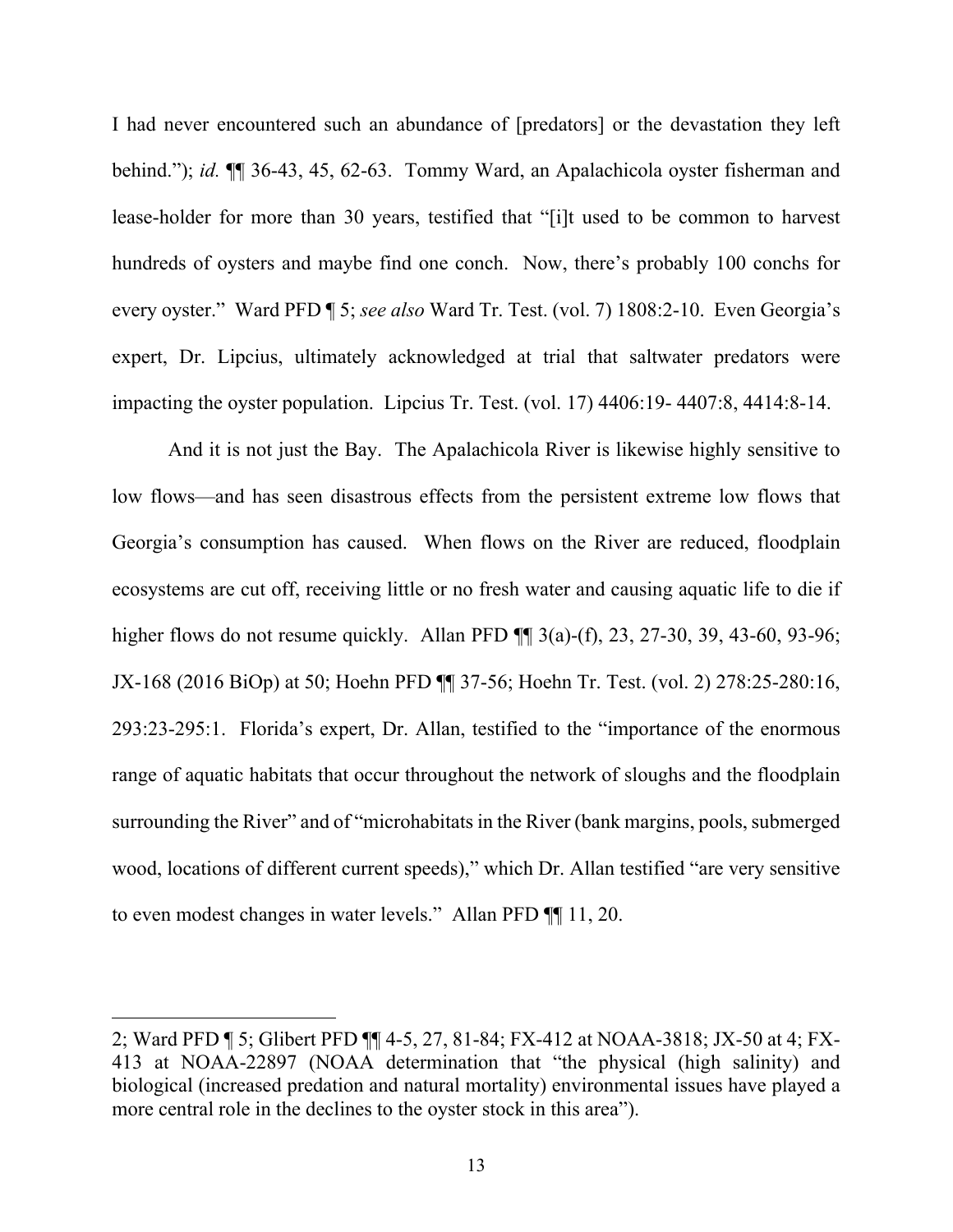The Basin ecosystem can survive and function if low flows happen occasionally and for short periods, but as Dr. Allan testified, many of the River and floodplain species cannot survive persistent low flows below 6,000 cfs. *See, e.g.*, Allan PFD ¶¶ 26-27, 32, 44-45. Dr. Allan explained, for example, that stranding of mussels occurs at levels below 10,000 cfs and becomes common at 6,000 cfs. *Id.* ¶¶ 43-44. In just one example from 2006, when a slough became disconnected from the River for an extended period, over 95 percent of the 18,000 endangered fat threeridge mussels within the slough died. *Id.* ¶¶ 27, 45 & fig. 18. At trial, Florida presented stark evidence of such episodes. *See id.* at figs. 1, 17, 18 (photographic evidence showing disconnected sloughs and stranded mussels).

Low flows have other pernicious effects in the River, too. Swamp forests are not flooded, and salinity intrudes further into the River's tidal reach. Allan PFD ¶¶ 23, 29-30, 32, 54, 60-61. As a result, fish and mussel species, as well as tupelo and other swamp trees, die and are harmed through reduction in habitat, resulting in smaller and weaker populations. *Id.* ¶¶ 38-61. The threatened Gulf sturgeon, for example, is particularly sensitive to changes in flow because young-of-year sturgeon cannot tolerate high salinities in the lower tidal region of the Apalachicola River, and rely upon adequate flows to mix surface and bottom waters. *Id.*  $\P$  53-54. And the iconic Ogeechee tupelo forests of the Apalachicola are especially vulnerable to flows changes as well: Between 1976 and 2004, the low flows in the Apalachicola River cut the number of Ogeechee tupelo trees in the region nearly in half. Allan PFD at fig. 22.

No wonder that Special Master Lancaster, having presided over the trial, observed that the "evidentiary hearing made clear[] [that] Florida points to real harm." Lancaster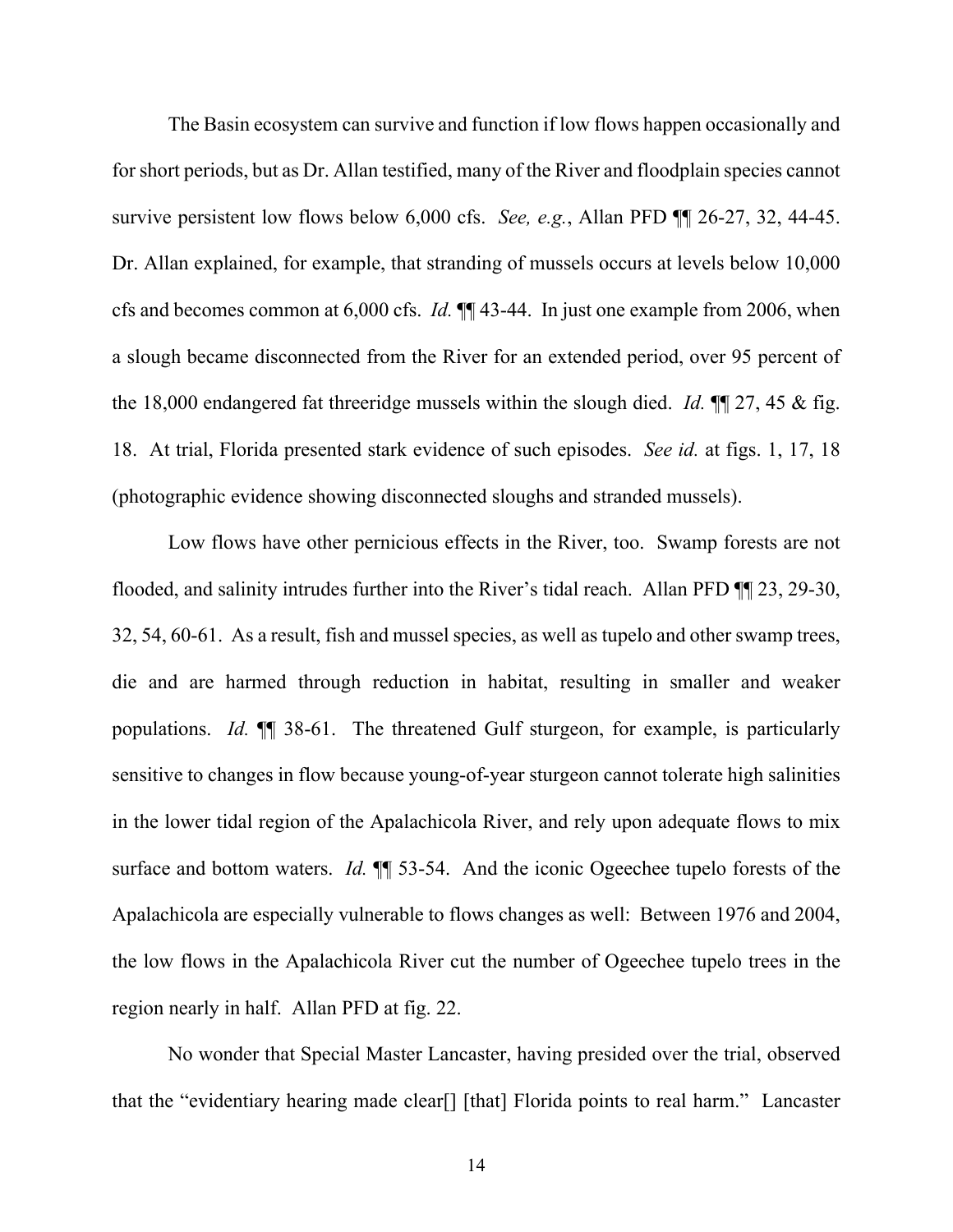Report 31. That harm is exactly the sort of invasion of rights that original actions exist to address. Indeed, in *New Jersey v. New York*, the Special Master specifically relied on harm to the "oyster industry" (along with harm to "recreational uses") in entering a decree. Report of the Special Master 193, *New Jersey v. New York*, 283 U.S. 336 (1931) (No. 16, original) (finding that proposed diversion by New York would cause only slight injury to most of New Jersey's interests but "more than slight damage to the recreational uses of the river and the oyster industry"). The Supreme Court affirmed the Special Master's analysis and finding of injury. *New Jersey v. New York*, 283 U.S. at 345. As the evidence overwhelmingly demonstrates, the injury inflicted on Florida as a result of Georgia's upstream consumption far exceeds the invasion of rights in *New Jersey*.

## **3.** *Georgia's Attempts To Downplay Its Own Consumption, And To Blame The Devastation In The Apalachicola Region On Other Causes, Are Unpersuasive*

Because it is clear that Florida has suffered substantial injuries of the sort that warrant imposition of an equitable decree, Georgia's strategy throughout this litigation has been to try to minimize the role that its runaway consumption has played in causing those injuries, while pointing the finger at anyone and anything else it can think of—the climate, Florida's own oyster fishermen, decades-old dredging activities, and so on. The evidence, however, overwhelmingly refutes Georgia's efforts to shift the blame.

#### a. *Georgia Grossly Underestimates Its Own Consumption*

Georgia has repeatedly argued it cannot have caused streamflow reductions on the magnitude of 3,900 cfs, because its "*total* consumptive water use in the Basin has never reached a monthly average of 2,000 cfs, and has exceeded 1,400 cfs only during the most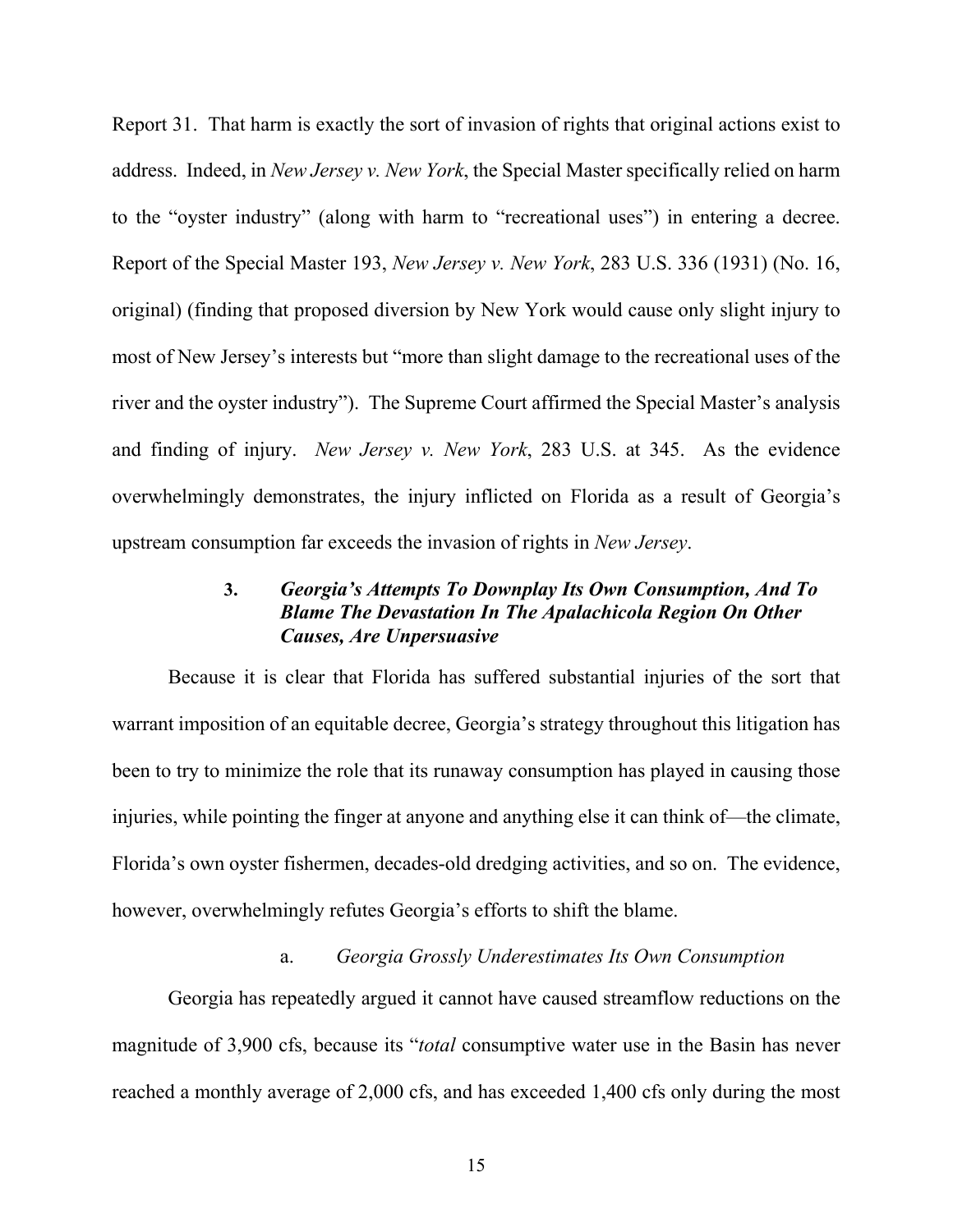extreme drought months." Ga.'s Reply to Fla.'s Exceptions 18, *Florida v. Georgia*, 138 S. Ct. 2502 (filed July 31, 2017) [hereinafter "Ga. Exceptions Resp."]. But that argument depends upon a dataset its own University scientists have deemed unreliable.

Georgia's Water Resources Institute (GWRI), a segment of the Georgia Institute of Technology, authored an evaluation in 2012 addressing the State's data on water consumption, including consumption in the Flint Basin. *See generally* FX-534. GWRI concluded that the "Unimpaired Flow (UIF) Dataset"—including Georgia's consumption data—contains systematic errors. *See id.* at iv-v, 10, 189-94. Unless corrected, GWRI observed, the data could *substantially undercount* the consumption of Georgia's agricultural irrigation by "up to 70% of the actual crop water requirement." *Id.* at 10. GWRI also noted that the consumption data failed to account for evaporation from thousands of farm irrigation ponds, which could result in additional consumptive water losses of up to 1,200 cfs. *Id.* at 191; *see also* Hornberger PFD ¶¶ 77, 81 (estimating 20,000 small impoundments in the Georgia ACF, including farm ponds); JX-45 at 45 (benchmark for farmers to "reduce water loss from 50% of all farm ponds used for agricultural irrigation"). The ACF Stakeholders, an organization that included key personnel from Georgia water planning districts, likewise identified the need to correct the "systematic errors" in the UIF data. *See* FX-883 at 86, 126. Georgia thus knew of the errors in the UIF dataset since at least 2012, but refused to pay researchers to conduct the work necessary to fix them, perhaps recognizing that the answer would not be helpful to its cause. *See* Turner Tr. Test. (vol. 12) 2953:12-2954:21; Zeng Tr. Test. (vol. 13) 3210:21-3211:2. Instead,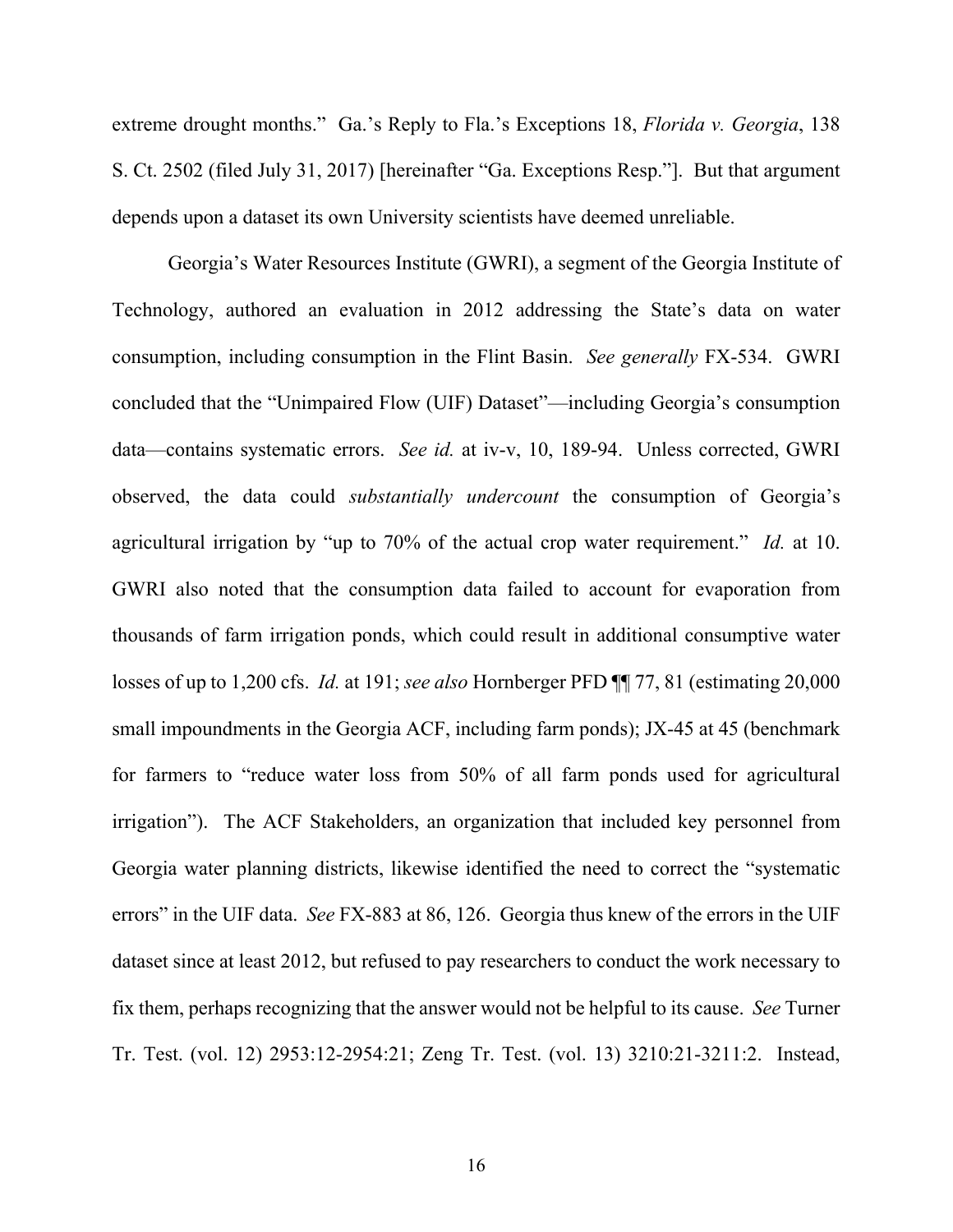Georgia relied extensively on this flawed data at trial. *See, e.g.*, Bedient Tr. Test. (vol. 15) 3968:1-9, 3970:8-3972:20, 3976:2-7.

Meanwhile, in the absence of corrections to the data, GWRI explained that a reliable way to assess the effects of Georgia's consumptive use would be to employ rainfall-runoff models calibrated based on early hydrologic periods when consumptive use effects were negligible. *See* FX-534 at 193. Florida's experts did precisely that: Using a rainfall runoff model (Precipitation Runoff Modeling System, developed by USGS), Dr. Hornberger found consumptive uses by Georgia of up to roughly 4,000 cfs on average in summer months of recent dry and drought years. Hornberger PFD ¶¶ 27, 86-88, 93-95 & table 8. Another Florida expert, Dr. Lettenmaier, independently ran a different rainfall runoff model—the Variable Infiltration Capacity model, developed at the University of Washington—and reached a similar conclusion, showing 3,800 cfs average annual Georgia depletions across all recent drought and non-drought years. Lettenmaier PFD ¶¶ 39-40; *see also* Hornberger PFD ¶ 91 & table 7 (describing similar conclusions regarding Georgia's ACF dry-year consumption by other independent researchers). Georgia, on the other hand, decided not to present any rainfall runoff modeling runs at trial.

#### b. *The Dramatic Fall In Flows Cannot Be Attributed To Change In Climate In The Region*

Because its consumption underestimates left it unable to explain where all the missing water was going, Georgia invented a new narrative—that "natural climatic changes, not Georgia's consumptive use, are driving the summer streamflow trends identified by Florida." Ga.'s Post-Trial Br. 78 (Dec. 15, 2016), Dkt. No. 629. But like its

17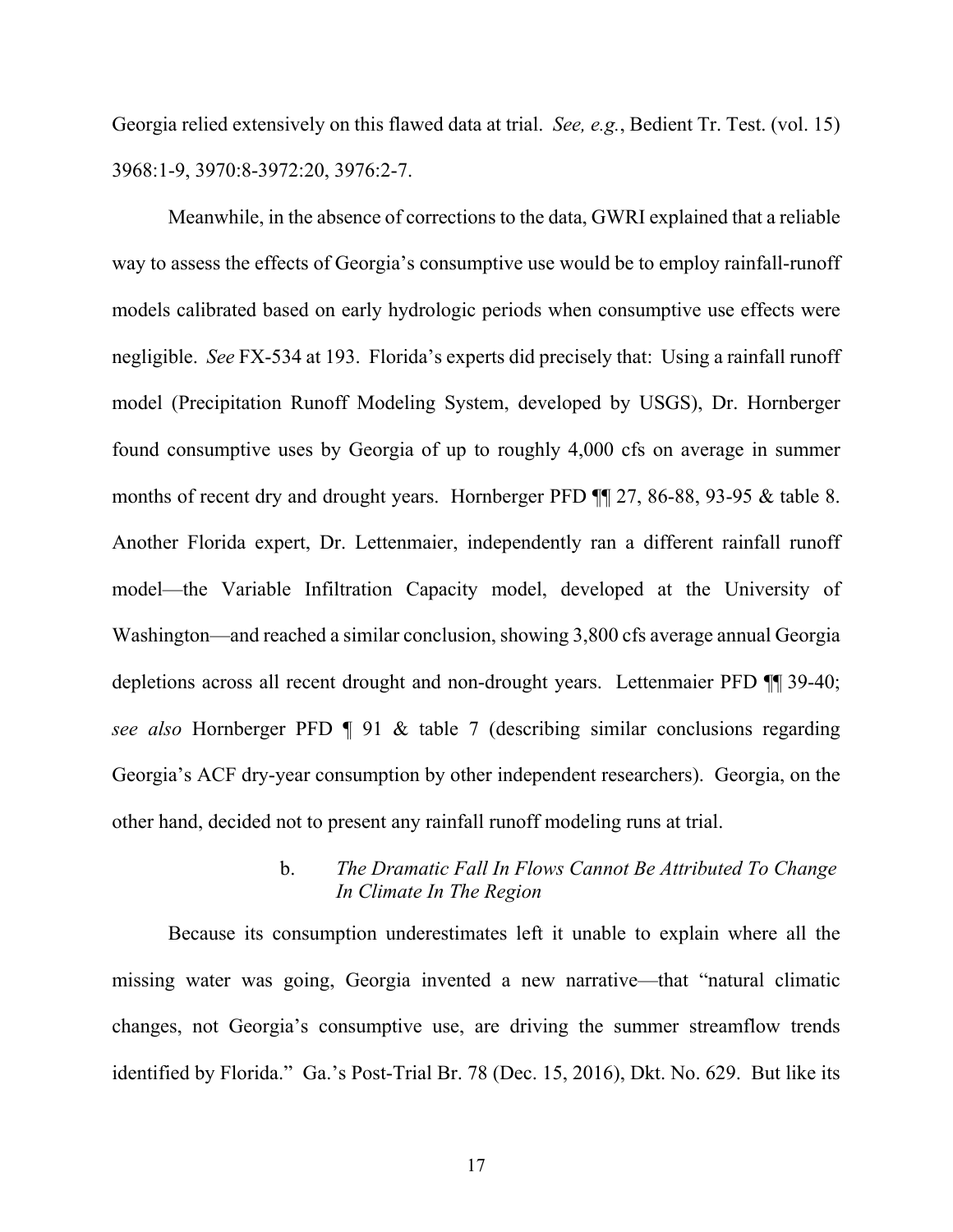consumption claims, that argument crumbled at trial: Georgia's internal documentation and State-funded studies, together with Florida's expert testimony, demonstrate that ACF rainfall patterns cannot account for the frequency and persistence of recent severe low flows. *See* JX-21 at 22 (analysis by Georgia's Environmental Protection Division (EPD)); FX-49d-1 at 27 (Georgia-funded study showing irrigation, and not change in climate, responsible for recent severe low flows); Lettenmaier Tr. Test. (vol. 10) 2446:23-2447:7, 2447:20-2448:4, 2448:17-2450:1 (discussing FX-893); Lettenmaier PFD ¶¶ 22-25.

Indeed, as the following chart illustrates, the number of extreme low flow days have skyrocketed, without any corresponding trend in precipitation:

**FX-893** 





FX-893 (Lettenmaier demonstrative using FX-D-17).4

<sup>4</sup> *See also* Lettenmaier Tr. Test. (vol. 10) 2447:20-2448:4, 2448:17-2450:1 (describing how the number of days below 6,000 cfs flow "has just shot up during the recent drought" and concluding "[t]here is simply no way that you can explain that by the fact that the precipitation was here about 10 inches below the long-term average"); FX-49d-1 at 27.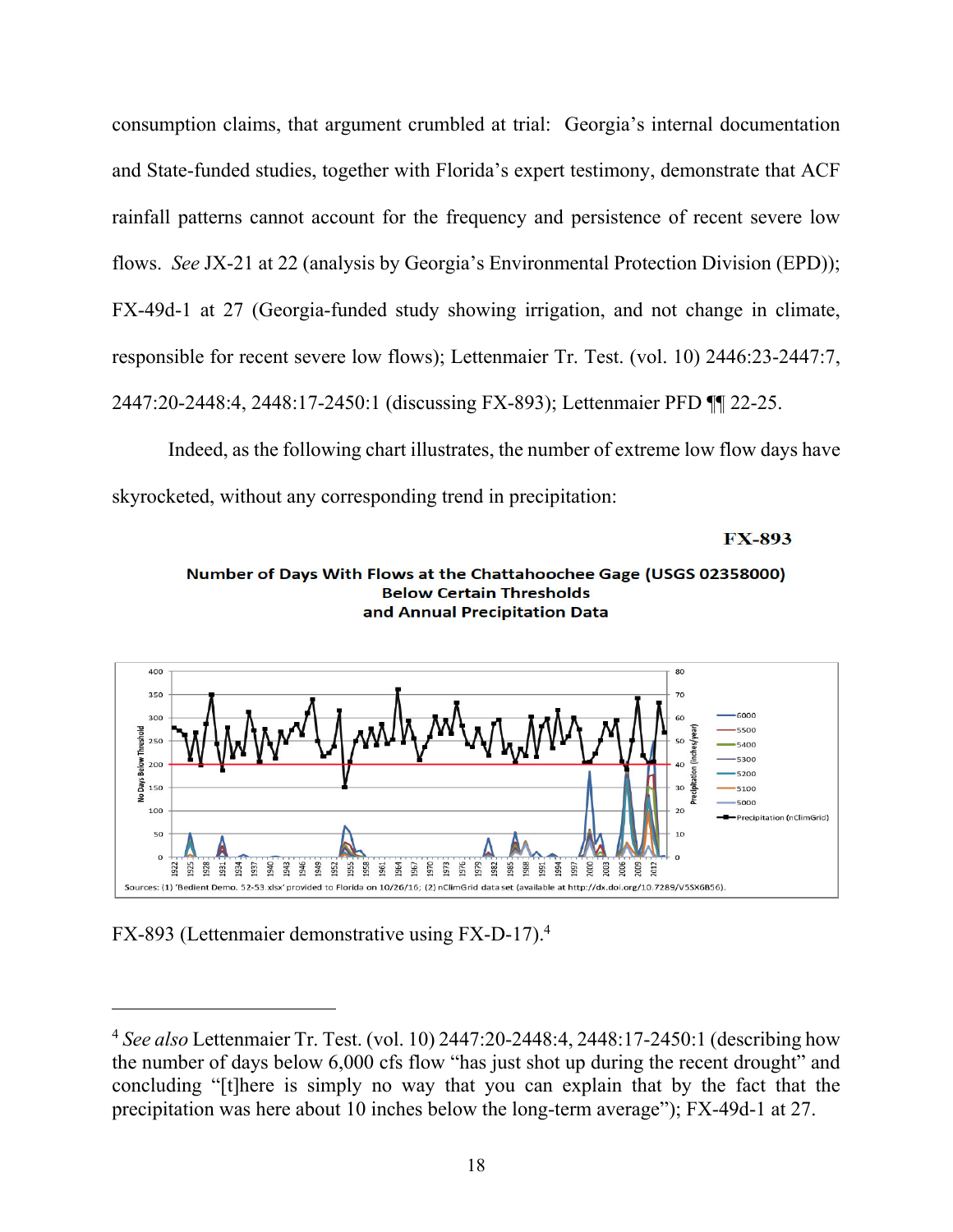### c. *Florida's Injuries Are Not Caused By Sikes Cut, Dredging, Or Other Supposed Causes*

At trial, Georgia neither argued nor submitted evidence to suggest that Sikes Cut, a manmade inlet to the Bay created by the Corps several decades ago, might have affected salinity levels in portions of the Bay. Indeed, the evidence showed that Sikes Cut is very small: at 500 feet wide, which is less than 1 percent of the approximate 64,000 foot width of the Bay's deeper natural channels, it likely accounts for a very small percentage of tidal flows. *See* GX-871 at C-6. Any impact it could conceivably have on salinity would be minimal (at most) and localized to a very small part of the Bay directly adjacent to the inlet. *See id.* In 175 pages of post-trial briefing, Georgia never once discussed Sikes Cut.<sup>5</sup>

Georgia did, meanwhile, refer to river level changes brought about by the Corps' construction of dams in the 1950s and the Corps' subsequent dredging efforts. *See, e.g.*, Ga.'s Post-Trial Br. 39-43; Ga.'s Post-Trial Resp. Br. 43-45 (Dec. 29, 2016), Dkt. No. 632. But Georgia never made any meaningful attempt to show that those activities affected the Bay, confining its arguments from these supposed alternative causes to "[t]he River [e]cosystem." Ga.'s Post-Trial Br. 38. For good reason: The evidence showed that, while Georgia's reduction of water available to flow *through* the dams affects salinity, the dams *themselves* have no direct effect on it. JX-124 (Corps DEIS) at ES-1, 2-56 to 2-57. And

<sup>&</sup>lt;sup>5</sup> Because Georgia made no argument at trial on this issue, none of the deposition evidence on it was admitted in rebuttal. For example, a Georgia Institute of Technology professor testified in his deposition that outside of some localized impacts, Sikes Cut does not "really impact . . . the overall distribution of salinity across the bay" and that closing Sikes Cut would not make "much of a difference." Georgakakos Dep. 549:9-551:13. If such evidentiary submissions would assist the Special Master, Florida will provide them.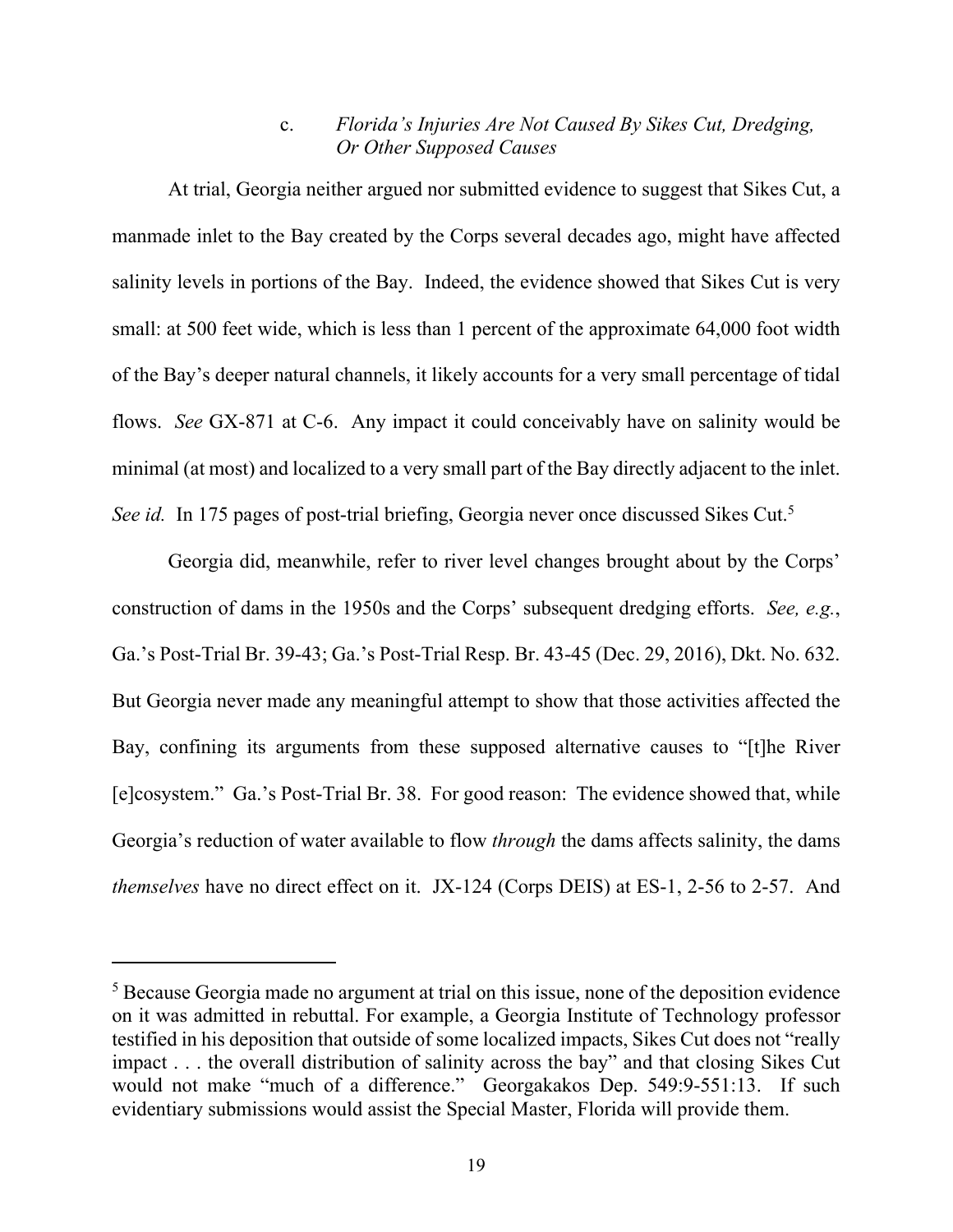in any event, the dams were initially filled long ago, and any impacts from initially filling the dams would have depressed flows to Florida temporarily during that time. But again, historic flows (even if depressed for a short period while dams were filled) were substantially higher in the past than during recent dry periods. *See supra* at 7-10.

As to the River, Florida's experts showed that: (1) the Corps' dredging activities and construction of dams were done for Georgia's benefit, Kondolf PFD ¶¶ 13-16; JX-1 at 1; FX-199 at FL-ACF-3092599; Kondolf Tr. Test. (vol. 11) 2681:2-24; (2) Florida took aggressive action to halt the Corps' dredging nearly 20 years ago and has since remediated dredging impacts, Hoehn PFD ¶¶ 60-61; FX-404 (denial of dredge permit); Hoehn Tr. Test. (vol. 1) 221:14-222:24; (3) the relatively limited River segments impacted by dredging experienced significant recovery after dredging ceased, Hoehn PFD ¶ 61; Kondolf PFD ¶¶ 38-45; Allan PFD ¶ 82; Hoehn Tr. Test. (vol. 1) 140:11-141:7, 142:16-143:15, 224:23- 225:19; Kondolf Tr. Test. (vol. 10) 2623:8-18; *id.* at (vol. 11) 2687:7-2689:6, 2695:3-21; and (4) the effects of reduced flows were felt throughout the River system, including in areas unaffected by dredging or channel changes, Hoehn PFD ¶ 59; Kondolf PFD ¶ 34; Allan PFD ¶ 83; Kondolf Tr. Test. (vol. 11) 2695:24-2697:1, 2715:3-16.

Finally, Georgia did not present any argument or evidence at trial that Florida's injuries relate to the ditching and draining of swamp areas in Tate's Hell Forest. Instead, the evidence showed those activities have had virtually no impact on salinity, because flows through Tate's Hell Forest represent just one to two percent of total inflow into the Bay, and the water would flow to the Bay regardless of any changes. *See* Greenblatt Tr.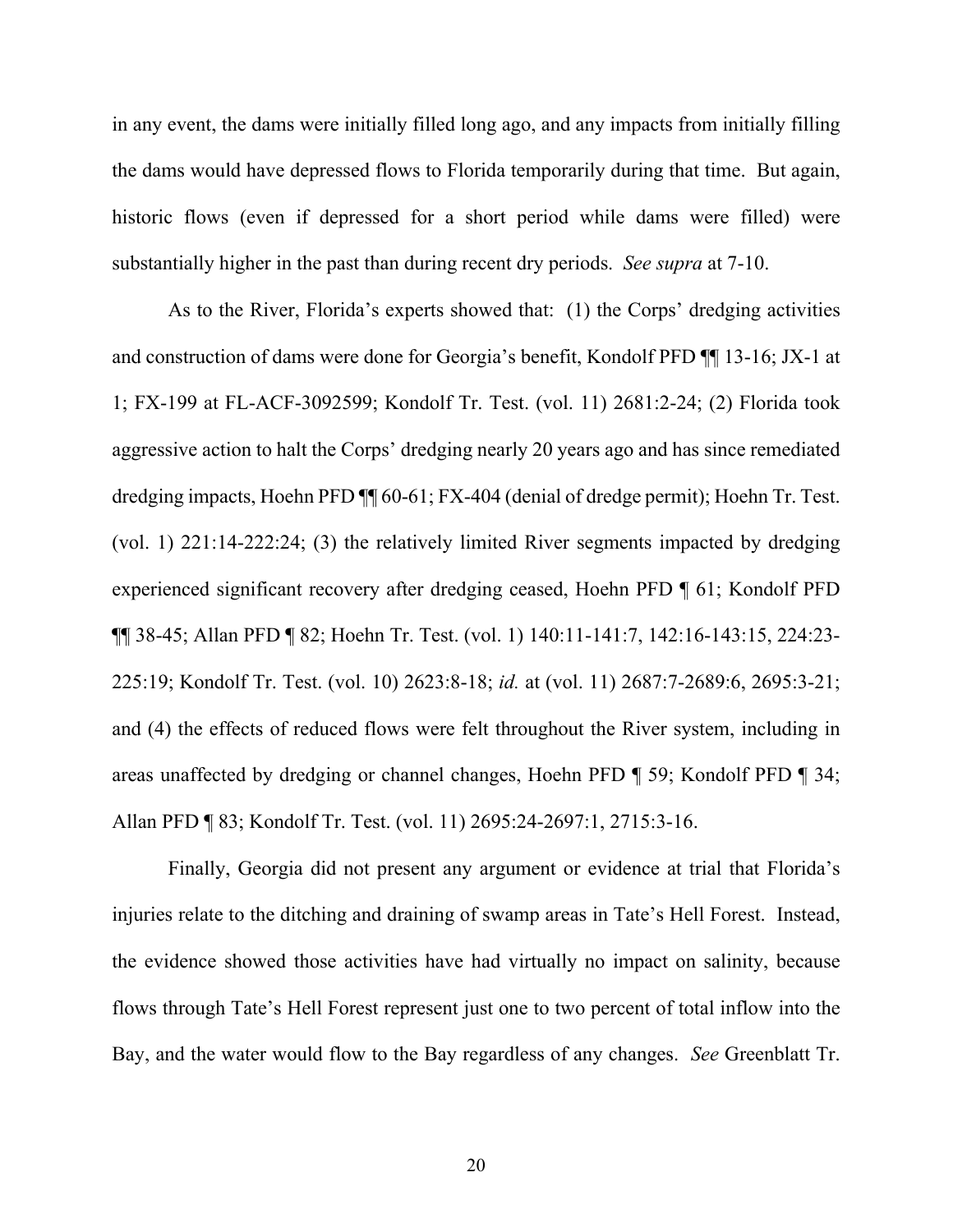Test. (vol. 7) 1792:7-1793:12; Greenblatt PFD ¶ 11; Cyphers PFD ¶¶ 72-73. Moreover, Florida has actively and extensively restored the Tate's Hell area. Cyphers PFD ¶¶ 70-73.

## d. *Georgia's Own Experts Have Acknowledged That The Real Blame For The Region's Ecological Devastation Lies On Georgia's Unwillingness To Regulate Water Use*

Meantime, Georgia's own officials have long recognized that Georgia's unwillingness to reign in consumption is responsible for the region's ecological devastation. In 1992, the director of Georgia's EPD admitted that "Georgia has [an] area of potential groundwater overdraft . . . in the southwestern corner of the state where there have been large withdrawals made in the last two decades for the irrigation of crops." FX-1 at GA00811963. In 1995, Georgia's Department of Natural Resources (DNR) warned that Georgia's methodology for ensuring adequate river flows was not "scientifically defensible" and could lead to "significant degradation of stream communities." FX-36 at GA00100747. By 1999, the EPD director recognized that "*we've already exceeded the 'safe' upper limit of permitable [irrigation] acreage in the lower Flint*," and that "[o]veruse will cause severe impacts on fish and other aquatic life in the Flint River and its tributaries." FX-4 at GA01419036-37. That same year, Georgia's Chief of Fisheries concluded there was "clear evidence that groundwater is over-allocated in the lower Flint River basin." FX-6 at FL-ACF-0254447. EPD later acknowledged that, "[s]ince extensive development of irrigation in the lower Flint River Basin, drought-year low flows are reached sooner and are lower than before irrigation became widespread. . . . These data provide the clearest evidence that agricultural irrigation compounds the effect of climatic drought on stream flow in the Basin." JX-21 at 22. Indeed, as DNR put it, "in a drought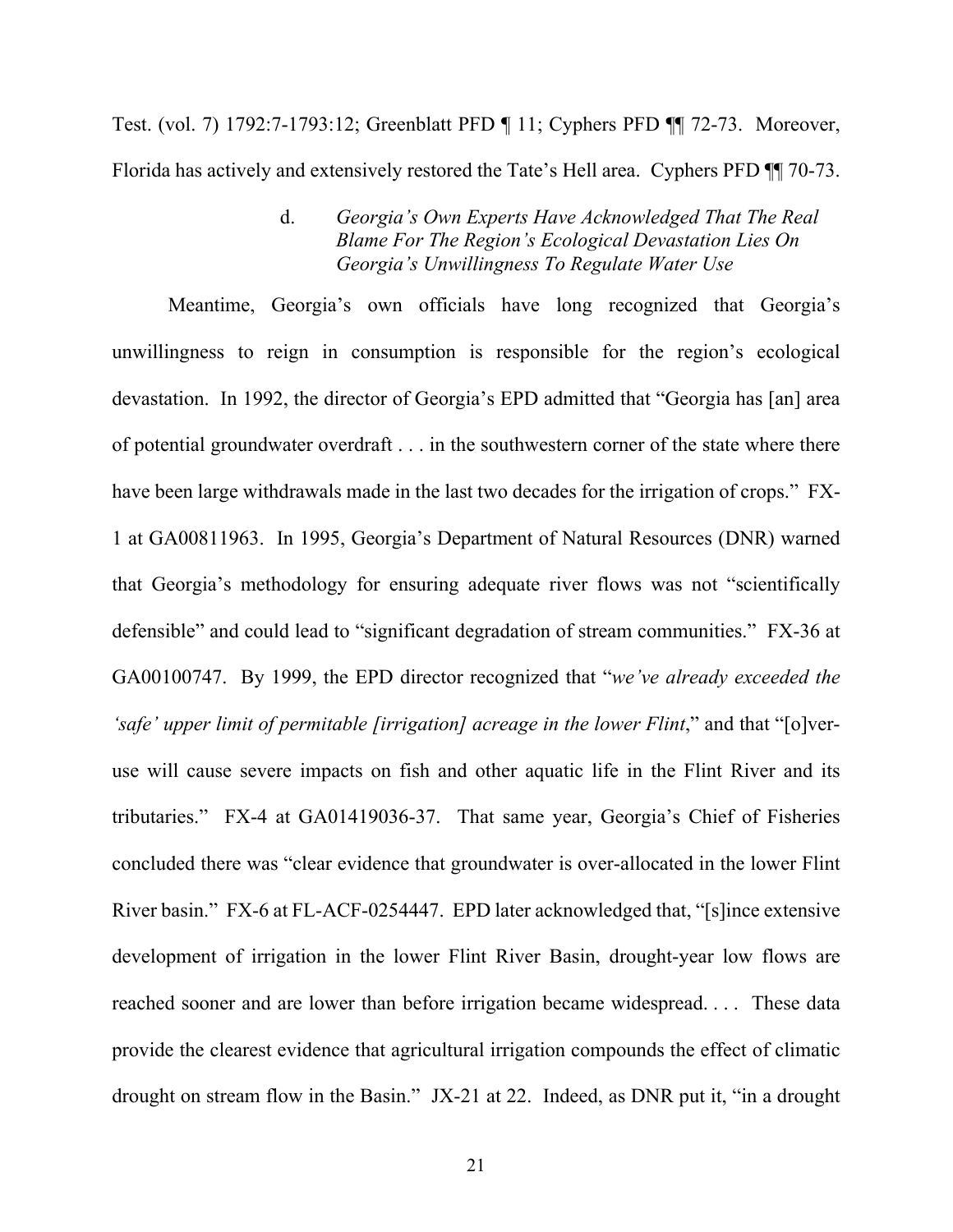year, a few thousand farmers will still consume more water than six or seven million people in metro Atlanta will in 2030." FX-15 at GA00181626.

## **B. Georgia's Increased Water Consumption Is Unreasonable And Contrary To Equitable Principles (Question 2(b))**

Despite knowing full well that its increasing consumption had resulted in significant streamflow declines beginning in the early 1990s, Georgia refused to take any meaningful steps to eliminate or even scale back its wasteful practices. As Special Master Lancaster determined, "Georgia's position—practically, politically, and legally—can be summarized as follows: Georgia's agricultural water use should be subject to no limitations, regardless of the long-term consequences for the Basin." Lancaster Report 34. If ever there was a state that failed "to take reasonable steps to conserve and even to augment the natural resources within [its] borders" as required by "the doctrine of equitable apportionment," *Idaho II*, 462 U.S. at 1025, Georgia is it.

This will not be news to Georgia's own environmental officials. They have previously recognized that "the state *will* need to put a cap on water depletions one of these days from the Floridan aquifer to keep water flowing in the lower Flint River in drought years." FX-5 at 1. "It will hurt Georgia's chances in federal court," they wrote, "if we let irrigation deplete the river . . . . All of these facts have become known over the course of 1998. It is now necessary to act on them." FX-4 at 5-6. And yet Georgia just continued to grant more irrigation permits year after year, adding approximately 124,000 acres in 1999-2000 alone. FX-D-16 (data compiled from JX-132).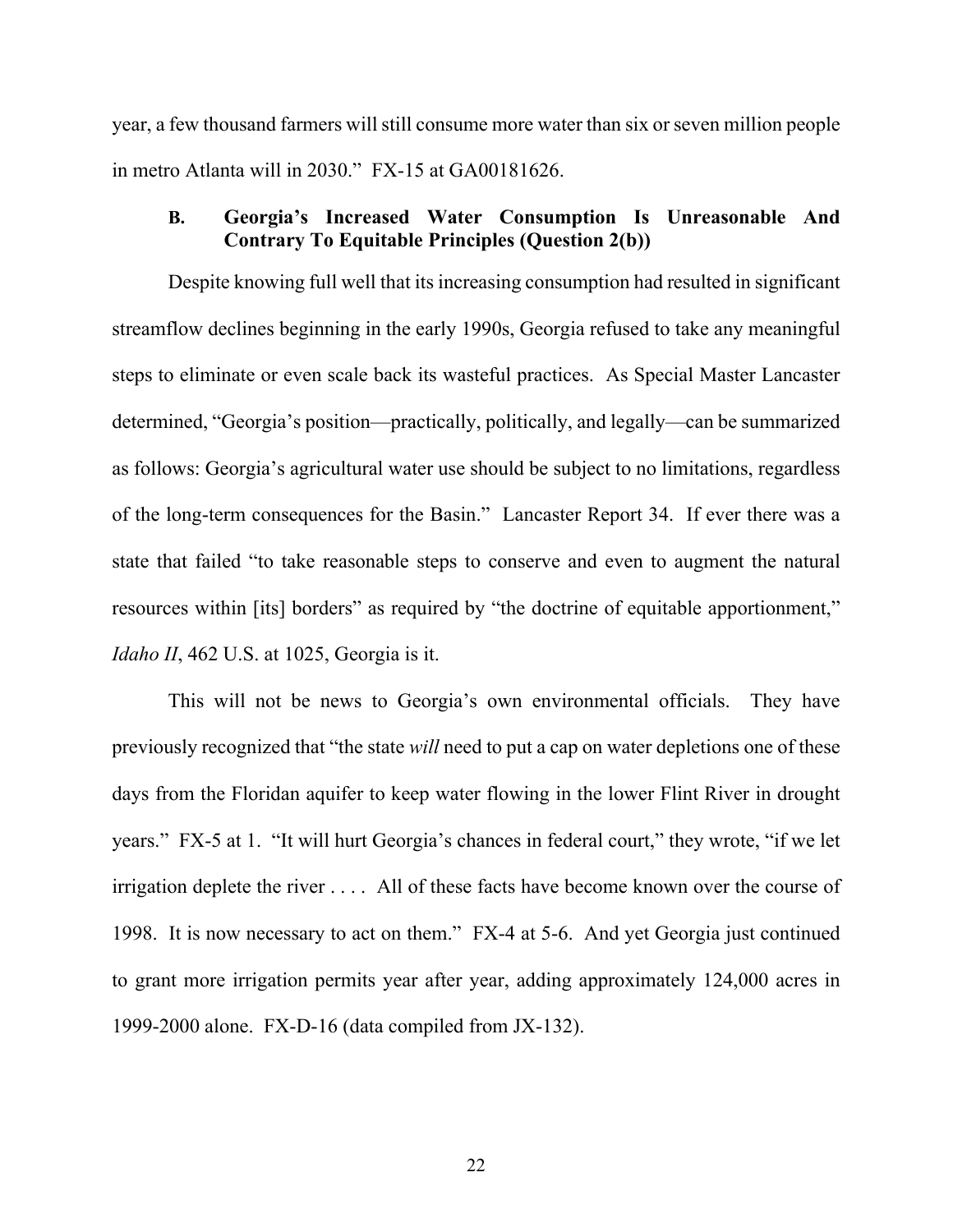In 2006, the U.S. Fish and Wildlife Service itself urged Georgia to live up to its responsibilities, telling the Georgia EPD that "[t]he current over-allocation of water, as it is enacted in low-flow years, does not appear to protect current downstream agricultural users or other water users; it is also not protecting future users." FX-46 at 2. But rather than make changes to address that "current over allocation of water," *id.*, Georgia again did exactly the opposite: It decided to authorize even *more* irrigation permits, and between 2006 and 2015 issued nearly 1,400 permits covering more than 160,000 acres of newly irrigated farmland. FX-D-16. All told, Georgia's permitted acreage nearly doubled since it first acknowledged its problems with over-irrigation in the early 1990s, grew by 40 percent since 1998, and even after 2006 grew by nearly 20 percent. *See* FX-D-6 (citing JX-132); FX-D-16; Reheis Tr. Test. (vol. 3) 645:11-646:24 (admitting that after moratorium, Reheis issued roughly 864 additional permits for more than 100,000 acres); Cowie Tr. Test. (vol. 9) 2194:24-2200:14 (discussing permitting since 1999). Most of those permits, moreover, contain no limitations on the water farmers can use for their irrigation, leaving Georgia farmers with no economic incentive whatsoever to invest in more efficient irrigation systems. *See* Lancaster Report 33.

As Special Master Lancaster concluded, "[e]ven the exceedingly modest measures Georgia has taken have proven remarkably ineffective." *Id.* As he explained, the Flint River Drought Protection Act (FRDPA), Ga. Code Ann. § 12-5-540 *et seq.*, was enacted for the ostensible purpose of "buy[ing] back" agricultural irrigation rights at auction during drought in order to reduce water use, but has been administered in such a way as to become effectively dead letter. *See* Lancaster Report 33 (citation omitted). In 2011, "[d]espite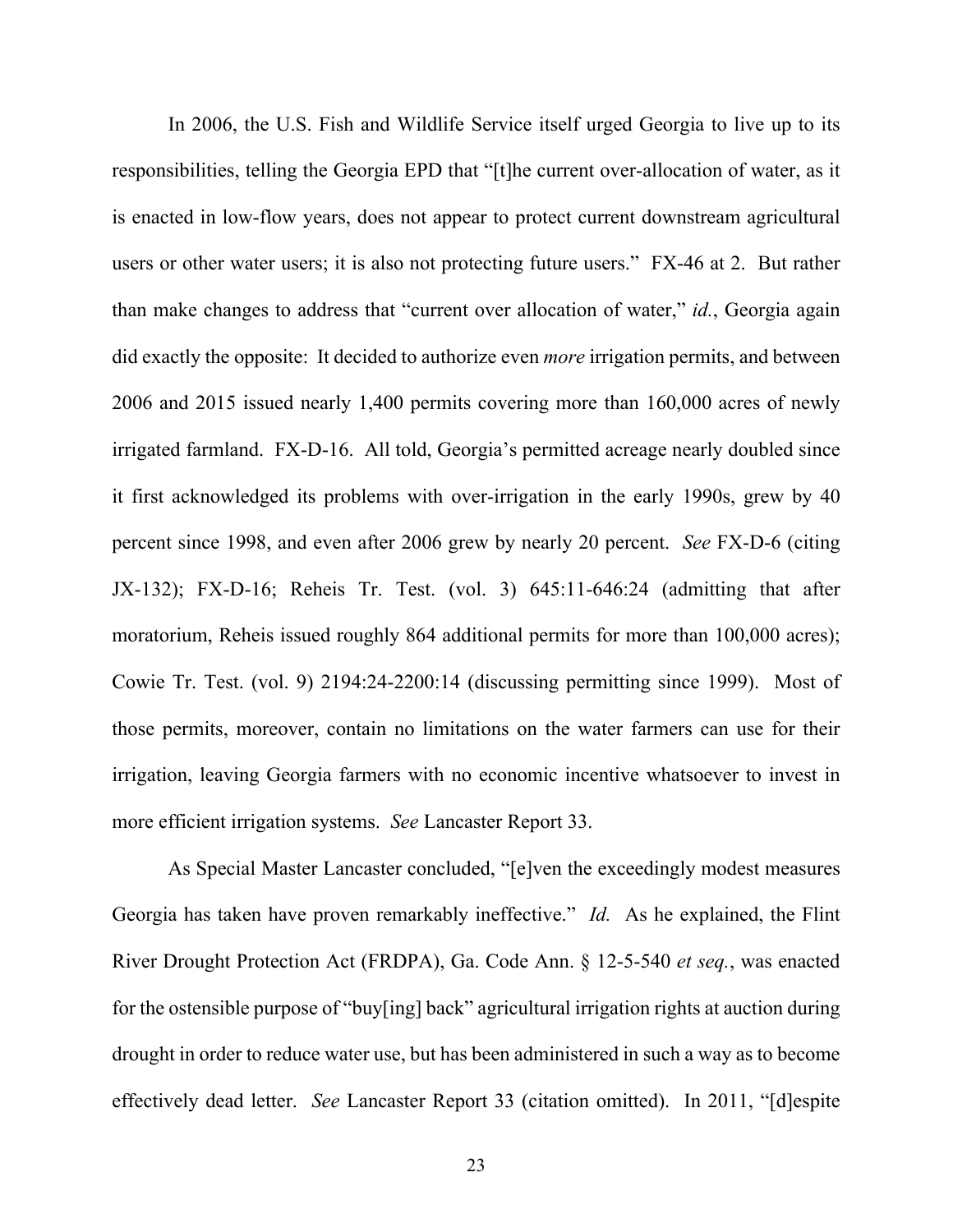early warnings of oncoming drought, [EPD] ... chose not to declare a drought," "clearly not wishing to incur the cost of preventative action." *Id.* at 33-34 (citing Turner PFD ¶ 87; FX-78; Cowie Tr. Test. (vol. 9) 2258-59). "Then, in 2012, the EPD conveniently took the position that implementing the FRDPA would be 'too little, too late'—despite lacking scientific support for that conclusion." *Id.* at 34 (citing Turner PFD ¶ 91; JX-69; Zeng. Tr. Test. (vol. 13) 3252-56; Turner Tr. Test. (vol. 12) 3081-82).

Even for Atlanta and other portions of the ACF, which have at least *begun* to take steps to conserve water, it is clear that far more could and should be done. State agencies and Georgia task forces have proposed a number of conservation actions there that the State has—to date—refused to take. *See* JX-40; JX-41; Kirkpatrick Tr. Test. (vol. 13) 3396:15- 3397:4, 3397:9-3398:10, 3399:12-3400:19. For example, although Georgia planned to build the new Glades reservoir (near Atlanta) to alleviate its needs for water during drought, it dropped that initiative in 2016 once it believed the Corps would grant its request for additional water from the Corps' Chattahoochee dams. Turner PFD ¶ 55; GX-829 at GA02451929-30. Likewise, although Georgia has policies to halt or reduce outdoor lawn watering during droughts, it failed to implement them during the most severe 2011-2012 drought. Sunding PFD ¶ 16; Kirkpatrick Tr. Test. (vol. 13) 3411:18-3412:3.

That Georgia has seen the need to adopt reforms—even if it failed to follow through on them—is proof positive that its consumption is unreasonable. And Georgia's own admissions also help to show just *how far* past reasonable limits the State's consumption has gone. As discussed above, *see supra* at 21-22, by the mid-1990s Georgia officials had recognized that its overconsumption could lead to "significant degradation of stream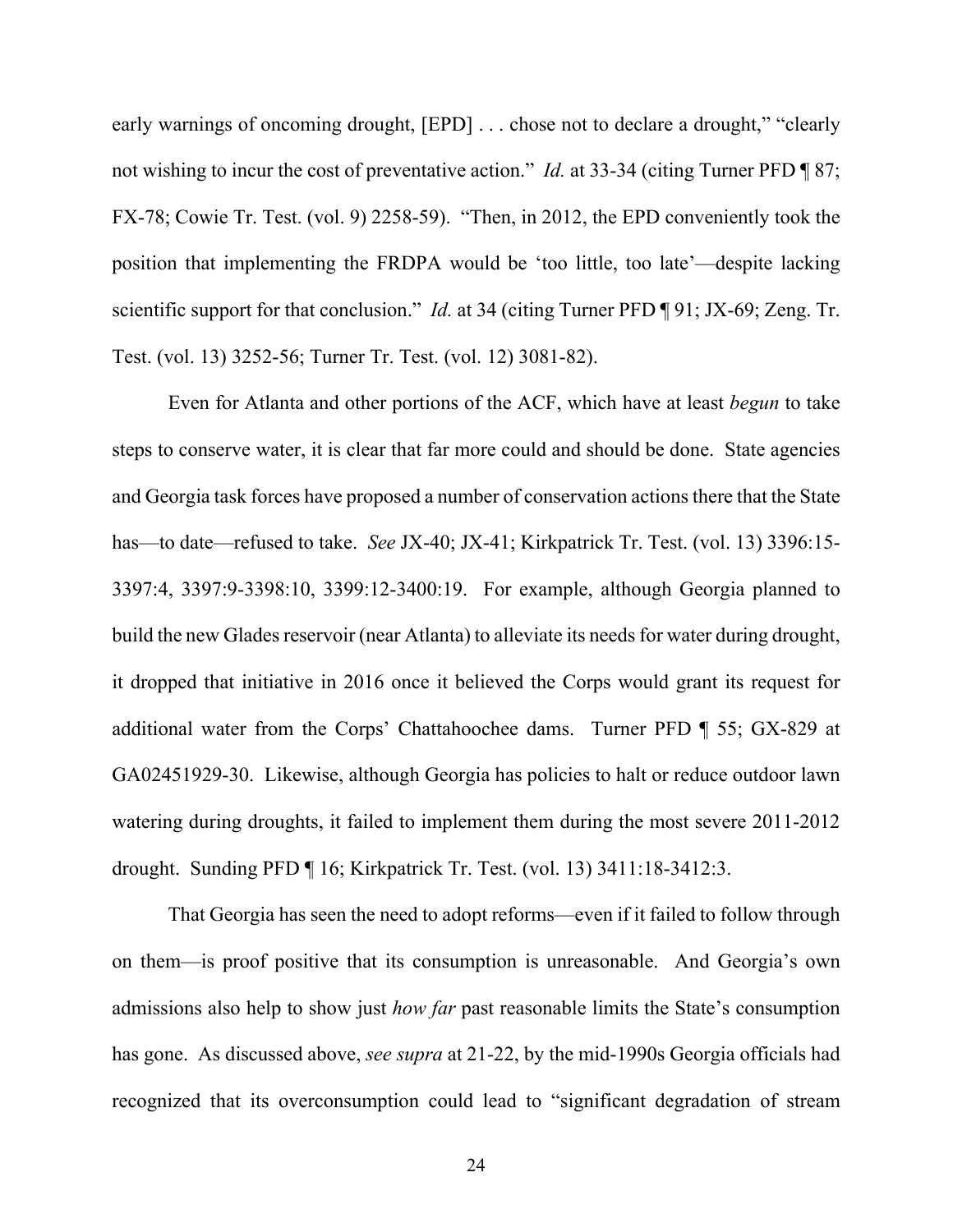communities," FX-36 at GA00100747, and when consumption continued to increase they quickly acknowledged that "*we've already exceeded the 'safe' upper limit of permitable [irrigation] acreage in the lower Flint*," FX-4 at GA01419036. At the time, Georgia's consumptive use hovered between 3,000 and 3,500 cfs. *See* Hornberger PFD ¶ 37, fig. 7. But in the 20 years since then, Georgia's consumptive use has peaked in drought years at approximately 5,000 cfs, 1,500 to 2,000 cfs *more* than even Georgia believed reasonable. *See id*. Similarly, Georgia's permitted irrigation acres have nearly doubled since the early 1990s and increased by 40 percent since 1998. *See supra* at 23.

Georgia's own "sustainability" analyses point to a similar conclusion. When Georgia analyzed a portion of the Flint River in 2011, it found that irrigation was withdrawing far too much water, based on a maximum shortfall of 1,376 cfs in Flint River flows at the Bainbridge gage, and significant shortfalls during other dry and drought years as well. FX-24 at 3-6, 3-9; GX-1247 at ES-4; FX-961 (slides 11, 14); FX-961a (Caldwell Dep. 35:2-8, 37:15-25, 35:2-8). A shortfall of 1,376 cfs along much but not all of the Flint River is consistent with the conclusion that Georgia's overall consumption exceeds reasonable limits by between 1,500 and 2,000 cfs. Likewise, in the Flint River Basin Regional Water Development and Conservation Plan, Georgia recommended triggering the FRDPA to reduce irrigation in predicted drought years by 20 percent (a figure criticized by federal officials for not being sufficiently protective of the environment). JX-21 at 52, 54; FX-46 at GA00537489-91. If Georgia had carried out that plan—which it did not—it would have capped irrigation at approximately 450,000 acres in drought years. See JX-21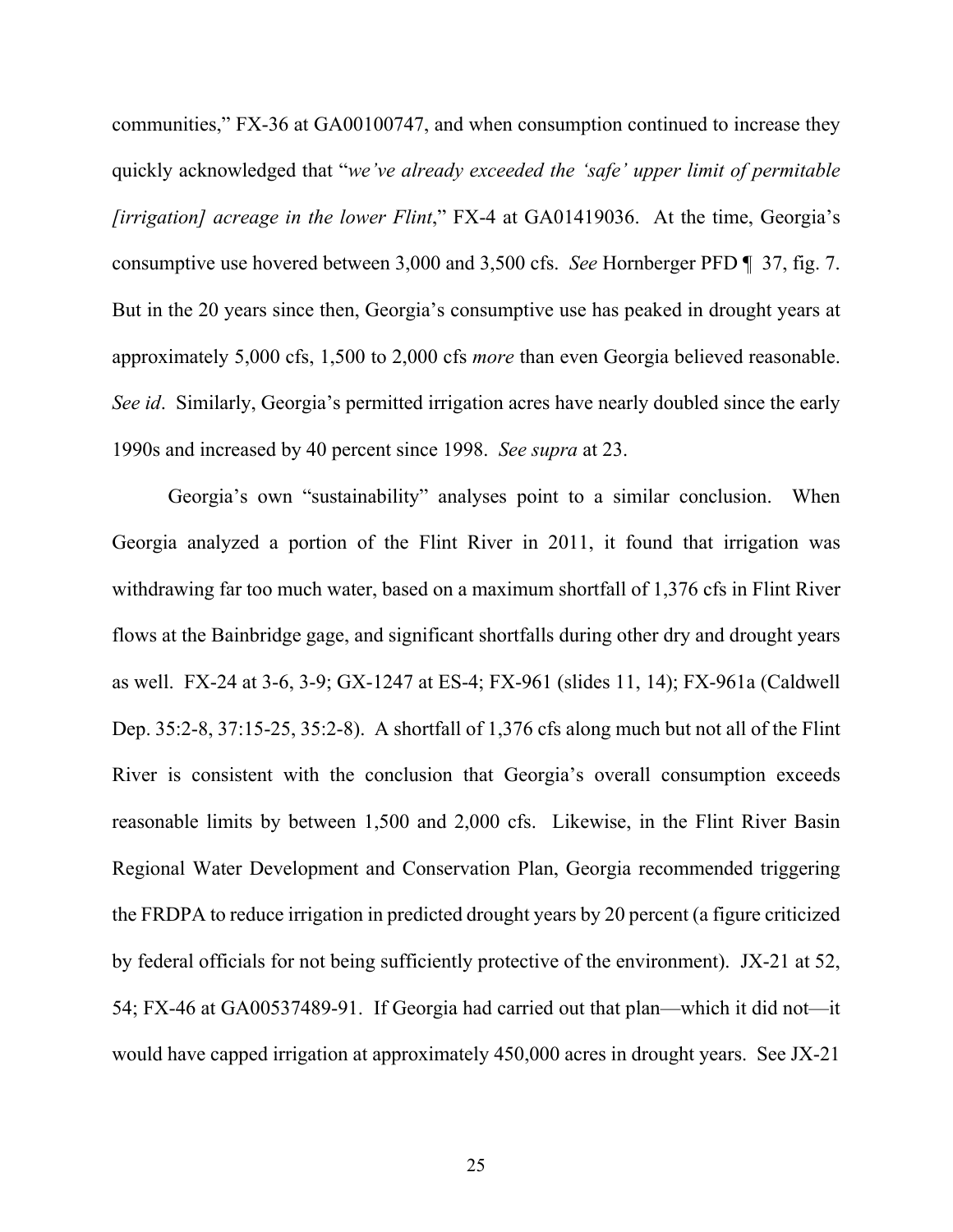at 15. Instead, in 2013 Georgia had roughly *800,000 irrigated acres*—nearly 80 percent more than its own conservation plan called for. Sunding PFD 128 & table 1.

In the face of all this evidence, Georgia's defense to the reasonableness of its consumption has rested on the claim that "Georgia's *total* consumptive water use in the Basin has never reached a monthly average of 2,000 cfs." Ga. Exceptions Resp. 17 (citing Zeng PFD ¶¶ 5, 22-23). But as discussed above, the reality is quite different. *See supra* at 17. And Georgia's failure to argue that consumption levels substantially above 2,000 cfs are reasonable notwithstanding the harm they cause reflects a basic truth: They aren't.

Instead, under the so-called "regulated riparian" regime that Georgia law admits is appropriate for resolving water rights disputes, upstream uses are not reasonable (and thus are appropriately enjoined) where they cause "unreasonable adverse effects" downstream. JX-21 at 79, § 5.1.5 (Georgia EPD recognition of authority to halt irrigation if water use would cause "unreasonable adverse effects"); *see Florida v. Georgia,* 138 S. Ct. at 2513. Georgia "cannot complain if the same rule is administered between herself and a sister state." *Kansas v. Colorado*, 206 U.S. 46, 104-05 (1907). And under that rule, the devastation that Georgia's overconsumption over the last several decades has wrought in Florida means that Georgia's present consumption is unreasonable—especially given the modest steps that Georgia could take to prevent those effects in Florida. *See infra* at 33- 38 (discussing common-sense reforms Georgia could implement to reduce consumption).

The record, in short, overwhelmingly establishes that Georgia's "largely unrestrained" consumption (Lancaster Report 32) is patently unreasonable.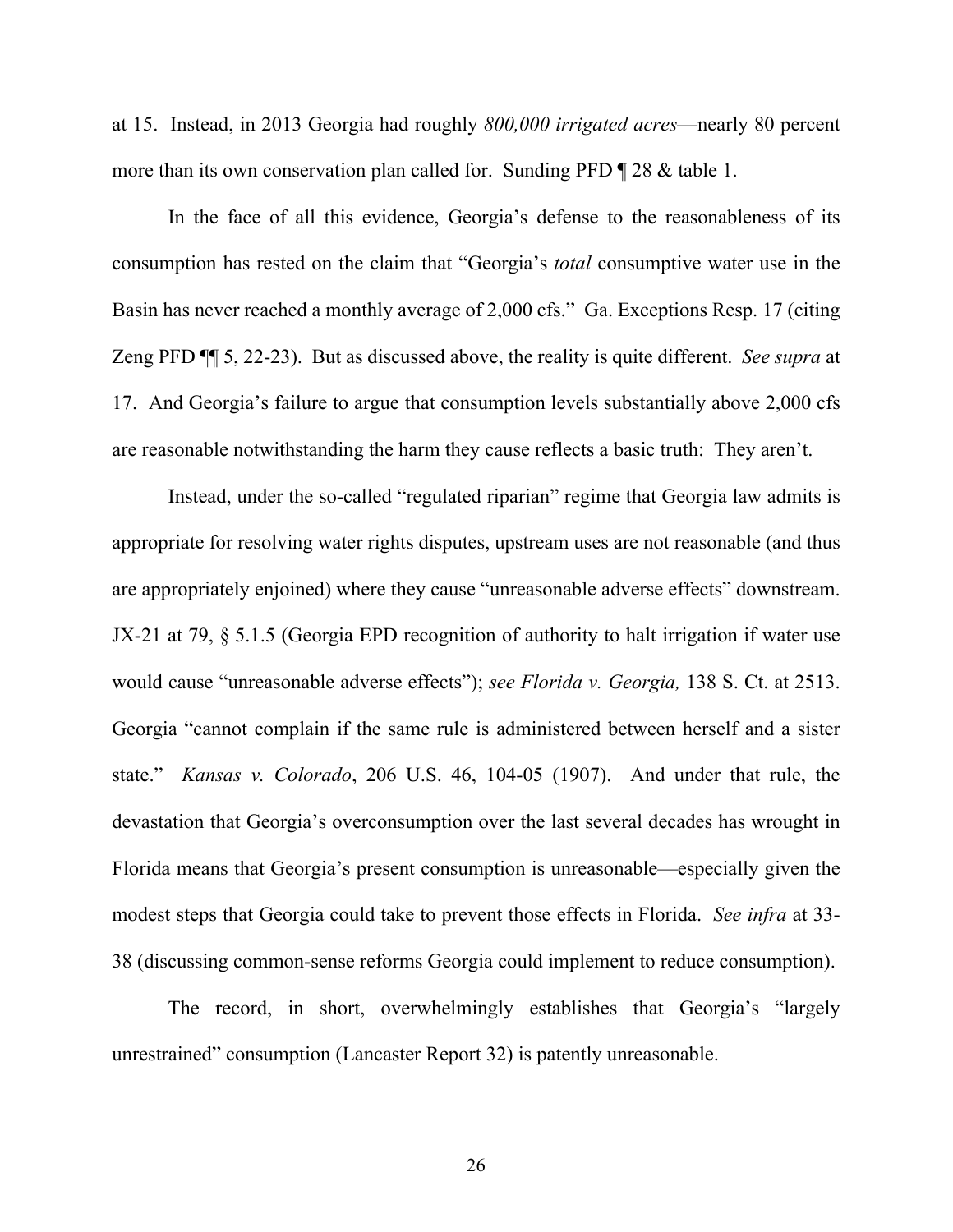#### **C. The Water Saved From Georgia's Wasteful Practices By An Equitable Decree Would Flow Into Florida (Questions 3 and 4)**

At this point, Georgia's primary defense has been that the Court cannot do anything to address Georgia's wasteful practices because there is no guarantee that water saved by a decree ultimately would flow to Florida given the Corps' role in managing reservoirs in Georgia. Special Master Lancaster believed the Court's precedents required him to accept that argument. But after clarifying the relevant principles, the Supreme Court rejected the argument in its decision last June. *Florida v. Georgia,* 138 S. Ct. at 2526.

The legal significance of the Corps' discretion was the central issue before the Court. And, in rejecting Special Master Lancaster's conclusion that it was required to deny relief because of the lack of "sufficient certainty" about how the Corps will react (Lancaster Report 31), the Court repeatedly emphasized that "[f]lexibility and approximation are often the keys to success in our efforts to resolve water disputes between sovereign States." *Florida v. Georgia*, 138 S. Ct. at 2527. "Consistent with the principles that guide our inquiry in this context," the Court stressed, "answers need not be 'mathematically precise or based on definite present and future conditions.'" *Id.* (citation omitted). Instead, "[a]pproximation and reasonable estimates may prove 'necessary to protect the equitable rights of a State.'" *Id.* (citation omitted). Given those considerations, the Court found that it "[could] not agree with the Special Master that the Corps' 'inheren[t] discretio[n]' renders effective relief impermissibly 'uncertain' or that meaningful relief is otherwise precluded." *Id.* at 2526 (alterations in original) (citation omitted).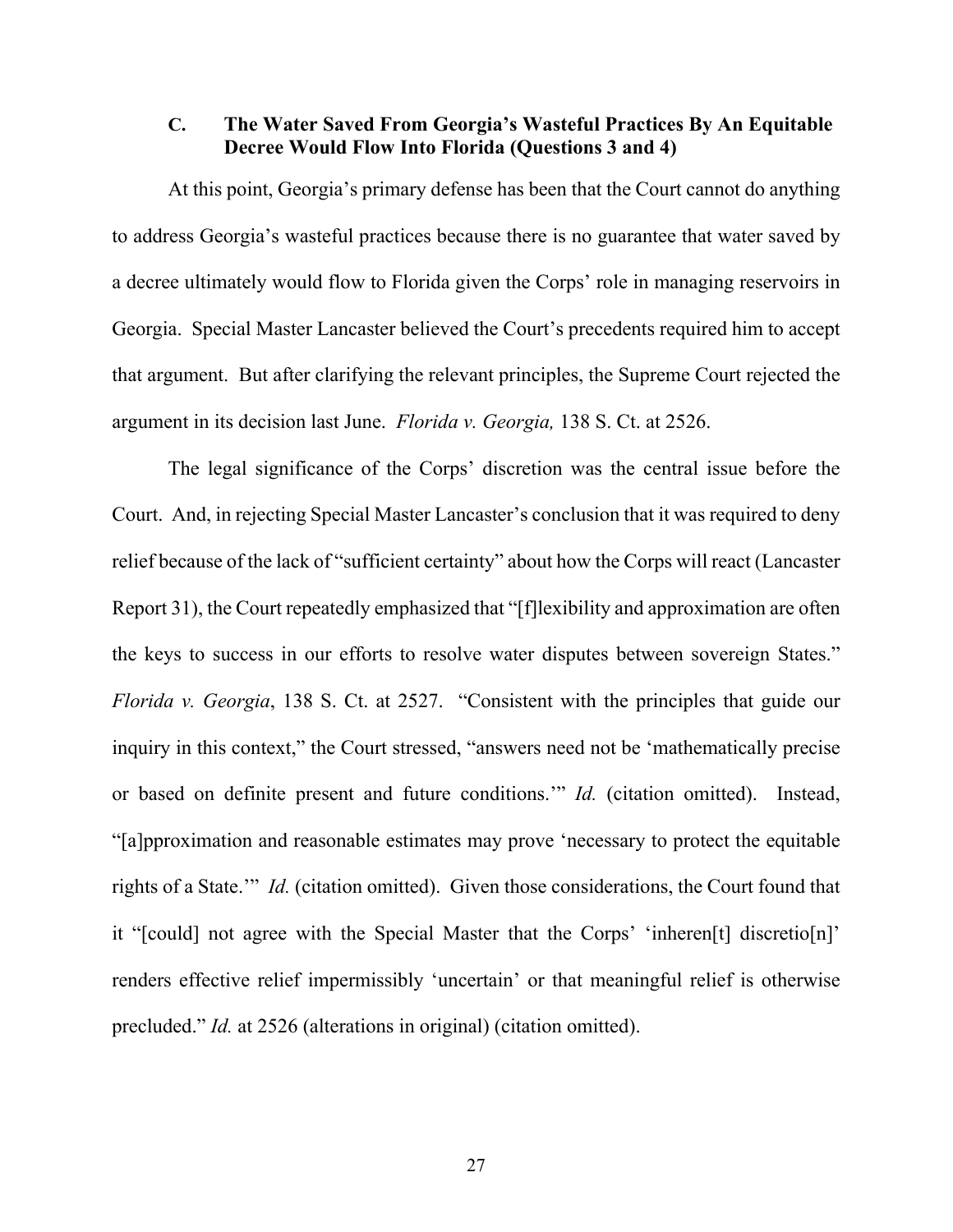Moreover, the Court concluded based on the record that, "if necessary *and with the help of the United States* . . . [the Court] should be able to fashion [a decree]" that will afford relief, and so the Court remanded for further proceedings. *Id.* (emphasis added). In doing so, the Court emphasized that the analysis of how a decree will operate in practice and the benefits it would generate need not be based only on the Corps' existing operational Master Manual (developed based on Georgia's current consumption levels), but instead can appropriately take account of the "reasonable modifications that could be made to that Manual" in response to a decree that ultimately makes *more* water available by capping Georgia's consumption of water before it enters the Corps' system. *Id.* at 2527.

The Supreme Court explained that "[t]he United States has made clear that the Corps will work to accommodate any determinations or obligations the Court sets forth if a final decree equitably apportioning the Basin's waters proves justified in this case." *Id.* at 2526. And that only makes sense. If the Court enters a decree requiring Georgia to reduce its consumption, the water generated by that decree will be water the Corps did not anticipate receiving, and does not require, in order to meet all of the ACF system needs under the current Master Manual. *See* Record of Decision adopting Proposed Action Alternative for Implementation of Updated ACF Master Manual (Mar. 30, 2017) ("R. of Decision") at 8, 19 ("The [selected Manual alternative] would . . . operate the federal ACF projects for their authorized purposes, in light of current conditions"). Once the Court equitably apportions that water to Florida, therefore, the Corps would pass it along to Florida, either through exercise of its discretion under the existing Manual (as Special Master Lancaster found it has done in the past, *see* Lancaster Report 55) or, if necessary, by changing its Manual.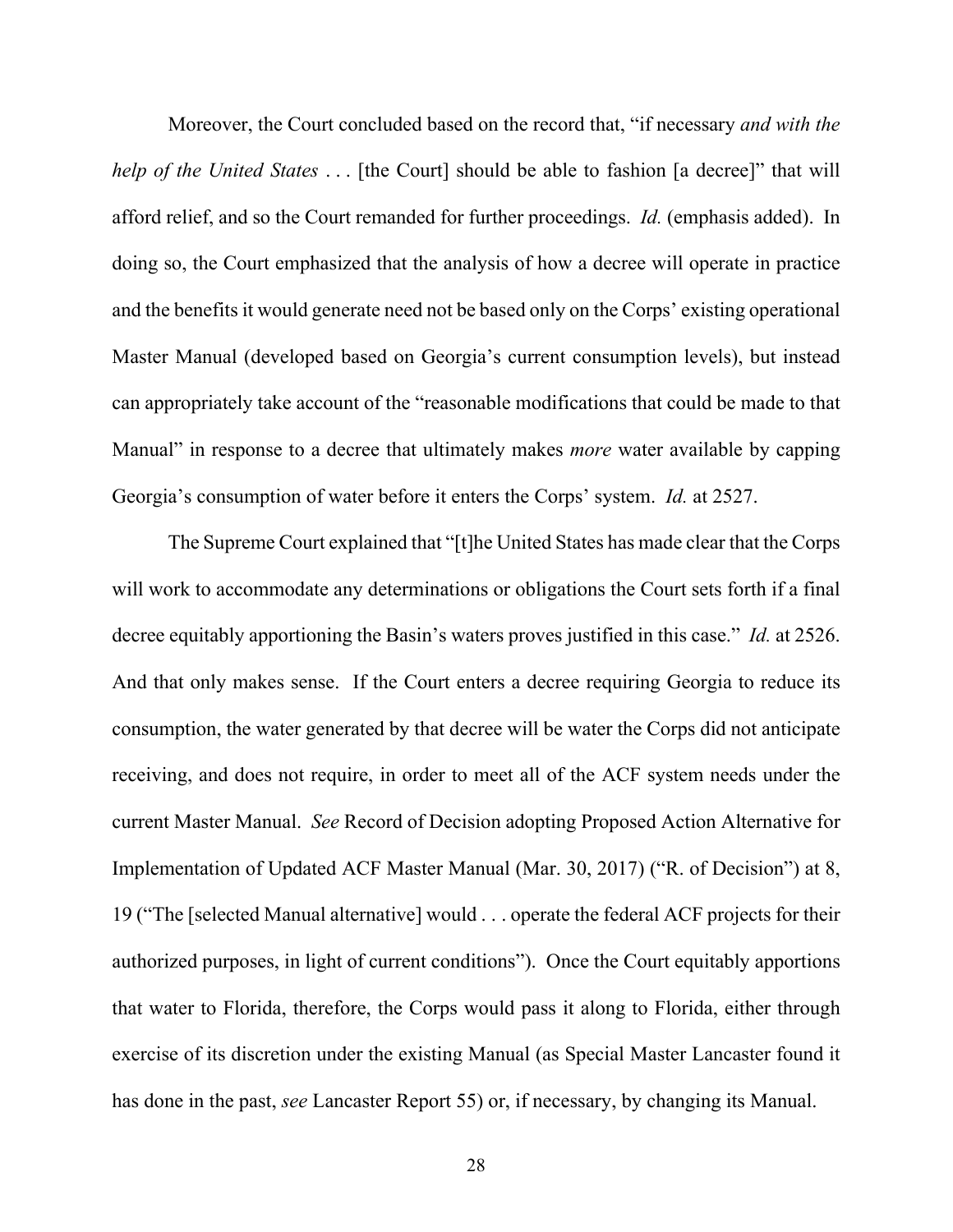In any event, as the Supreme Court also recognized, even if the Corps made no discretionary releases during formal "drought operations" and did not amend the Master Manual, the releases already anticipated under the existing Manual would be beneficial to Florida. *Id.* at 2523. Under the existing Manual, "[d]rought operations" are not coincident with climatic droughts (low precipitation), but depend instead on enumerated water levels in four ACF reservoirs in Georgia. *See* Master Manual at 7-22 (2017). History shows that reservoir "drought operations" did not occur during the first year of recent climatic droughts, *e.g.*, in 2007 or 2011, and were only triggered during the second year of those droughts. *See, e.g.*, Final Envtl. Impact Statement (FEIS) at 4-18 to 4-20 (2016); R. of Decision at 2; FX-811 at 2; GX-924. Additional water would thus mean additional releases during the first year of a drought, prior to the onset of drought operations.

Moreover, stockpiling even just a portion of the additional water would allow the Corps to reduce the onset and duration of drought operations. *See Florida v. Georgia*, 138 S. Ct. at 2523-25. During the 2011-2012 drought, for example, if the Corps had been able to store (or not release) a mere 40,000 acre-feet more water, it could have avoided drought operations entirely. *See id.* at 2523 (citing GX-924 (showing storage dipped only incrementally into drought operations in 2012)); FX-811 at 2. Increasing streamflow by 2,000 cfs in peak summer months would have generated three times that much water in a single month, leaving two-thirds of the water saved to flow through to Florida even without any modifications to the Corps' Master Manual*. See* Fla.'s Exceptions Br. 48-49, *Florida v. Georgia*, 138 S. Ct. 2502 (filed May 31, 2017). And staving off drought operations, for days or weeks, would increase flows when the Apalachicola most needs it.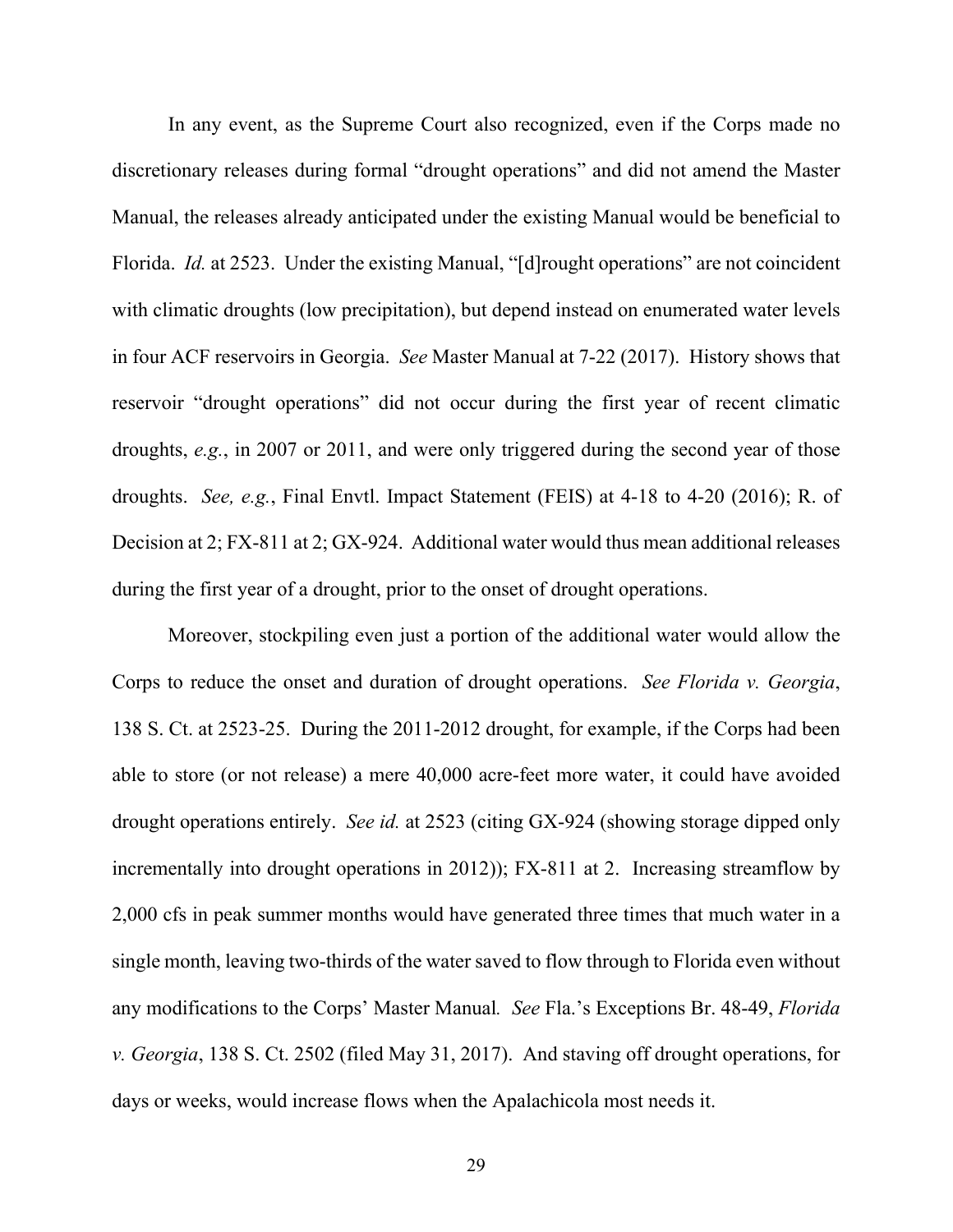For all of those reasons, the only "reasonable prediction[]," *Florida v. Georgia*, 138 S. Ct. at 2514 (citation omitted), is that Florida would materially benefit from all or substantially all of the water generated by a decree capping Georgia's consumption.

## **D. The Benefits Of A Decree Would Substantially Outweigh The Costs Of A Decree (Questions 5, 6, and 7)**

All that remains is whether the benefits of a decree are likely to substantially outweigh the costs. Here again, the record permits only one answer: Yes, clearly.

## **1.** *A Decree Would Result In Critical Benefits To Florida And The Apalachicola Region*

Florida seeks a two-part decree in this case: (1) an every-year cap on Georgia's total consumption in the ACF at current levels until at least 2050; and (2) a cap sufficient to reduce Georgia's streamflow depletions at the state line by up to 2,000 cfs (from recent drought-year peaks) for years in which drought is predicted in the ACF.<sup>6</sup> Both aspects of such a decree would produce critical benefits for the Apalachicola Region. As to the first, an every-year cap at current levels would ensure the situation does not worsen even more dramatically, and would enable replenishment of the Upper Floridan aquifer during nondrought years so that when droughts do come, their effects on streamflow are not as severe. *See*, *e.g.*, Hornberger PFD ¶¶ 98-102 ("[A]pproximately 90% of groundwater removed through agricultural pumping eventually becomes a streamflow depletion."). As to the

<sup>&</sup>lt;sup>6</sup> Florida references the year 2050 in its proposal because Georgia's water demand projections through that year—submitted in requests to the Corps, *see* FEIS at ES-2-5; *see also* JX-126 at 1-2—provide a benchmark against which to compare an initial remedy. The decree would be adjusted and applied to future years as warranted. Drought predictions triggering aspects of the decree could be performed using well-established criteria. *See*  Hornberger PFD ¶¶ 131-33.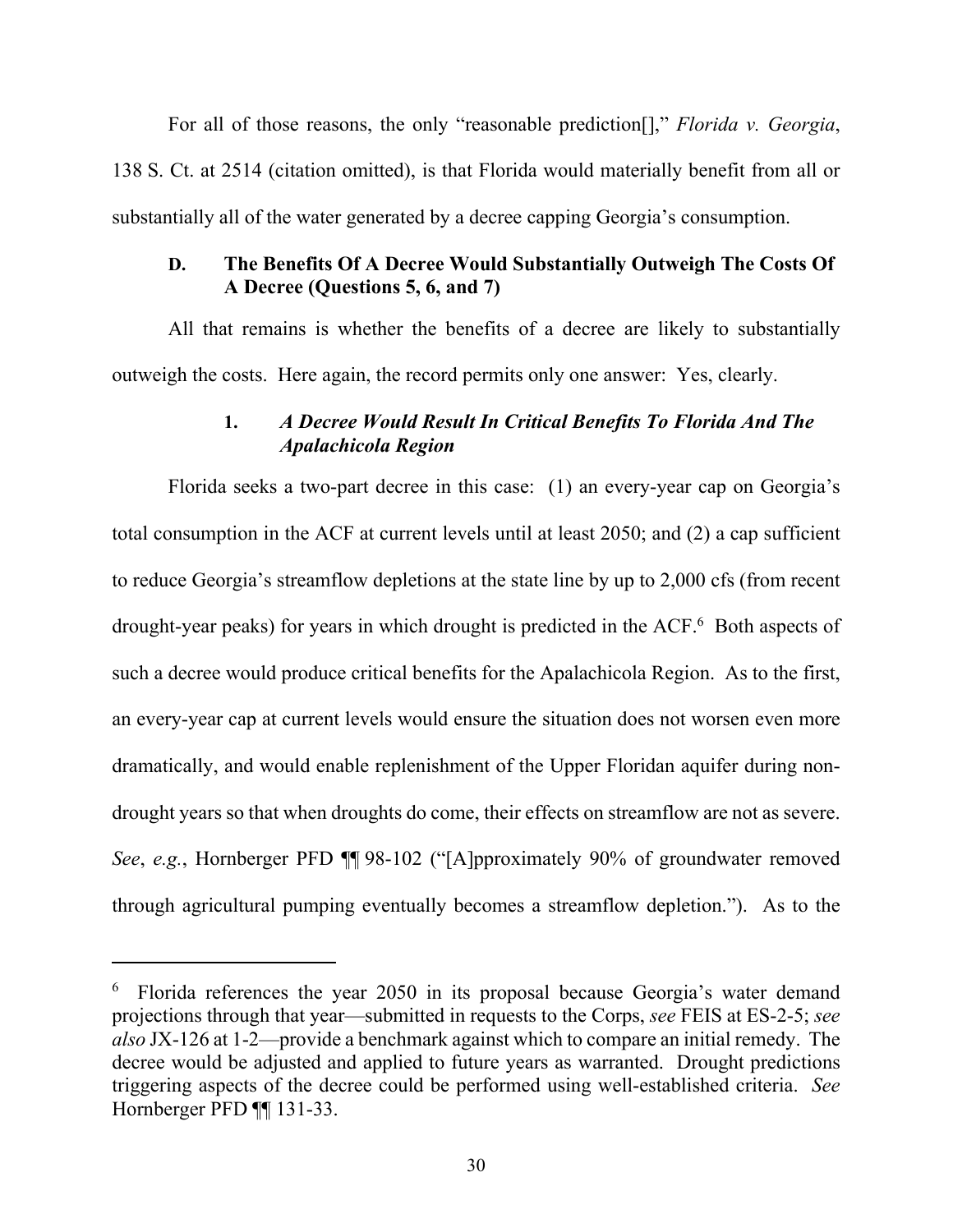drought year reductions, meanwhile, the Supreme Court explained that "the record suggests that an increase in streamflow of 1,500 to 2,000 cfs is reasonably likely to benefit Florida significantly." *Florida v. Georgia*, 138 S. Ct. at 2520. Indeed, even an increase of 1,000 cfs would help to facilitate meaningful recovery. *See, e.g.*, Kimbro PFD ¶ 7; Glibert PFD ¶¶ 15(e), 9-21, 32, 49, 57-60, 81-84; Allan PFD ¶¶ 26, 32, 43, 66-67, 73-74.

Such a decree would take key steps to restore the conditions under which the Apalachicola River and Bay survived and thrived for centuries before Georgia's consumption spiked in the past several decades. The historical record shows that in the past, Bay and River resources quickly recovered from droughts so long as severe low flows below 6,000 cfs were only occasional, not persistent. In the droughts of 1986-88, for instance, flows fell substantially below 6,000 cfs in two summer months but ultimately recovered, and there was no fisheries disaster (as occurred in 2011-12). *See* FX-D-1; Sutton PFD ¶¶ 59, 66 (noting past rebounds of oyster stocks). Even the severe low flows seen in 1999-2001 did not precipitate a total crash of the fisheries; although severe low flows persisted for a few months in 2000, the same pattern was not immediately repeated thereafter (in part because Georgia paid farmers not to irrigate under the FRDPA during a portion of that drought period, *e.g.*, Reheis PFD ¶¶ 52-56), and the oysters soon recovered. The difference in 2011-12 was that flows dropped well below 6,000 cfs and remained there for many months at a time for multiple years, FX-D-1, and Georgia took no action to reduce its irrigation. *See supra* at 23-24.

This historical record of the River and Bay's resiliency when flows were consistently maintained at levels 1,000 to 2,000 cfs above current minimums is more than

31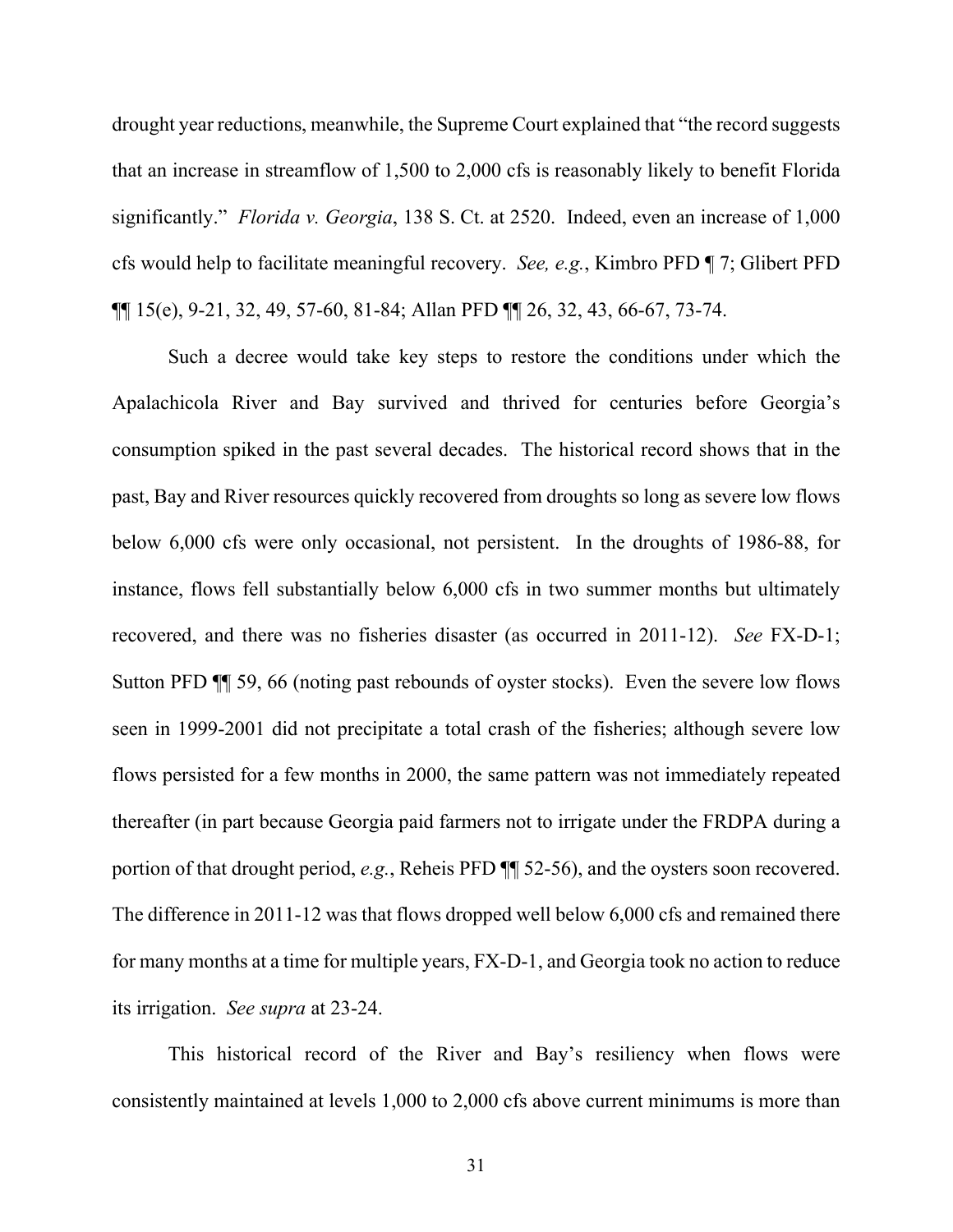sufficient, by itself, to support the "reasonable predictions" that the River and Bay would recover with the help of a decree. *Florida v. Georgia*, 138 S. Ct. at 2514 (citation omitted). But Florida presented more. With regard to the Bay, Florida offered scientific evidence that increases in freshwater flow and corresponding reductions in salinity would positively impact the oyster population by driving out predators and promoting an increase in oyster biomass. *See*, *e.g.*, Kimbro PFD ¶¶ 7, 101; Kimbro Tr. Test. (vol. 6) 1570:23-1572:2. That evidence showed that a remedy preventing the recent pattern of persistent low flows from recurring is likely to allow the Bay to more closely approximate its natural function, with healthy periods of drought and recovery, and prevent another devastating crash. *See*, *e.g.*, Kimbro PFD ¶ 7; Glibert PFD ¶¶ 5(e), 81-84; Allan PFD ¶¶ 65-70.

Georgia sought to discount this evidence by characterizing as "*de minimis*" the reductions in salinity of approximately 1 ppt that a 1,000 cfs cap would have produced in 2012. Ga.'s Post-Trial Br. 86-87. But exactly that type of flow reduction—a persistent decrease that allowed predators to thrive—caused the 2012 crash in the first place. Georgia also misrepresents the importance of the salinity and nutrient impacts of greater flows: It deliberately obscured the fact that as a *comparative* figure, 1 ppt is highly significant some key areas of the Bay, for example, normally have salinities of between 0-5 ppt. Glibert Tr. Test. (vol. 7) 1869:23-1870:12. Thus, the U.S. Fish and Wildlife Service found that the 1 ppt salinity change would materially improve the survival rates of oysters and juvenile Gulf sturgeon. JX-122 at 34; *see also* Kimbro Tr. Test. (vol. 6) 1570:24-1572:2.

As Special Master Lancaster observed, "[t]he oyster collapse has [also] greatly harmed the *oystermen* of the Apalachicola Region, threatening their long-term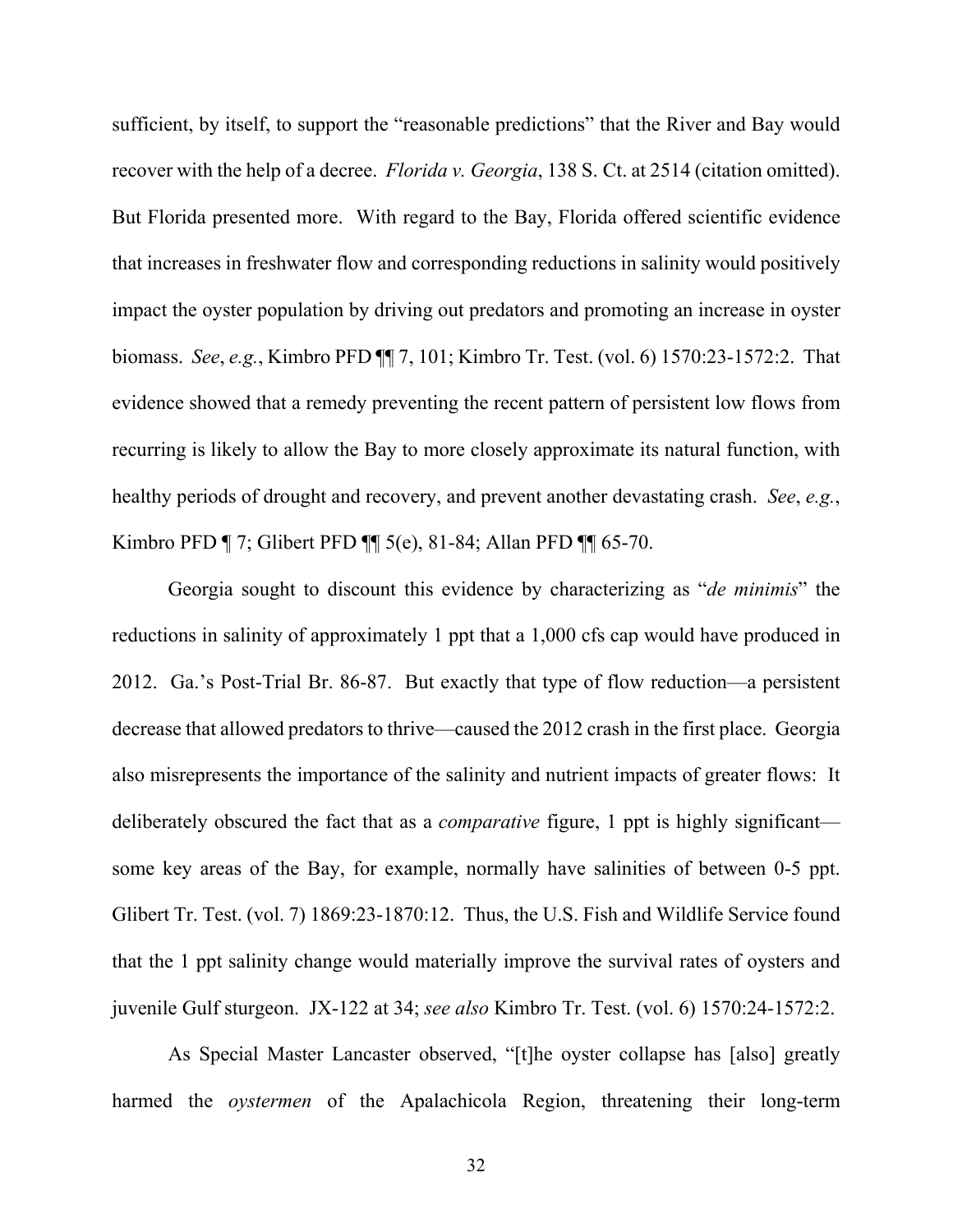sustainability." Lancaster Report 32 (emphasis added) (citing Ward PFD  $\mathbb{P}$  24-29, 42). A decree improving the survival rates of oysters would therefore benefit the people whose livelihood depend on the oysters, to say nothing of sustaining the "distinctive culture and fishery built around the harvesting of oysters" in the Apalachicola. *Id.* at 9-10 (citing Steverson PFD PP 27-28; Ward PFD PP 12-18); *see id* at 10 ("The harvesting and sale of shrimp, crab, fish, and oysters is the primary economy in the Apalachicola Region.").

Florida provided ample scientific evidence of the benefits of a decree for the River, too. The evidence showed that maintaining river flow levels at 6,000 cfs, 7,000 cfs, or higher would ensure that many more Apalachicola floodplain sloughs remain connected and would keep channel margins inundated, greatly benefiting the river life and the Apalachicola forests. *See* Hoehn PFD ¶¶ 43, 48-50, 53; Allan PFD ¶ 67; *id.* ¶¶ 26-27, 32, 43, 66, 73-74; Kondolf Tr. Test. (vol. 10) 2629:7-15; Allan Tr. Test. (vol. 3) 580:18-584:7 (noting that a wide range of sloughs disconnect between 5,000 and 9,000 cfs).

The benefits of restoring flows to the River and Bay, and recreating the conditions in which they thrived for centuries, are both clear and significant.

#### **2.** *The Costs Of A Decree To Georgia Would Be Reasonable*

These benefits outweigh the true costs of a decree to Georgia. Florida's economic expert, Dr. Sunding, calculated annual fiscal costs to Georgia of approximately \$35 million for a remedy that would increase flows to Florida by 2,000 cfs during periods of peak consumption, and considerably less for a more limited remedy. *See* Sunding PFD ¶¶ 88- 93 & tables 4-6. And many of those costs are not even properly cognizable in the equitable balance, because they simply represent the expense of implementing "reasonable

33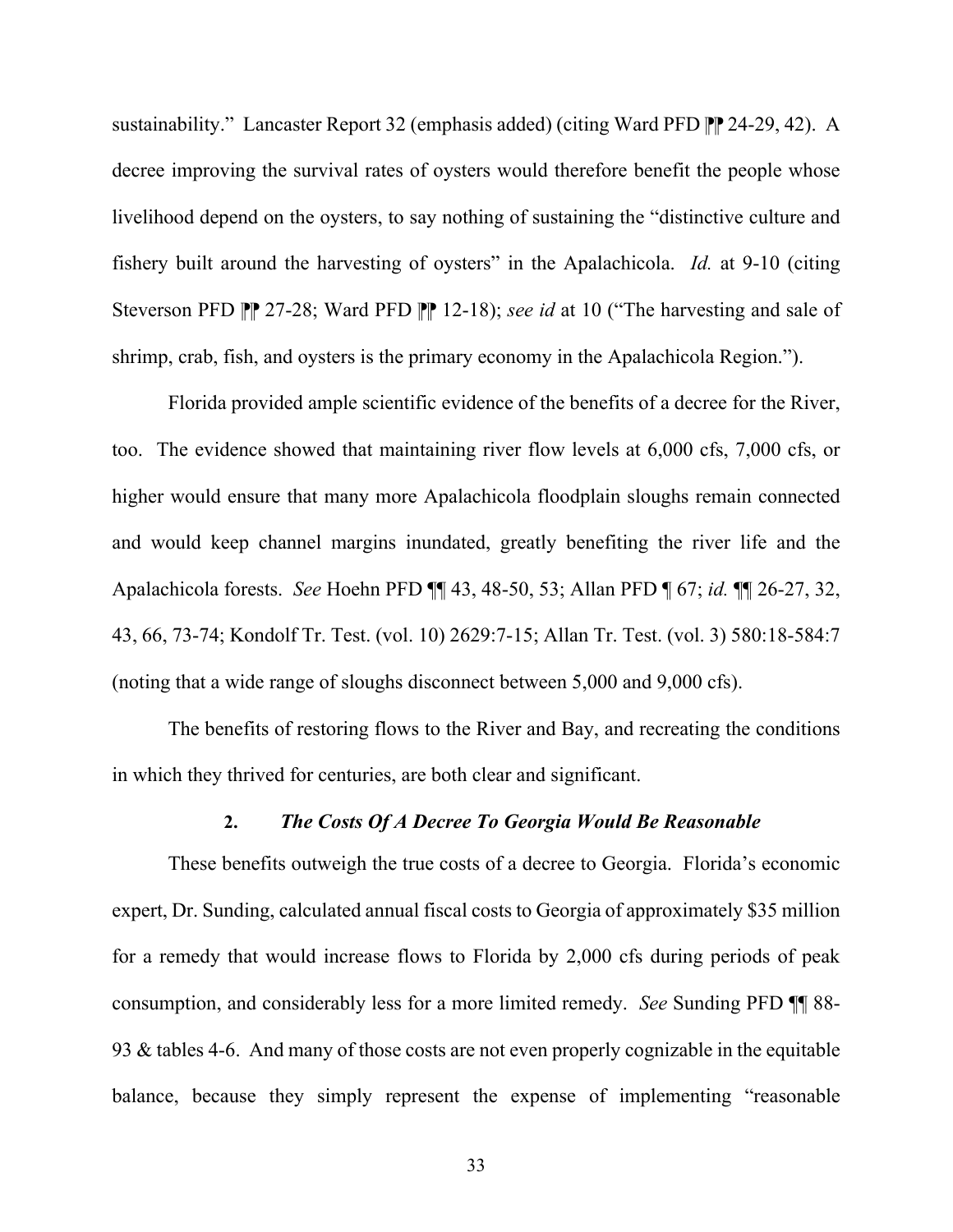conservation measures" that numerous other States (including Florida) already employ. *Colorado I*, 459 U.S. at 186. The Court has insisted that a State must adopt such conservation measures *first*, and that only the costs that remain *after* it has done so are properly weighed in the equitable apportionment. *See id.* ("We conclude that it is entirely appropriate to consider the extent to which reasonable conservation measures by New Mexico might offset the proposed Colorado diversion and thereby minimize any injury to New Mexico users."). Any other approach would perversely reward States, like Georgia, that have historically refused to adopt such practices voluntarily, by allowing them to treat as a "cost" the simple prevention of waste. *See id.* at 195 (O'Connor, J., concurring in the judgment) ("Protection of existing economies does not require that users be permitted to continue in unreasonably wasteful or inefficient practices.").

Even if those costs are given weight, the balance still decisively favors Florida. Taking Florida's proposed every-year cap first, the evidence shows that capping Georgia's every-year water consumption at current levels would not impose undue costs. Predicted growth in demand in metropolitan Atlanta can be offset with the same types of measures Georgia and Atlanta have already committed to take, including by accelerating leak abatement and actually following their own outdoor watering restrictions during drought periods. Sunding PFD ¶¶ 41-44, 73-75; JX-41 at 28, fig. 13, 32; JX-40 at 3, 6, 61, 63; *see also* Kirkpatrick Tr. Test. (vol. 13) 3396:15-3398:10. In the Flint Basin, meanwhile, Georgia could not possibly claim that further expansion of its irrigation practices would be "reasonable" in light of other water needs downstream; indeed, Georgia made no attempt to argue at trial that it would need more irrigation water than it currently uses at any point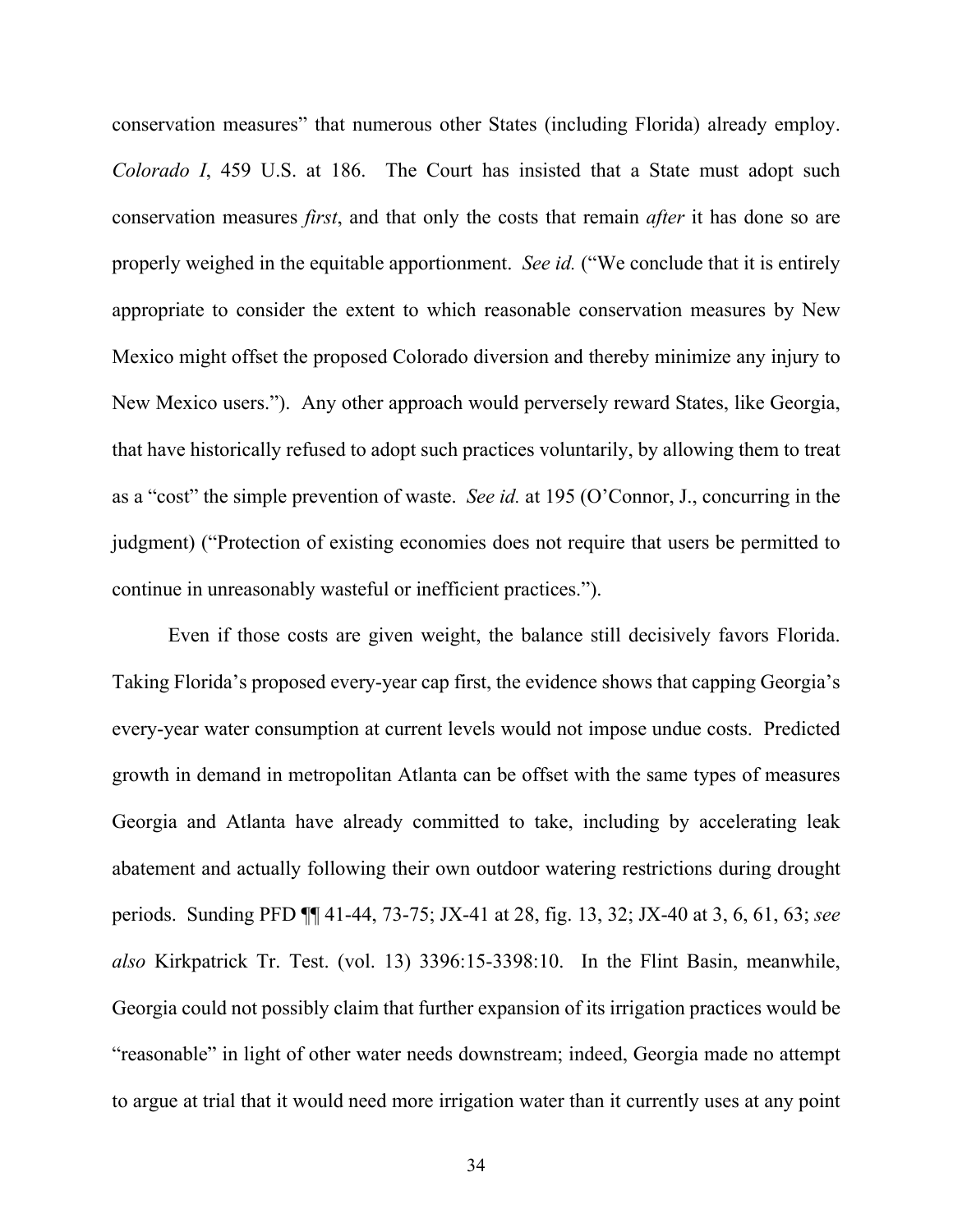in the future. At most, therefore, the every-year cap would require Georgia to stop granting backlogged permits, and begin enforcing current acreage limits in the permits that already exist—steps Georgia has not seriously argued would be unreasonable.

The second component of Florida's proposed remedy—a cap sufficient to reduce streamflow depletions by between 1,000 and 2,000 cfs during years in which drought is predicted—would require more affirmative steps by Georgia, but its costs would still be reasonable, especially given the harms Georgia is inflicting. Florida's expert, Dr. Sunding, provided multiple examples of precisely how Georgia could achieve such reductions with a range of different measures, almost all of which have either been proposed by Georgia officials internally or utilized successfully in other States, including in Florida.7

Georgia's response to this evidence is unconvincing. For example, it has focused primarily on generalized observations about the needs of the Atlanta metropolitan area and the comparative size of Georgia's population and economy, even though Florida's proposed cap would have virtually no impact on those high-level figures.<sup>8</sup> Instead, Florida's proposed remedy focuses primarily on irrigation of row crops in the Flint Basin.

<sup>7</sup> *See* Sunding PFD ¶¶ 46-47, 49-50, 52, 55-61, 67-70, 80, 84, 86, 90 & tables 4-6; FX-784 ¶¶ 161-65, 173-77; JX-154 at 2; Sunding Tr. Test. (vol. 11) 2851:3-22, 2867:8-17, 2852:5- 2853:7, 2853:16-856:4; Turner Tr. Test. (vol. 12) 2980:18-2981:4, 2974:22-2976:9; Cyphers PFD ¶¶ 36-37, 39-40, 53-56; Cowie Tr. Test. (vol. 9) 2250:5-19.

<sup>&</sup>lt;sup>8</sup> For example, Georgia's economic expert, Dr. Stavins, assumed a decree would create massive disruption in industries such as poultry processing and aircraft and pharmaceutical manufacturing, *see, e.g.*, Stavins PFD demos. 15, 16—none of which would actually be impacted by Florida's proposed cap. He also focused at length on costs that are already contemplated under Georgia's own laws and thus not properly attributable to a decree, such as the effects that limits on outdoor lawn watering in Atlanta might have on landscaping and yard-care businesses during droughts. *See* Sunding PFD ¶ 16.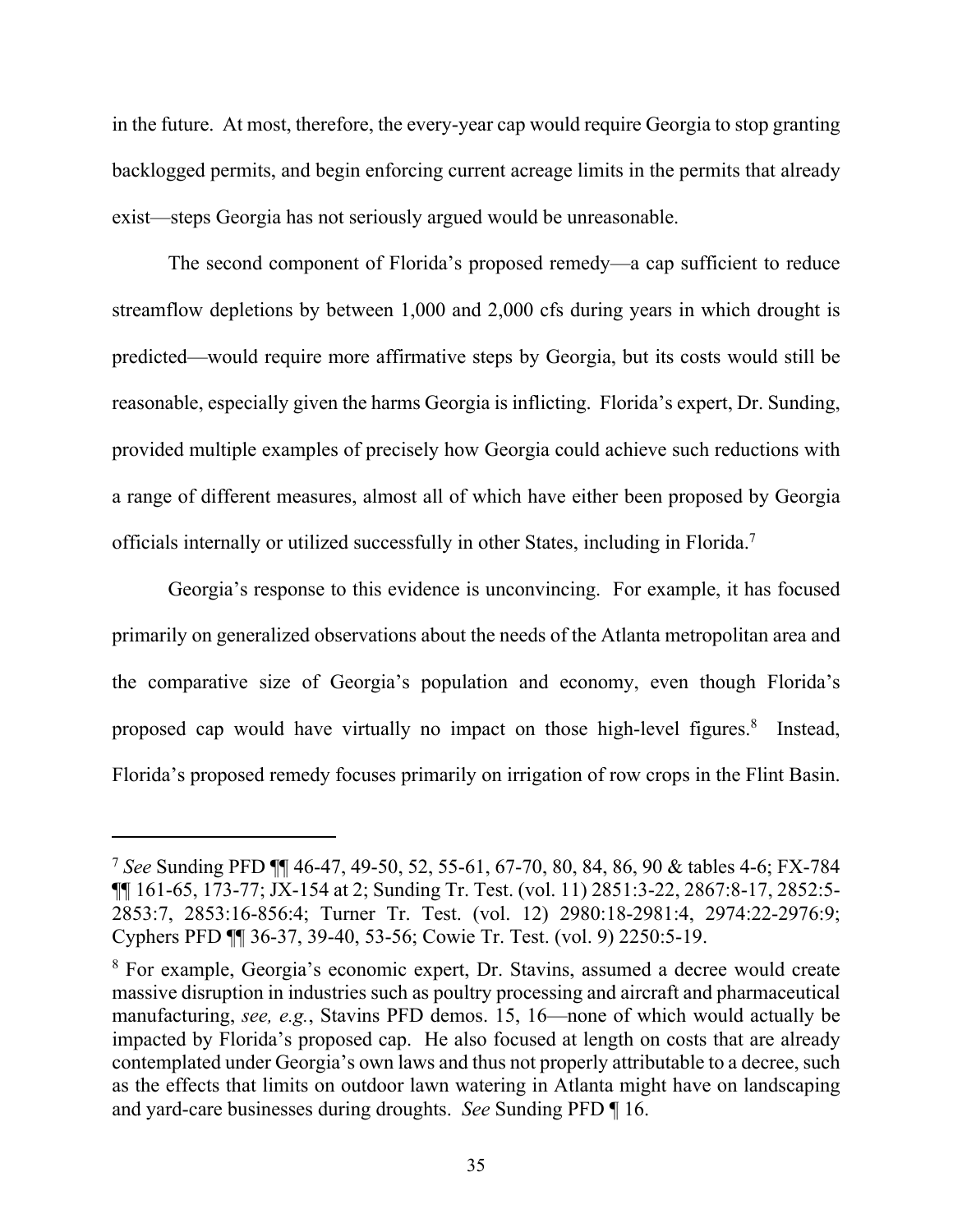Such crops represents less than one half of one percent of the Georgia economy there. Sunding PFD  $\parallel$  21. Even in the Lower Flint River Basin, where agriculture is most concentrated, *all* agricultural activity (including many things beyond the row crop cultivation that would be affected by a decree) accounts for just five percent of economic output. *See* Stavins PFD ¶ 19. And only about half of Georgia's row crops are currently irrigated, demonstrating that many Georgia farmers continue to be successful with no irrigation at all. Sunding PFD ¶ 22.

Moreover, Georgia's witnesses took aim at a straw man, suggesting that Florida is proposing to halt all irrigation in the region—something Florida does not remotely propose. Instead, Florida simply seeks to introduce reasonable conservation measures, such as increasing irrigation efficiency, drilling irrigation wells to deeper aquifers that enable continued irrigation without impacting river flow, paying farmers not to irrigate in particular years (as current Georgia law already contemplates), or buying back irrigation rights for some acreage. Sunding PFD ¶¶ 55-61, 86, 90 & tables 4-6; *see* Turner Tr. Test. (vol. 12) 2968:19-2969:14 (FRDPA never implemented after 2002). Georgia's experts and other witnesses did not genuinely consider or rebut Florida's assessment of the costs of these measures. Indeed, Georgia declined to call its designated agricultural expert, Dr. Irmak, at trial. Meanwhile, Georgia's economic expert, Dr. Stavins, acknowledged that he made no effort to analyze the costs of *limiting* (rather than eliminating) most irrigation in the ACF, or the possibility of saving water by altering *how* irrigation was done, including by adopting Variable Rate Irrigation and other irrigation efficiency measures, implementing irrigation scheduling, using sod-based and other crop rotations, reducing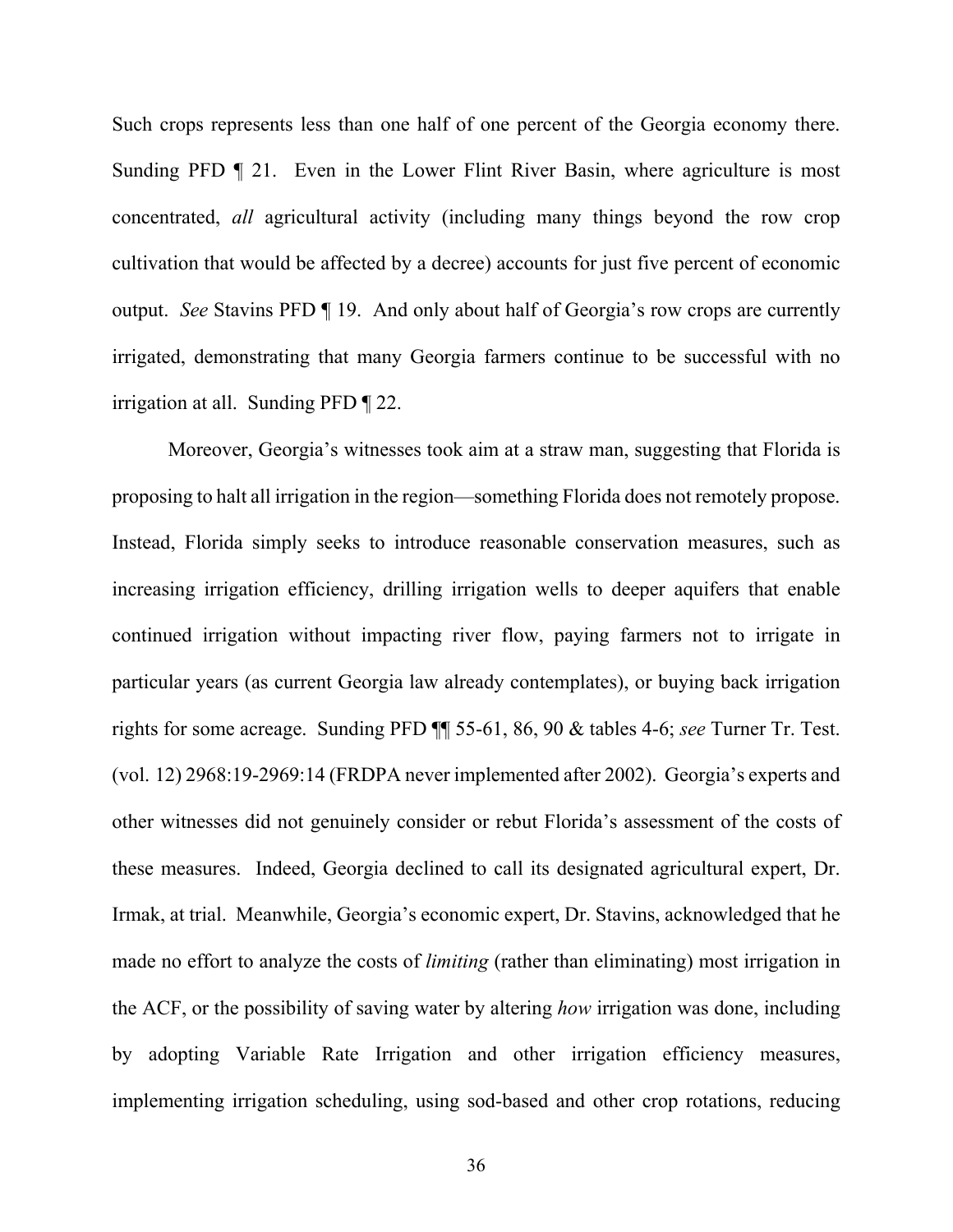water loss from farm ponds, aquifer storage and recovery, capping irrigation water amounts, or moving higher-value crops to deeper aquifers.<sup>9</sup> Dr. Stavins' failure even to consider the available measures for *limiting* irrigation or changing *how* it is done greatly undermines the credibility and weight of his testimony and overblown cost estimates.

Dr. Stavins also estimated the cost of Georgia buying irrigation rights from farmers as more than twice as high as the purchase price for acquiring the irrigated land itself, despite many authoritative sources of information that the cost would be far lower.<sup>10</sup> As Florida demonstrated at trial, the actual costs of purchasing those irrigation rights would likely be one tenth of Dr. Stavins' projections. *Compare* Sunding PFD ¶ 62, *with* Stavins PFD ¶¶ 109-10, demo. 17. Making matters worse, Dr. Stavins made no effort to calculate certain positive economic impacts of a decree, such as the beneficial effects for local economies of cash payments to farmers for reducing irrigation (even as he assumed that the resulting reductions in irrigation would have large indirect *costs* for local economies). Sunding PFD ¶¶ 91-92. Nor did he take into account the fact that even without irrigation from the River or the Upper Floridan aquifer, Georgia farmers could actually maintain or increase their crop yields from current levels while reducing their water use at the same time. *Id*. ¶ 91. And Dr. Stavins ignored entirely the programs in Florida, Nebraska,

<sup>9</sup> *See* Stavins Tr. Test. (vol. 17) 4437:23-25, 4444:10-24, 4445:19-4446:6, 4450:23- 4452:18, 4453:18-21, 4455:7-15, 4456:13-4457:1, 4463:2-13, 4465:24-4467:12, 4484:18- 23, 4486:16-22; *see also* Masters Tr. Test. (vol. 14) 3668:12-15; Masters PFD ¶ 76; FX-960 at 44-45 (showing potential 70-80% water savings from sod-based crop rotation); GX-868 at 77-78; Sunding PFD ¶¶ 98-99, 103.

<sup>10</sup> *Compare* Stavins PFD ¶¶ 109-10, demo. 17, *and* FX-D-49, *with* FX-927 (farm land average values); *see* Stavins Tr. Test. (vol. 17) 4476:11-4479:5, 4482:16-20.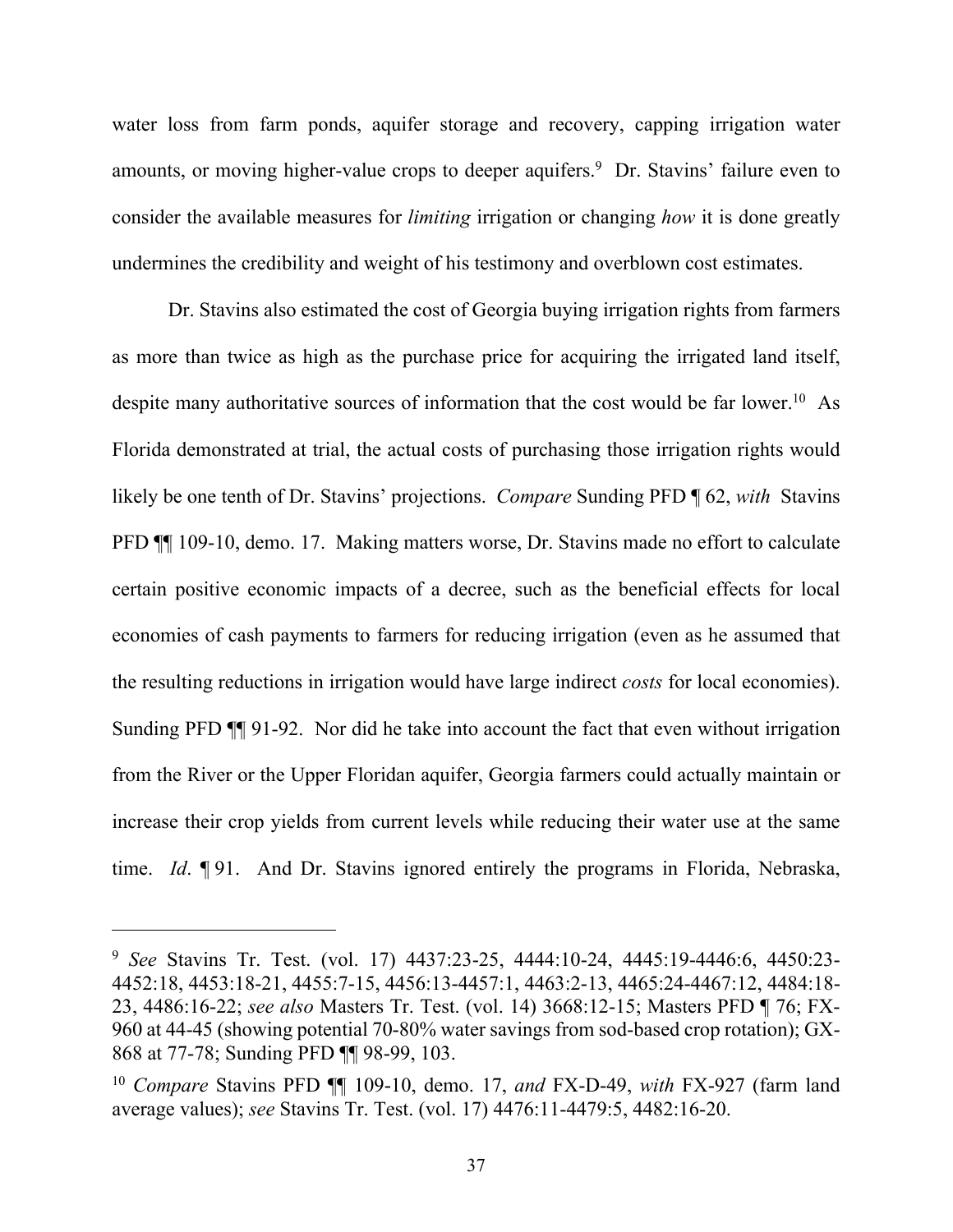Nevada, Oregon, and California where irrigation-related limitations have been successful. *See* Sunding Tr. Test. (vol. 11) 2850:25-2851: 22, 2852:5-2853:7, 2853:16-2856:4, 2867:8- 17; FX-784 ¶¶ 161-65, 173-77; Cyphers PFD ¶¶ 36-37, 39-40, 53-56.

Ultimately, the evidence overwhelmingly establishes that Georgia, like Florida and other States, can reasonably manage its irrigation practices and reduce its consumption considerably by eliminating waste, so that it is practicing what both States' laws regard as "reasonable use." JX-21 at 43, 79. And once again, Georgia's prior statements undercut its litigating position here. Georgia itself introduced evidence showing it had previously offered to work with the Corps on facilitating modifications that would ensure minimum flows of 6,000 cfs at the state line. *See* Turner Tr. Test. (vol. 12) 3074:18-3076:21; Zeng PFD  $\P$  140-41 (indicating that such an option could be "feasible"). Among other things, Georgia's proposal included building the Glades and other reservoirs (at a cost of hundreds of millions to the State) and moving a number of irrigation wells to lower aquifers that do not impact river flow (at additional cost to the State). *See* Zeng PFD ¶¶ 140-41; JX-154 at 2; Turner PFD ¶¶ 55-56. Ultimately that proposal went nowhere, but it provides a relevant yardstick of what Georgia thought would be a reasonable expense to prevent further harm to the River and Bay—an amount that is not wholly dissimilar from the anticipated expense of Florida's proposed remedies. *See* Sunding PFD ¶¶ 88-93 & tables 4-6.

## **III. THE SPECIAL MASTER HAS FLEXIBILITY IN DETERMINING THE FORM THAT A DECREE SHOULD TAKE IN THIS CASE**

Because the benefits of a decree would substantially outweigh the decree's costs, the Special Master should recommend that the Court enter a decree in Florida's favor. A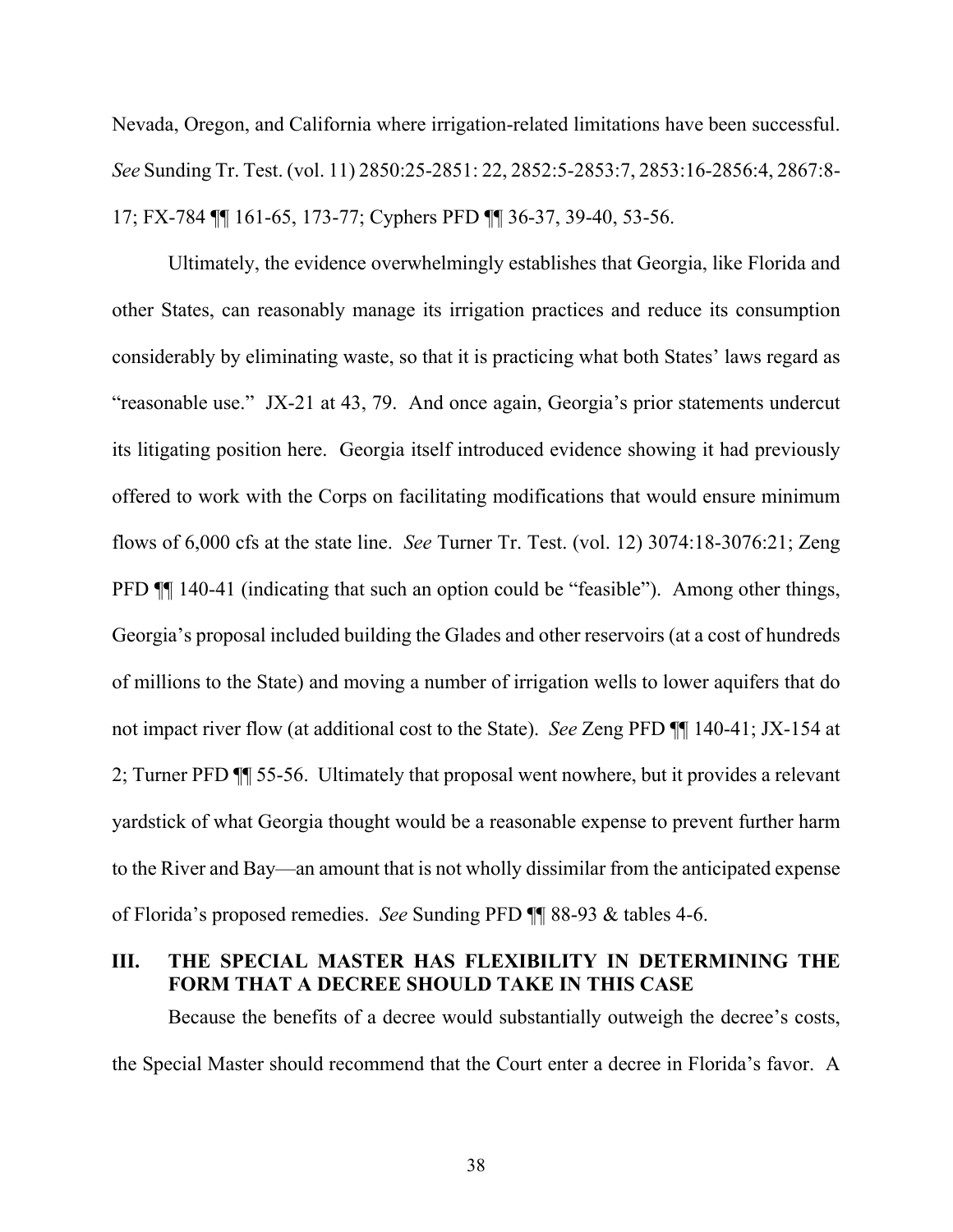decree could take different forms. As discussed, Florida has proposed a decree requiring that Georgia limit every-year consumption to current levels through 2050, and reduce consumption in years where drought is predicted by an amount sufficient to increase stateline flows by 2,000 cfs (or any other amount the Court deems appropriate) from current drought-year levels. Such a decree is reasonable and would be effective. *See* Hornberger PFD ¶¶ 127-39 (explaining how imposing a consumption cap is practical and verifiable).

Florida has proposed multiple examples of reasonable measures Georgia could take to achieve both requirements, *see, e.g.*, Sunding PFD ¶¶ 88-90 & table 4, but Georgia could take other measures with similar impacts.<sup>11</sup> Georgia might, for example, renew its plans to construct reservoirs to supplement drought year flows, or take other mitigation measures it has previously considered. *See, e.g.*, *supra* at 34. Alternatively, Georgia could approach the Corps (perhaps in conjunction with Florida) about discretionary actions the Corps could take or "reasonable modifications" that could be made to the Master Manual to increase flows to Florida in dry and drought periods. As indicated, Georgia has proposed modification of Corps operations previously, with an intended 6,000 cfs minimum flow. *See supra* at 38. And the ACF Stakeholders' deliberations and report, FX-883, supported by personnel on Atlanta's Regional Commission and other Georgia stakeholders, *see id.* at "Acknowledgements," provides another example of proposed modifications to Corps

<sup>&</sup>lt;sup>11</sup> Because Georgia would and should have flexibility in deciding how to make the consumption reductions required by a decree, it is impossible to say in advance how much the decree would increase flows along the Flint River specifically. *See* Case Mgmt. Order No. 25 at 4. Florida anticipates, however, that a significant majority, if not the vast majority, of the water saved by a decree would come in the Flint River.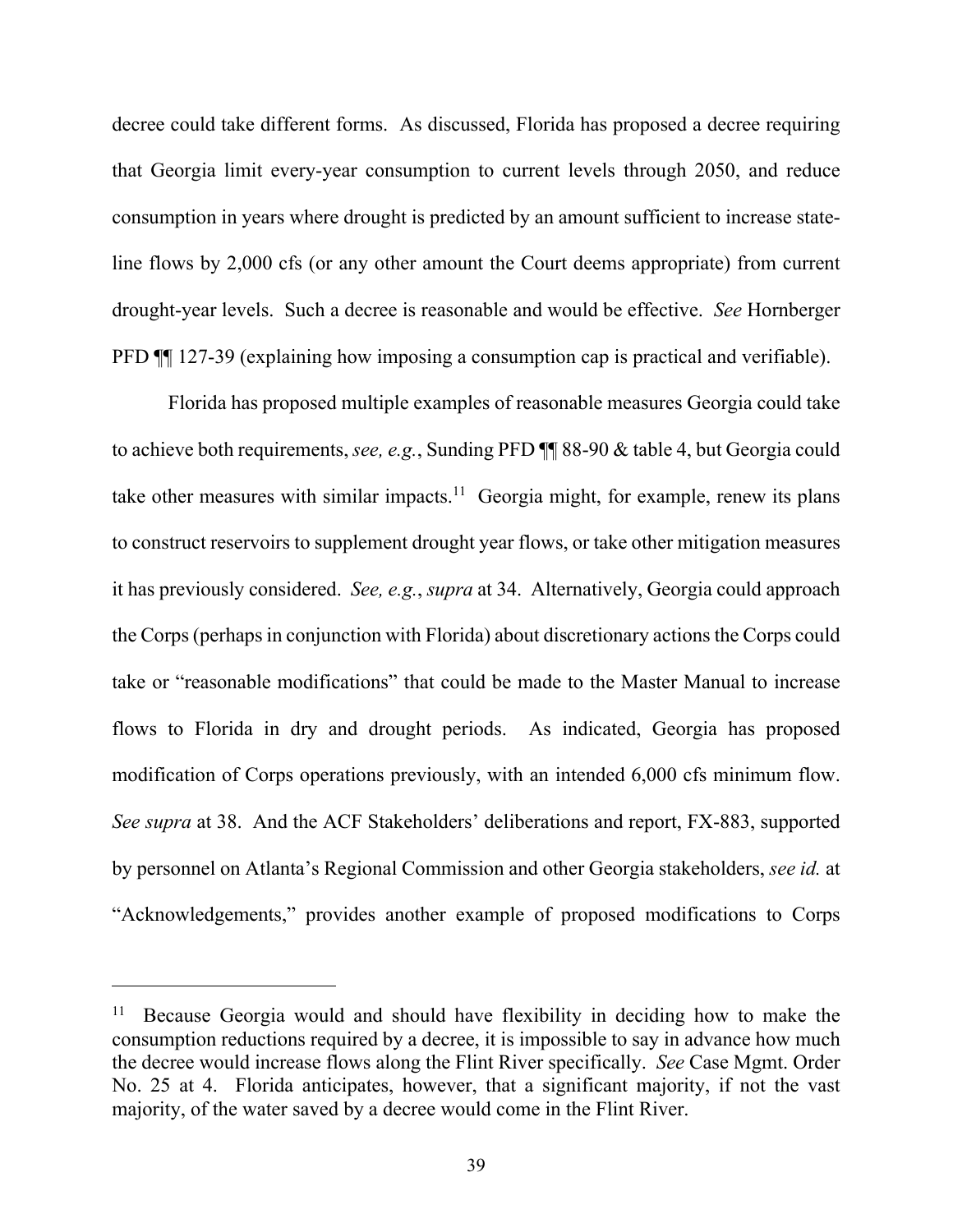operations—along with many other steps to be taken by the States—to supplement drought year flows to Florida. *See id.* at 4-6, 62-92; *see also* Turner Tr. Test. (vol. 12), 3093:18- 3094:9 (stating that ACF Stakeholders proposed "real commonsense changes" to Corps operations). In 2012, the changes that report recommended could have increased flows by nearly 4,000 cfs during the four designated weeks, *see id.* at 4, 73; that same amount of supplemental flow, if allocated differently across the summer, could have added 1,000- 2,000 cfs in flows to Florida over much of the key summer period in 2011-12.

Florida respectfully suggests that the Special Master issue a report finding that Florida is entitled to a decree, then instruct the parties to negotiate, including as appropriate with the Corps, regarding the final form of a recommended decree.<sup>12</sup> The Corps has made clear that it would be willing to participate in such negotiations. *See, e.g.*, U.S.' Opp. to Ga.'s Mot. to Dismiss 18 n.4 (Mar. 11, 2015), Dkt. No. 66. Such a process would facilitate the execution of the decree in a way that would likely prove more efficient in the long run. Alternatively, the Special Master could invite additional briefing, or hold further proceedings, on the particular form that a decree should take. But the Special Master should recommend that the Court find that Florida has shown it is entitled to relief.

#### **CONCLUSION**

For the foregoing reasons, the Special Master should recommend the Supreme Court enter a decree equitably apportioning the waters of the ACF Basin.

 $12$  If the parties are unable to agree to the form of judgment within 120 days, the Special Master could order adversarial briefing in favor of their preferred judgment forms.